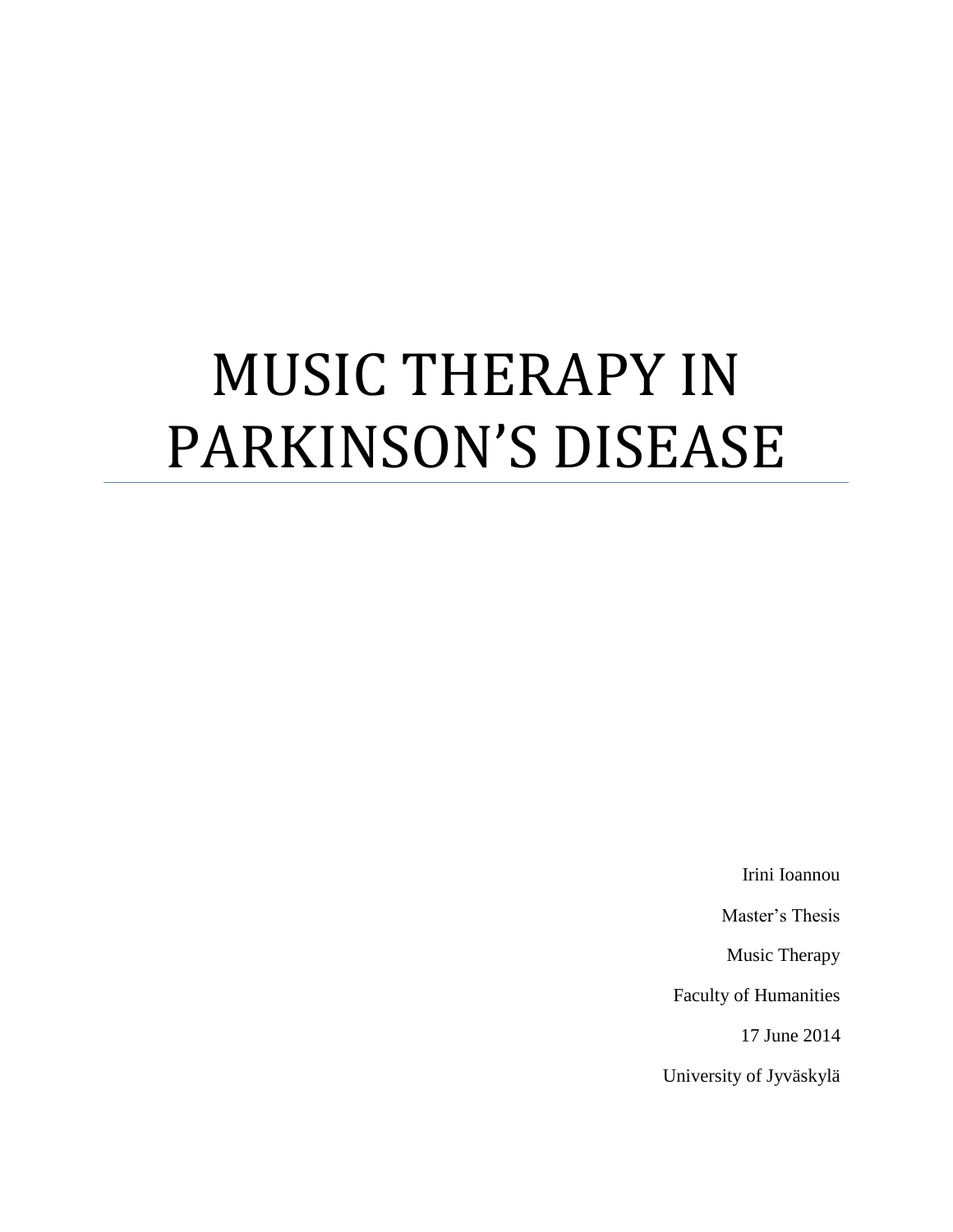# **JYVÄSKYLÄN YLIOPISTO**

| Tiedekunta – Faculty                                      | Laitos – Department                  |  |
|-----------------------------------------------------------|--------------------------------------|--|
| <b>Humanities</b>                                         | <b>Music Department</b>              |  |
| Tekijä – Author<br>Irini Ioannou                          |                                      |  |
| Työn nimi – Title<br>Music Therapy in Parkinson's Disease |                                      |  |
| Oppiaine – Subject<br>Music Therapy                       | Työn laji – Level<br>Master's Thesis |  |
| $A$ ika – Month and year<br><b>JUNE 2014</b>              | Sivumäärä – Number of pages<br>39    |  |

Tiivistelmä – Abstract

Parkinson's disease is an incurable disease where music therapy appears to be beneficial as a part of patients" treatment. Mobility, as well as psychological and emotional changes, affects the quality of life of elderly people as a result to seek for effective treatment. There are two kinds of treatment, medical and non-medical treatment. Music therapy is one of the nonmedical treatments, which is beneficial for the treatment of Parkinson"s disease.

This study focus on a review of previous studies about music therapy in Parkinson"s disease. Different interventions have been used during the years as a part of patients' treatment where in each case the results were different. The methods and music interventions which have been used are analyzed in this paper as well as the results of each of it. Additionally, a case study of author"s personal clinical experience is stated and described at the end of this work gives evidences about the beneficial effect of music therapy with a Parkinson"s disease client.

Music therapy improves the quality of life of Parkinson"s patients as well as their emotional state. Music is used as a tool of calming the tremor and assists the ease of movement of the patients. Memories and important meaningful moments of their lives emerge with the use of music in the therapy setting. Moreover, music therapy can be a supportive tool in Parkinson"s disease treatment as it has been mentioned in researches.

| Asiasanat – Keywords                        |  |
|---------------------------------------------|--|
| Parkinson's disease, Music Therapy, elderly |  |
| Säilytyspaikka – Depository                 |  |
| Muita tietoja – Additional information      |  |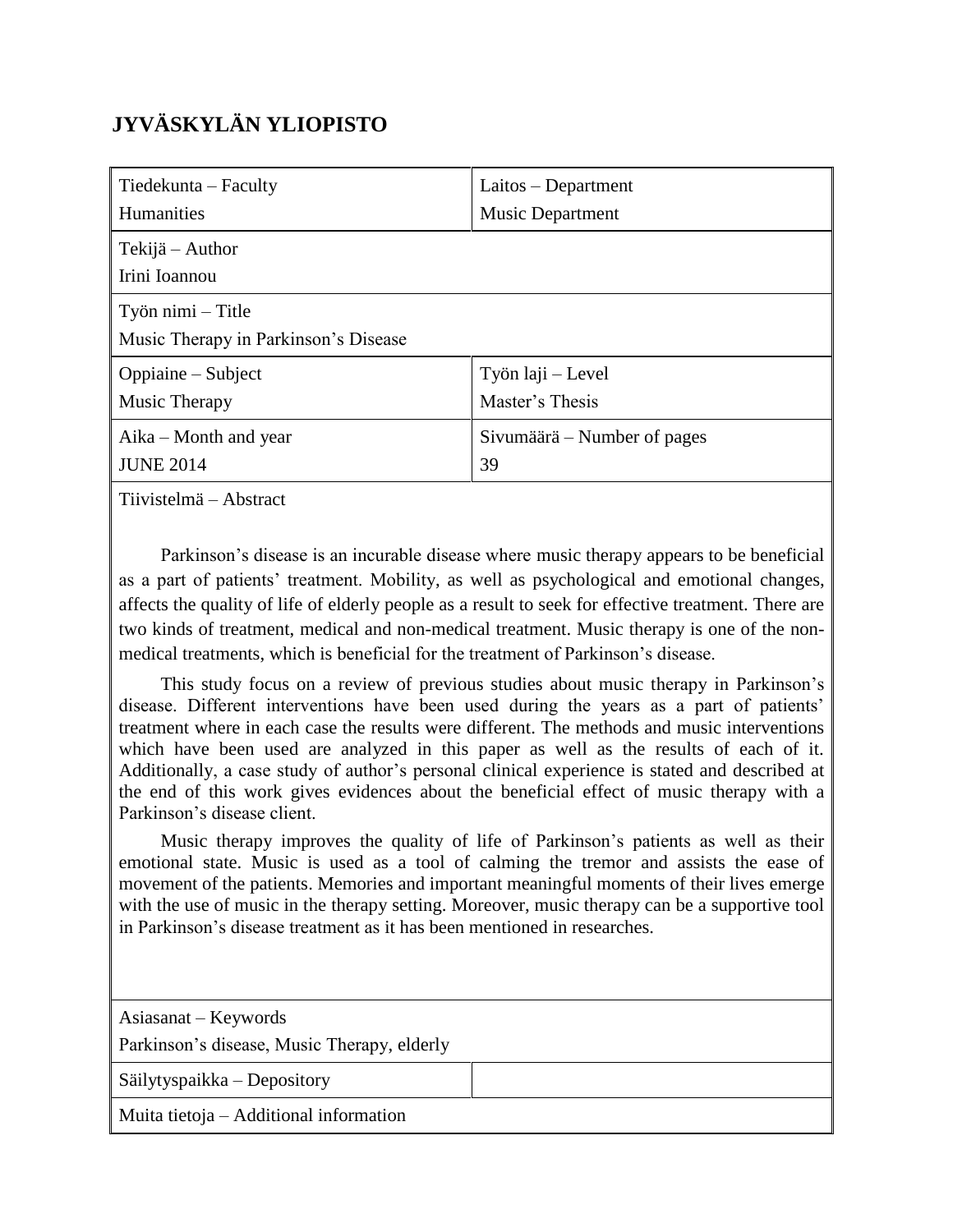# **CONTENTS**

| 1              |     |                                                                                      |  |  |
|----------------|-----|--------------------------------------------------------------------------------------|--|--|
| $\overline{2}$ |     |                                                                                      |  |  |
|                | 2.1 |                                                                                      |  |  |
|                | 2.2 |                                                                                      |  |  |
| 3              |     |                                                                                      |  |  |
|                | 3.1 |                                                                                      |  |  |
| 4              |     | Clinical research and anecdotal reports in Music Therapy for Parkinson's disease  10 |  |  |
|                | 4.1 |                                                                                      |  |  |
|                | 4.2 |                                                                                      |  |  |
|                | 4.3 |                                                                                      |  |  |
|                | 4.4 |                                                                                      |  |  |
| 5              |     | Case Study: Individual Music Therapy with a Parkinson's disease patient  27          |  |  |
|                | 5.1 |                                                                                      |  |  |
|                | 5.2 |                                                                                      |  |  |
|                | 5.3 |                                                                                      |  |  |
|                | 5.4 |                                                                                      |  |  |
| 6              |     |                                                                                      |  |  |
| 7              |     |                                                                                      |  |  |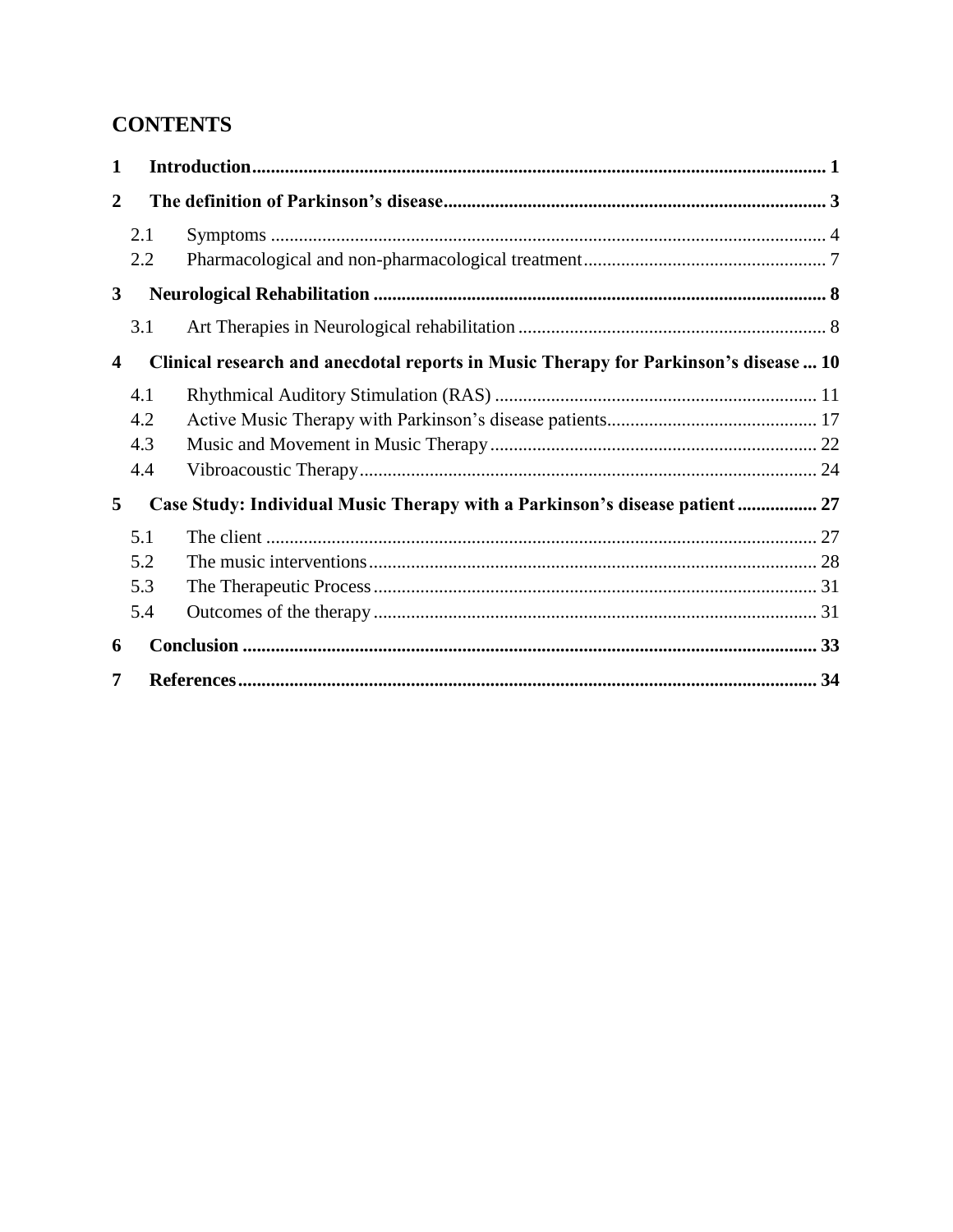# 1 Introduction

Parkinson's disease (PD) is a neurological movement disorder which caused by the low amount of dopamine which is produced in the brain which is responsible for movement. It appears in men and women in the age of 60 but people can be diagnosed with a Parkinson"s disease from early age. At this time more than five million people worldwide are affected by Parkinson's disease which has no cure but several ways of treatment. The disorder is called Young-Onset Parkinson"s disease (Young Onset Parkinson"s section, n.d, para. 1) when people younger than 60 are diagnosed by Parkinson"s disease. However, the cause of the disease is unknown as well as the reason of its development in some population. Genetics and environment could be some factors of Parkinson"s disease cause (Kemp, Buxton, & Porter-Buxton, 2013).

"The symptoms of PD are mainly motor symptoms including tremor, bradykinesia (slowness of movement), rigidity, and postural instability" (Subramanian, 2009, p. 13). A detailed description of the symptoms will be found later on in this paper. Additionally, the diagnosis of the disease can cause lot of emotional changes to patients" lives and as the age of the most of the patients is old, it may lead them to isolation. Moreover, the bodily changes and impairments which normally appear in Parkinson's disease can affect not only the mobility but also the psychological stage of the patients.

"Rehabilitative therapies" (Montgomery Jr., 2004, p. S87) such as speech therapy, physical therapy, occupational therapy as well as complementary therapies such as music therapy, contribute to the Parkinson"s disease treatment providing better quality of life to the patients. Physical therapy is an option for treatment as it had been observed in Pacchetti, Mangini, Algieri, Fundaro, Martignoni and Nappi (2000) research. Complimentary therapies are alternative therapies which can be effectively used alongside medicine in the treatment of Parkinson"s disease. Music therapy is one of the complementary therapies which are beneficial for the treatment of PD. Researches had shown that music and music therapy can be effective for people with Parkinson's (Pacchetti et al., 2000; Haneishi, 2001; Aldridge, 2005; Sacks, 2007; Tomaino, 2008; Evans, Canavan, Foy, Langford & Proctor, 2012; Elefant et al., 2012).

This thesis will be focused on the description of each music intervention or technique which is used in the treatment of Parkinson"s disease. However, limitations of the studies, as well as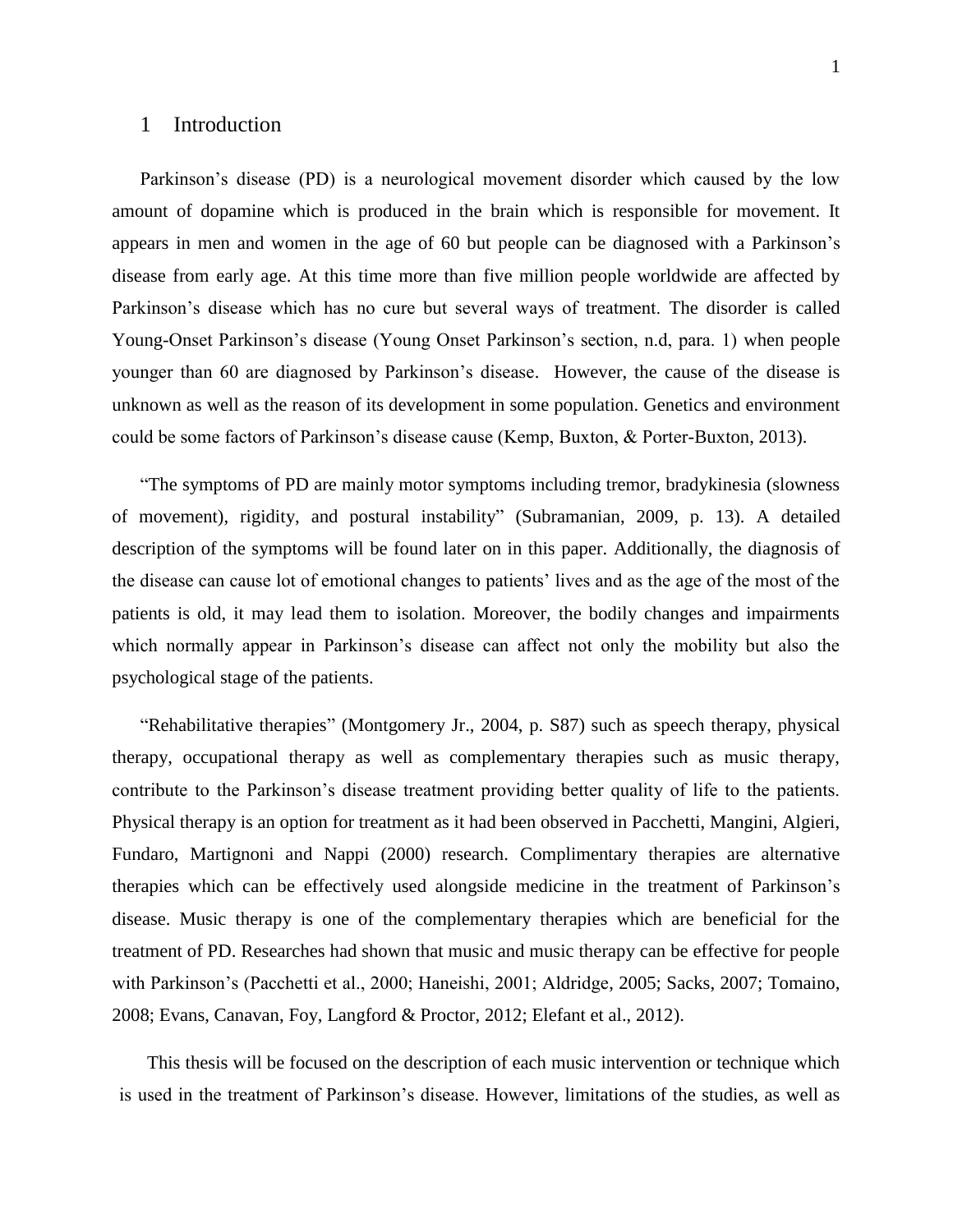future investigations will be suggested at the conclusion but also during the study. A collection and analysis of a number of current literature and researches can be found in this work which supports the fact that the use of music therapy in the treatment of Parkinson's disease is beneficial.

Moreover, during my clinical training in the University of Jyväskylä I have been giving music therapy to a male individual who was suffering by Parkinson" disease. He was in the age of 70 in a severe stage of the disease. The duration of the therapy was 10 sessions, one per week with duration of 45 minutes. The client had high level of music background and he was a pianist. Moreover, he was familiar with music therapy as he attended in some series of music therapy two years ago which were offered by the students of the University.

Although the amount of the meetings was limited, however, according to the patient, music therapy was beneficial for him and his disease as he gave a positive feedback at the end of the progress. Different music techniques have been used in this clinical practice and are based on previous researches about music therapy and Parkinson"s disease. These techniques will be discussed and analyzed below.

The results are based on my point of view and also on my client"s feedback during the sessions and at the end of our process. Additionally, the music interventions which have been used in each research and will be discussed later on in this paper, have been also applied in my practical clinical training and according to client"s feedback they seemed to be beneficial for his disease.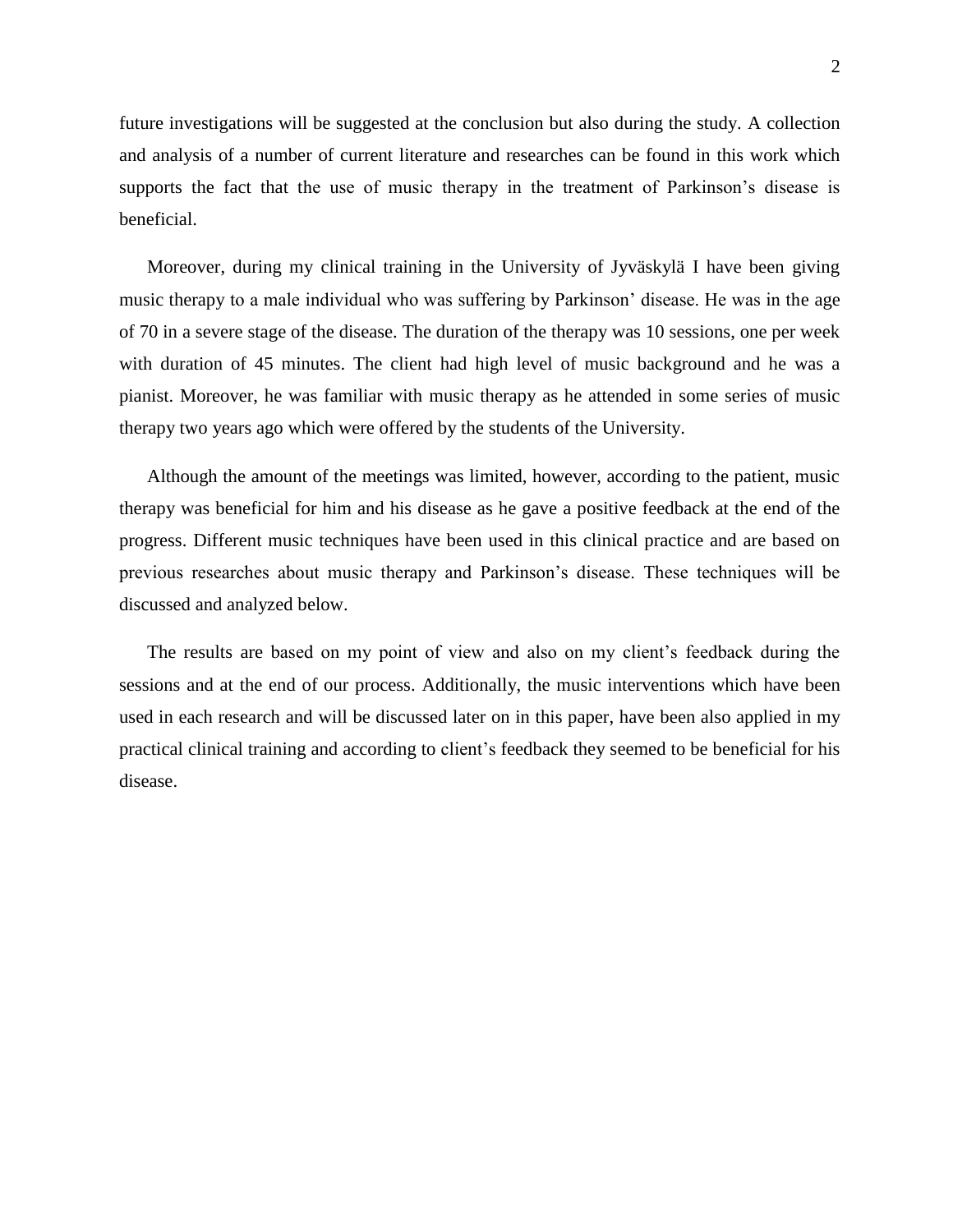# 2 The definition of Parkinson"s disease

Parkinson's disease (PD) is classified in the Neurological disorders and it appears in women and men over the age of 60. "The average age of PD diagnosis is 62 and when an individual is diagnosed with PD before the age of 50, the disorder is called Young-Onset Parkinson's disease" (Young Onset Parkinson"s section, n.d, para. 1). Moreover, PD is a neurodegenerative chronic disorder and it has a gradual development as the symptoms grow worse over time. According to Chen (2010), Parkinson"s disease is the second most common neurodegenerative disorder after Alzheimer's disease with a prevalence of approximately 1% in people over 60 years of age in industrialized countries (p. S87). "The number of persons with Parkinson"s disease worldwide is expected to double by 2030 due to the aging of the population" (Surguchov, 2013, p.116). As the disease has no cure, there are other treatments which can regulate the symptoms of the patients and provide them a better quality of life.

Jonathan Bruce Barber (2012) in his article *Music for Dementia and Parkinson's disease in the Elderly* gives a definition of PD as

[the] consequence of degeneration of the substantia nigra, a nucleus that supplies the neurotransmitter dopamine to the basal ganglia which have a major role in controlling body movements. The resultant imbalance between dopamine and another neurotransmitter, acetylcholine, impairs basal ganglia functions (p. 267-268).

The factors of causing this disease vary and it is still unclear why the disease develops in some population. "Some of the factors that cause Parkinson"s disease could be the genetics and exposure to toxins in the environment, such as herbicides and pesticides, may also play a role in causing Parkinson"s, but again the risk appears small" (Kemp, Buxton, & Porter-Buxton, 2013, What is Parkinson's disease section, para. 3). Although the symptoms of PD are well known, each person can develop some of them or in a different strength. As the disease develops gradually, patients can have variety of symptoms as there are primary and secondary symptoms (Kemp et al., 2013) which will be discussed below.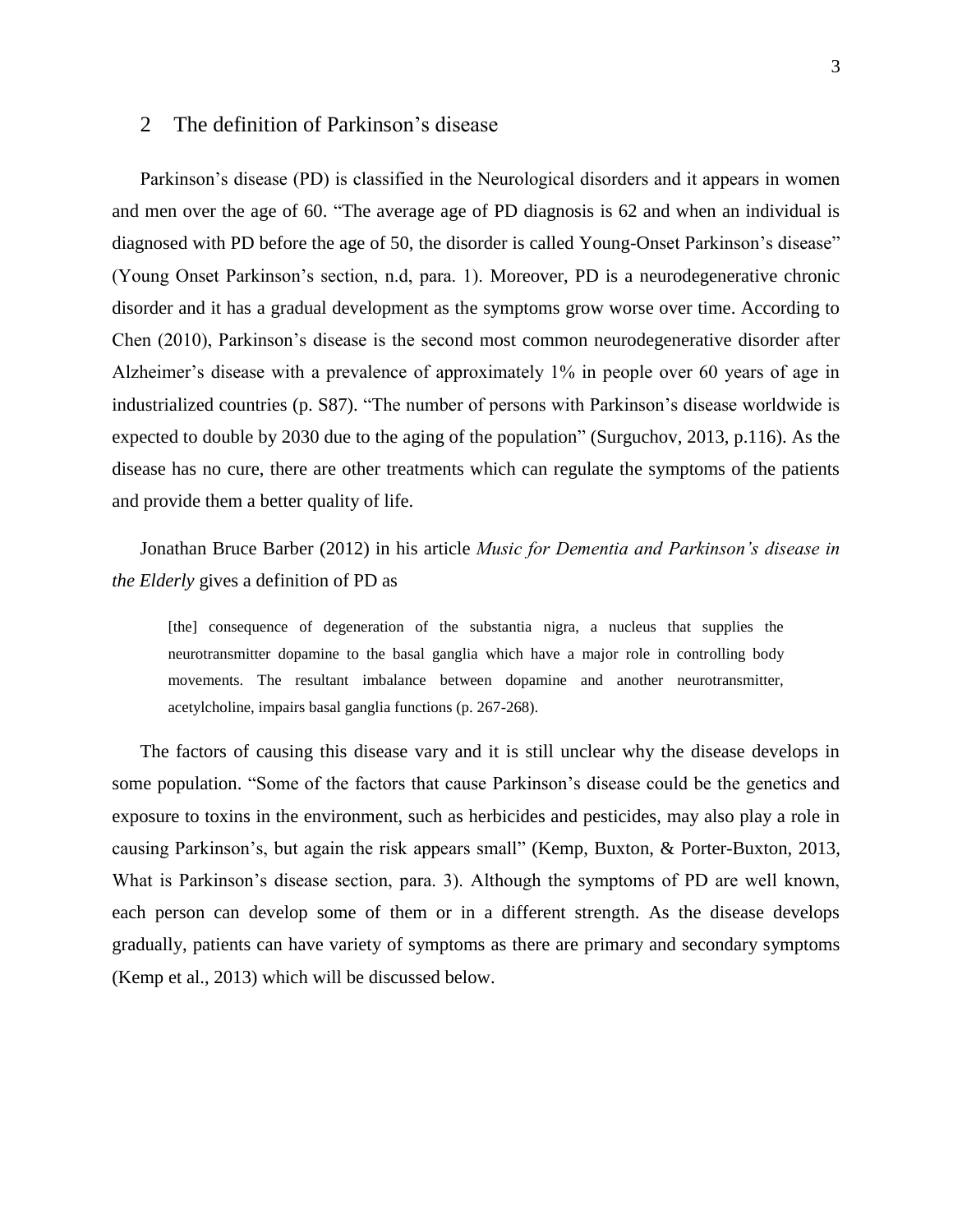## 2.1 Symptoms

"The symptoms of PD are mainly motor symptoms including tremor, bradykinesia (slowness of movement), rigidity, and postural instability" (Subramanian, 2009, p. 13). Tthe disease has non-motor symptoms which can be visible to the patients or their families. As Parkinson"s disease has gradual process, the early motor symptoms can begin on the one side of the patient and during time to be spread on the other side too. "Tremor is often the first symptom that people with Parkinson's disease or their family members notice" (WebMD, 2012, Parkinson's Disease-Symptoms, Tremor section, para. 2). The parts of the body which can be affected by tremor are the hands, fingers, feet, mouth and forearms. There are two types of tremor, the "essential tremor" which is noticeable when the person is moving and the "resting tremor" which occurs when the body is relaxed (Tremor and Parkinson's section, n.d. para. 6-7).

Bradykinesia is the second main symptom in people with Parkinson"s disease. The *American Heritage Stedman's Medical Dictionary* (n.d) defines bradykinesia -brad·y·ki·ne·sia (brād'ē-kĭnē'zhə, -kī-) - as the extreme slowness in movement. Slowness of movement can affect people with Parkinson's as they appear to have difficulties in the time of any kind of performance. The daily indoor or outdoor activities take more time than usually as well as walking. "A fundamental problem in parkinsonism is the inability to initiate movement spontaneously; parkinsonian patients are always getting "stuck" or "frozen"" (Sacks, 2007, p. 255). Kemp et al. (2013) also write in their article about the "freezing episodes" which may be caused once [the patient has] begun walking (Primary symptoms of Parkinson's disease section, para. 3).

Furthermore, rigidity is another symptom of people with Parkinson's disease which affect the muscles. Muscles become inflexible and stiff, and sometimes cause pain and cramps (Kemp et al., 2013). "The parts of the body which are usually affected are the arms but rigidity can also affect the muscles of the legs, face, neck, or other parts of the body" (WebMD, 2012, Parkinson"s disease- symptoms, Other common symptoms section, para. 1). Additionally, rigidity can cause a fixed, "mask-like" facial expression (Rigidity section, n.d., para. 4). The fourth common motor symptom in Parkinson"s disease is the loss of balance, which according to Kemp et al (2013) can often lead to falls, as well as poor coordination (Primary symptoms of Parkinson's disease, para. 4). The reason of patient's fallings is related to the two symptoms,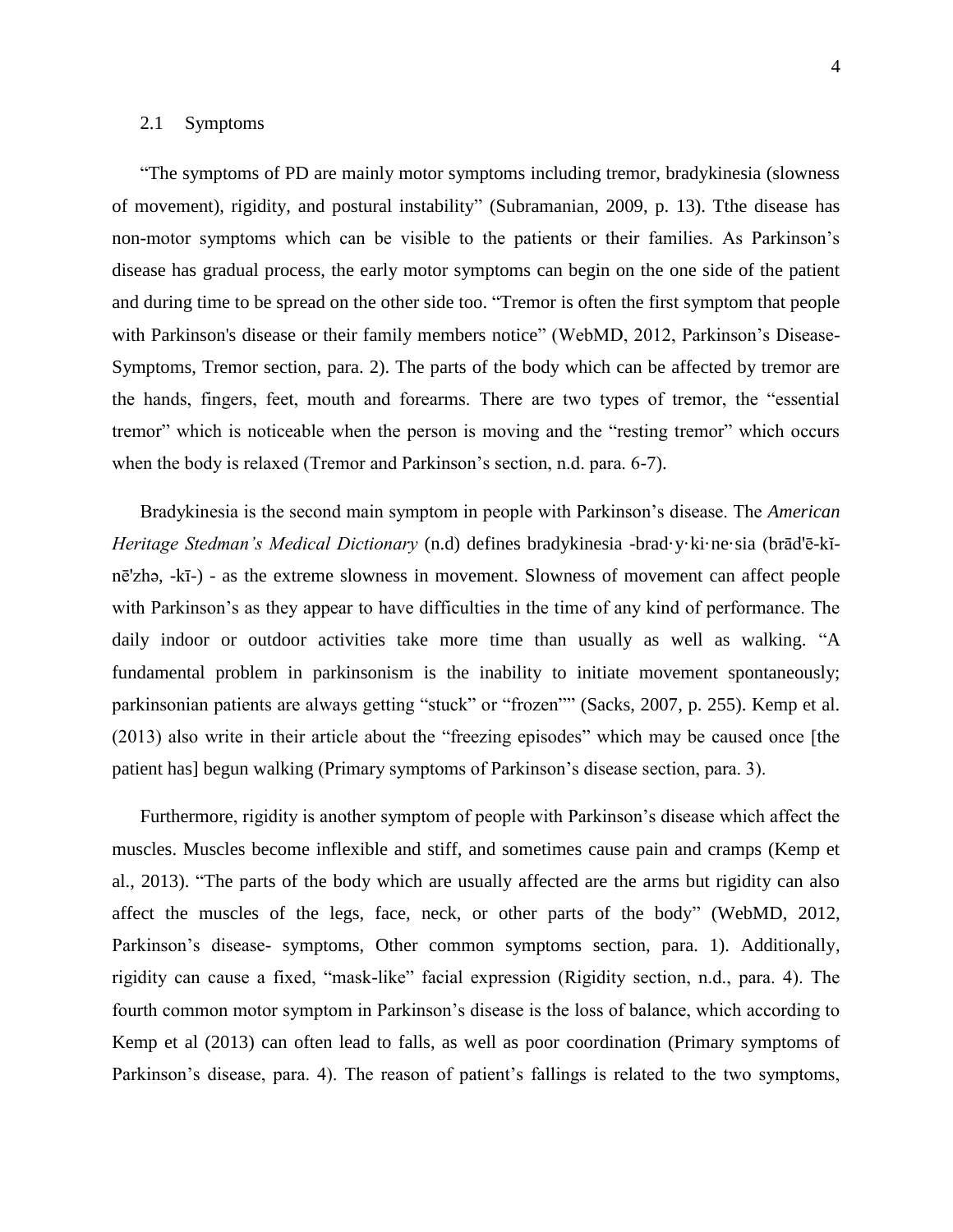5

rigidity and freezing, but also to the medicine that Parkinson"s people take, which may cause low blood pressure as a result dizziness and fallings ("Falls and dizziness", n.d.).

Being diagnosed with PD, patients have to face not only the bodily and motor impairments but also the emotional and psychological changes like depression and anxiety, which sometimes lead to strange changes in their behavior and isolation. Patients can also sometimes have hallucinations and delusions ("Mental health and Parkinson's", n.d.). People with Parkinson's can experience anxiety because of worry about living with the condition or because of possible changes in brain chemicals (Anxiety section, n.d. para. 1). They can be affected by anxiety and being in tension all the time causing fast beatings to their heart, sweating but also being in a constant fear keeping them away from their normal daily life ("Anxiety", n.d.). Each person can experiences anxiety in a different way but for better quality of life patients or family members should recognize it and ask for help. Drugs are playing an important role in the anxiety of Parkinson's people because "some people with Parkinson's have anxiety when they are "off"" (Anxiety and Parkinson"s drugs section, n.d., para. 1).

Another symptom in the mental health of Parkinson"s people which may experience during their disease is depression. Depression is defined as "a psychotic or neurotic condition characterized by an inability to concentrate, insomnia, and feelings of extreme sadness, dejection, and hopelessness" ("depression", n.d.). Nevertheless, some of the symptoms of depression are common with the symptoms of Parkinson"s disease "such as feeling tired, lacking in energy and sleep and night-time problems (Depression and Parkinson"s section, n.d., para. 3). The possibilities of a person with PD to suffer from depression rise when for an individual the diagnosis of an illness or disease can cause lot of questions, stress, feelings of sadness, thoughts of death as a result to lead to the social isolation. Hallucinations and delusions in Parkinson"s disease are common especially in people who have had Parkinson"s for a long time and the symptoms may be caused partly by Parkinson's and partly by some Parkinson's medication (Hallucinations and delusions section, n.d., para. 2-3).

Furthermore, a minority of those with Parkinson's will eventually experience dementia as their disease progresses, including loss of memory and other cognitive functions (Kemp et al., 2013, What is Parkinson"s disease section, para. 1). When a Parkinson"s patient experiences dementia he/she might have problems of concentration or usually is confused as it is difficult to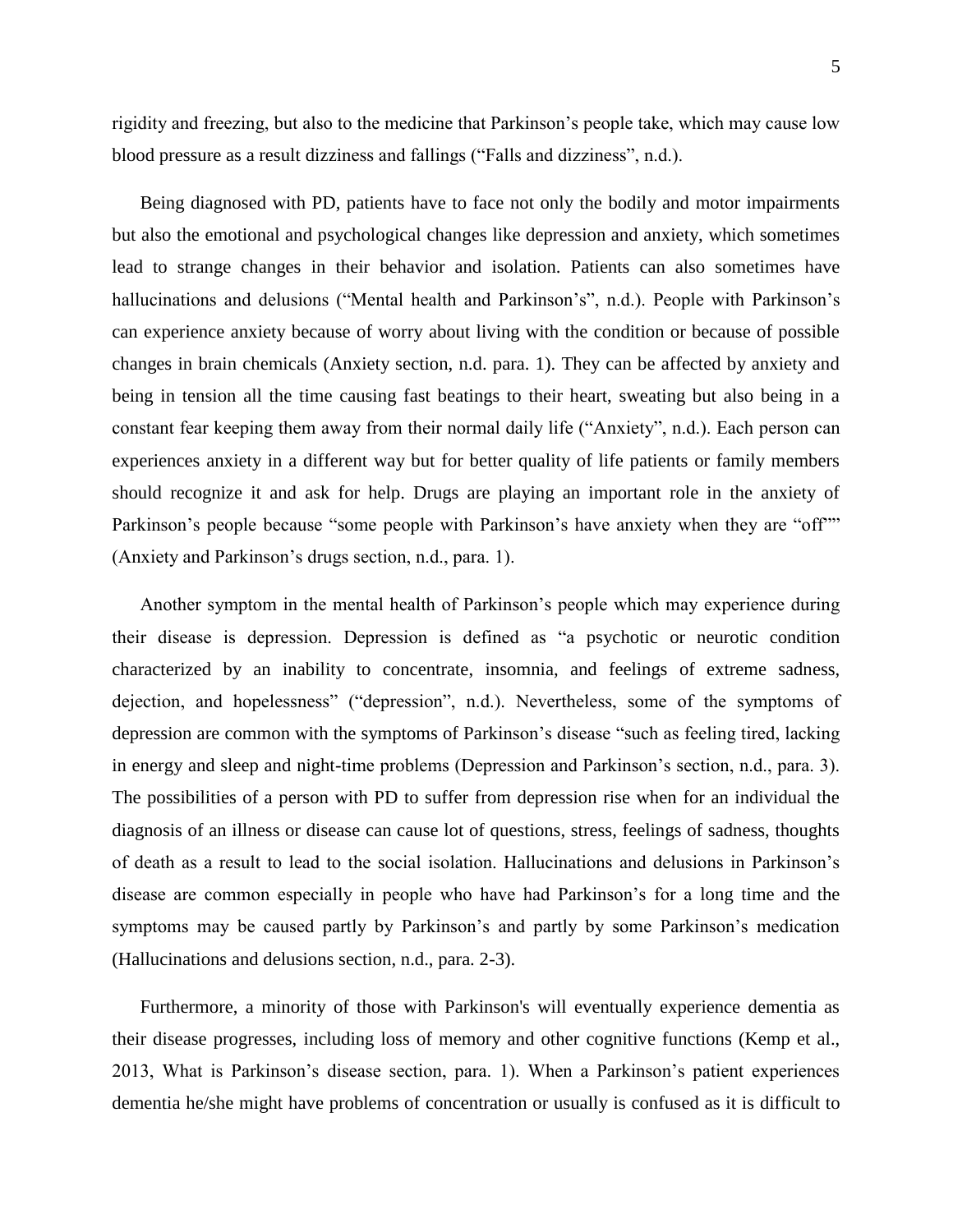remember things like for example everyday tasks. Though, it's rare that someone under the age of 65 will develop dementia (Dementia and Parkinson"s section, n.d.). Furthermore, some other secondary symptoms which can appear according to Kemp et al (2013) are that speech may become slow, whispery or slurred, handwriting may become small, cramped, sleep problems, including waking up frequently during the night or suddenly falling asleep during the day, excessive sweating, sexual dysfunction, aches and pains, trouble chewing or swallowing, risk of choking (Secondary symptoms of Parkinson"s disease section, para. 2).

Parkinson"s disease like all the diseases has stages which begin from the time of diagnosis and it is growing until an advanced level. One commonly used scale neurologists use for describing how the symptoms of PD have progressed in a patient is the Hoehn and Yahr scale (NIDS, 2013, What is the prognosis section, para. 2). The Hoehn and Yahr scale presents five different stages of Parkinson"s disease. The first stage of the disease is when the patients have mild symptoms and the disease affects only one side of their body (Holland, n.d.). The very first symptoms of the disease such as loss of balance or tremor can be noticed by the family or friend environment of the patients easily and they appear only on the one side of the body (NIDS, 2013). In the second stage of Parkinson"s disease, the patient"s symptoms are bilateral, affecting both limbs and both sides of the body (WebMD, 2012, The stages of Parkinson"s disease section, para. 4). In that point it is possible that the patients start taking medicine such as dopamine agonists which according to Holland (n.d.), make the neurotransmitters move more easily (Stage two section, para. 2).

However, when the symptoms become worse, patients move to the third stage of the disease where the difficulties of walking or possibilities of falling increase. This stage is considered moderate Parkinson"s disease but [the patients] can still function without assistance (Holland, n.d., The stages of Parkinson's section, Stage Three, para. 1). In the stage four usually patients need assistance to do physical movements like walking or standing and the "stage four Parkinson's disease is often called Advanced Parkinson's disease" (Holland, n.d., The stages of Parkinson's section, Stage Four, para. 1). Finally the most severe stage of the disease is stage five when patients need assistance and usually they are living with a caregiver or a nurse as they are unable to live alone (Holland, n.d.).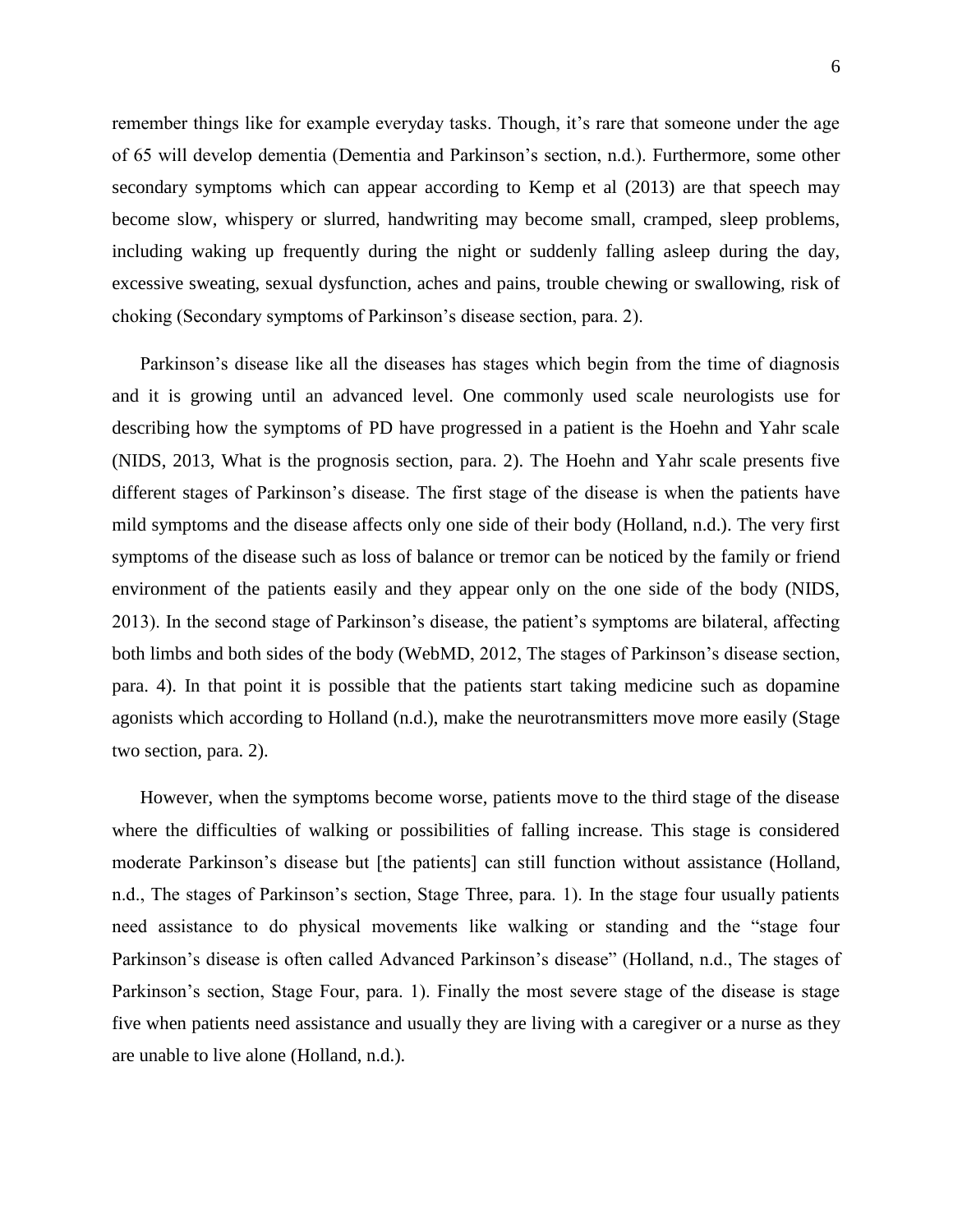# 2.2 Pharmacological and non-pharmacological treatment

Although the disease is chronic and severe, there is still no cure but only pharmacological and non-pharmacological treatments. Medication is an important part of Parkinson"s patients" life as it is one way to control their symptoms. "Dopamine agonists" and "Levodopa" (Isaacson, 2010, pp. 65-66) are some of the main drugs which are applied in the treatment of Parkinson"s disease. However, Isaacson (2010) gives an alternative treatment by stating that nonpharmacological therapies are important to incorporate early in the treatment plan. Daily exercise may help optimize mobility, flexibility and stability. Good nutrition and stress management will augment coping strategies needed to help deal with having a chronic progressive neurological disorder (pp. 67-68). Occupational therapy, Speech and language therapy and physiotherapy are according to Erwin B. Montgomery Jr., "rehabilitative therapies" (p.S44) can be helpful for Parkinson's rehabilitation providing a better quality of life. A part of the disease's treatment which it is used alongside conventional medicine ("Complementary therapies", n.d.) is the complementary therapies. A list of 21 complimentary therapies for Parkinson"s disease is provided in the booklet of Parkinson"s disease society of UK where the benefits and drawbacks are listed as well (Parkinson"s Society of United Kingdom, 2009).

Music therapy is one of the complementary therapies which are beneficial for the treatment of PD. It is proven that it can be effective for people with Parkinson"s. According to Carolyn Dobson (n.d) research in both music therapy and in neuroscience has shown that music can affect function in profound ways (Neurologic music therapy Group Helps People with Parkinson"s Disease, para. 1). Music is being used in physical medicine and rehabilitation setting as well as assisting other rehabilitation therapies like occupational therapy or physical therapy. Moreover, music therapy and rehabilitation medicine are starting to find a common niche in working together with clients who have various neurological, orthopaedic and paediatric conditions (Paul & Ramsey, 2000, p. 111). In the following pages, the use of music and music therapy in the environment of rehabilitation and especially in the neurological rehabilitation will be discussed and analyzed.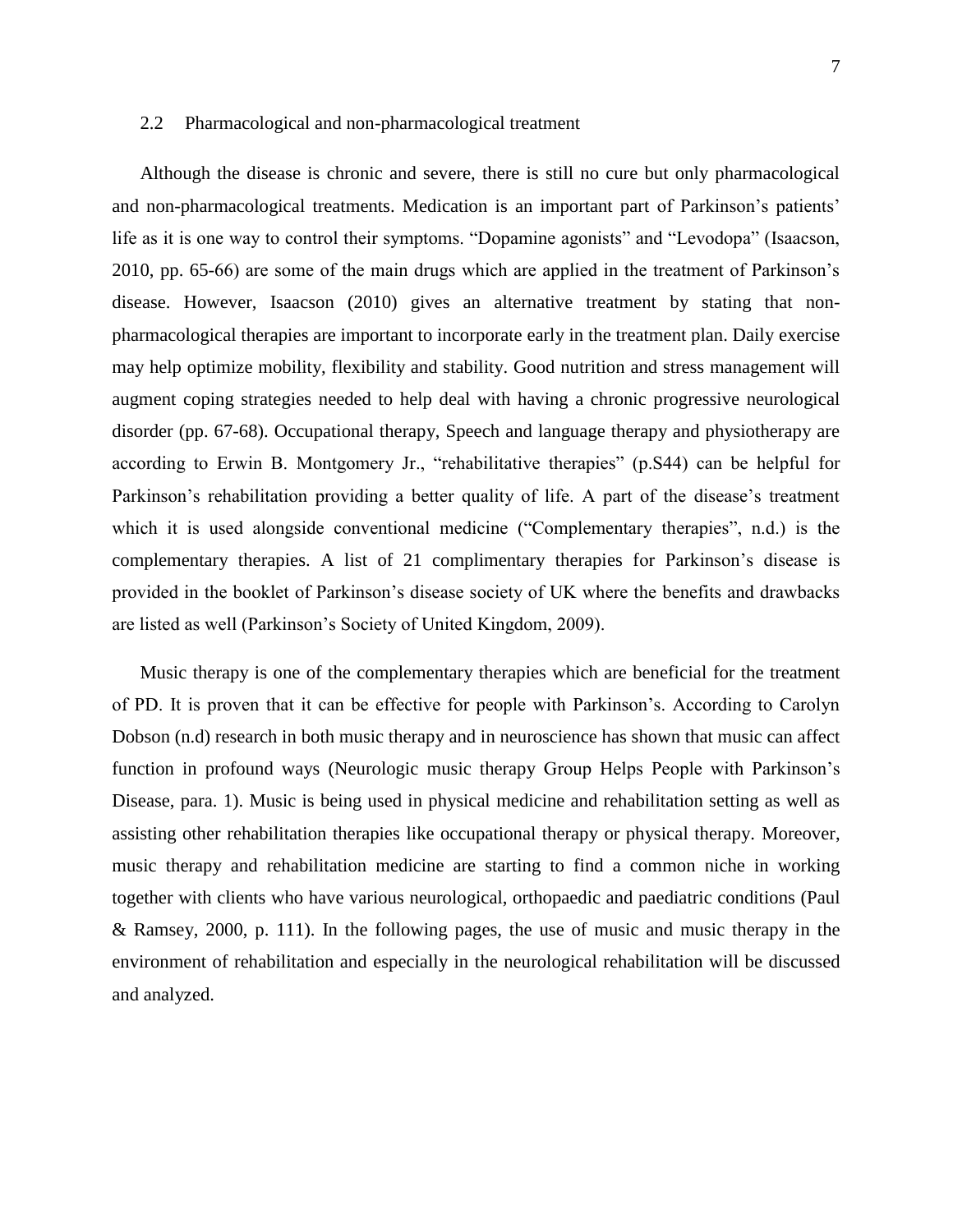# 3 Neurological Rehabilitation

Neurological disorders are caused because of the nervous system dysfunctions where the brain, spinal cord and nerves are situated. When something affects the nervous system or a part of it, you can have trouble moving, speaking, swallowing, breathing, or learning [but] you can also have problems with your memory, senses, or mood (Neurologic diseases, n.d.). However, there are numerous neurological diseases which are not so familiar. According to World Health Organization (WHO) (2014), these disorders include epilepsy, Alzheimer disease and other dementias, cerebrovascular diseases including stroke, migraine and other headache disorders, multiple sclerosis, Parkinson's disease, neuroinfections, brain tumors, traumatic disorders of the nervous system such as brain trauma, and neurological disorders as a result of malnutrition.

The time which a person needs to recover after a nervous system injury or illness and surgery is long and needs patient and assistance. Usually patients need help from specialists to regain their strength and their skills to be able to perform as they were performing before. This process is rehabilitation (Rehabilitation, n.d.). There is a variety of definitions for the rehabilitation. According to Aldridge (2005), the center of the word constellation rehabilitation is from the Latin *habere*, which is a fit state or condition within which we can dwell (p.12). Rehabilitation also means to restore to a condition of good health, ability to work, or the like (rehabilitate, n.d) and to restore (someone) to health or normal life by training and therapy after imprisonment, addiction, or illness (rehabilitate, n.d).

The duration of the process of rehabilitation depends from the client"s needs but also from the type of illness that he/she has. Also, the goals of each rehabilitative therapy vary as each person has different needs according to the age, life or environment. Physical therapy, Occupational therapy and Speech-language therapy are some of the therapies which are used to the rehabilitation of different target groups.

# 3.1 Art Therapies in Neurological rehabilitation

Patient's main goal during the rehabilitation period is to have results as soon as possible but as the physical strength is limited; motivation is what a person needs to perform any kind of task and achieve its independence (Scheel-Sailer, 2005). There are different treatment options which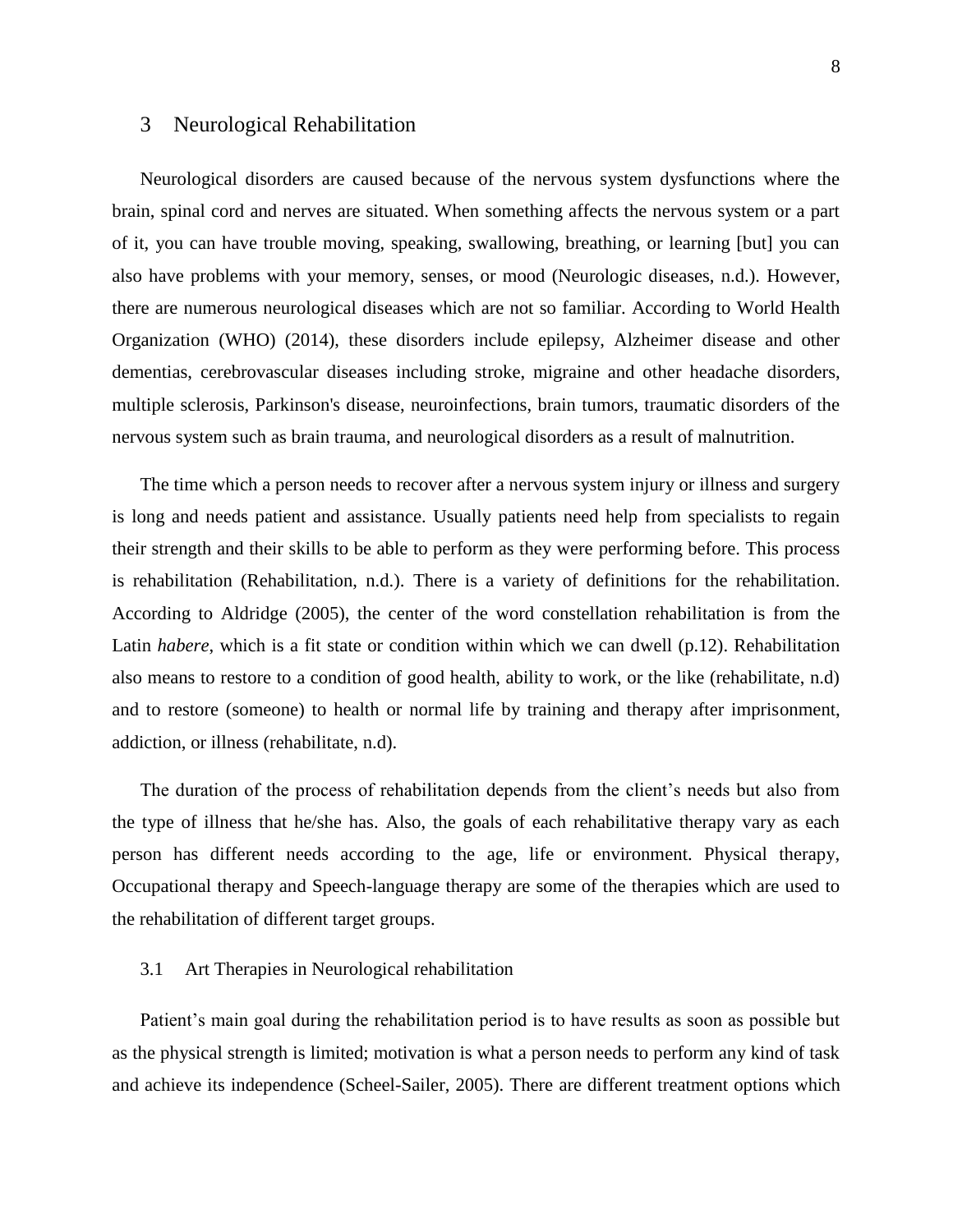provide motivation to the patients such as sports, joint social activities but also arts-based therapies (Scheel-Sailer, 2005, p. 232). Art therapies are effective to neurological rehabilitation and they can motivate and support patients during their process.

This statement can be confirmed by the study of Scheel-Sailer where she includes art therapies in the treatment of paraplegic patients attempting to learn more about the influences of them. Painting therapy and music therapy were the two Art therapies which have been examined in the specific study (Scheel-Sailer, 2005). The results of this study showed that art therapies were effective to patients by improving their quality of life but also controlling their memory, communication and mood. Music therapy is located in Art therapies and it is used in the rehabilitation setting long time ago. Particularly, in 1966 when there was no medication for parkinsonian treatment, music was the most potent tool for helping the patients' movements (Sacks, 2007).

This paper will be focused only on music therapy in the neurological rehabilitation and specifically in music therapy on patients with Parkinson's disease. According to Bruscia (1998) Music therapy is a systematic process of intervention wherein the therapist helps the client to promote health, using music experiences and the relationships that develop through them as dynamic forces of change (as cited in Grocke, 2012). A qualified music therapist is able to use different kinds of music interventions depend on the client's or group needs. Music therapists assess patient needs, identify goals, and then translate and apply the qualities of music in a focused, intentional manner to plan and facilitate interventions, which improve the quality of life and optimize the functioning level of the people with whom they work (Holten, 2005, p. 810).

In addition, music therapy has been applied successfully to patients with Neurological dysfunctions. Some of the diseases where the benefits of music therapy is evidenced based are chronic neurological illness (Magee, 1999), chronic aphasia (Jungblut, 2005), Paraplegic patients (Scheel-Sailer, 2005), Dementia (Ridder, 2005), Multiple sclerosis (Schmid, 2005) and Parkinson"s disease (Pacchetti et al., 2000; Sacks, 2007; Tomaino, 2007).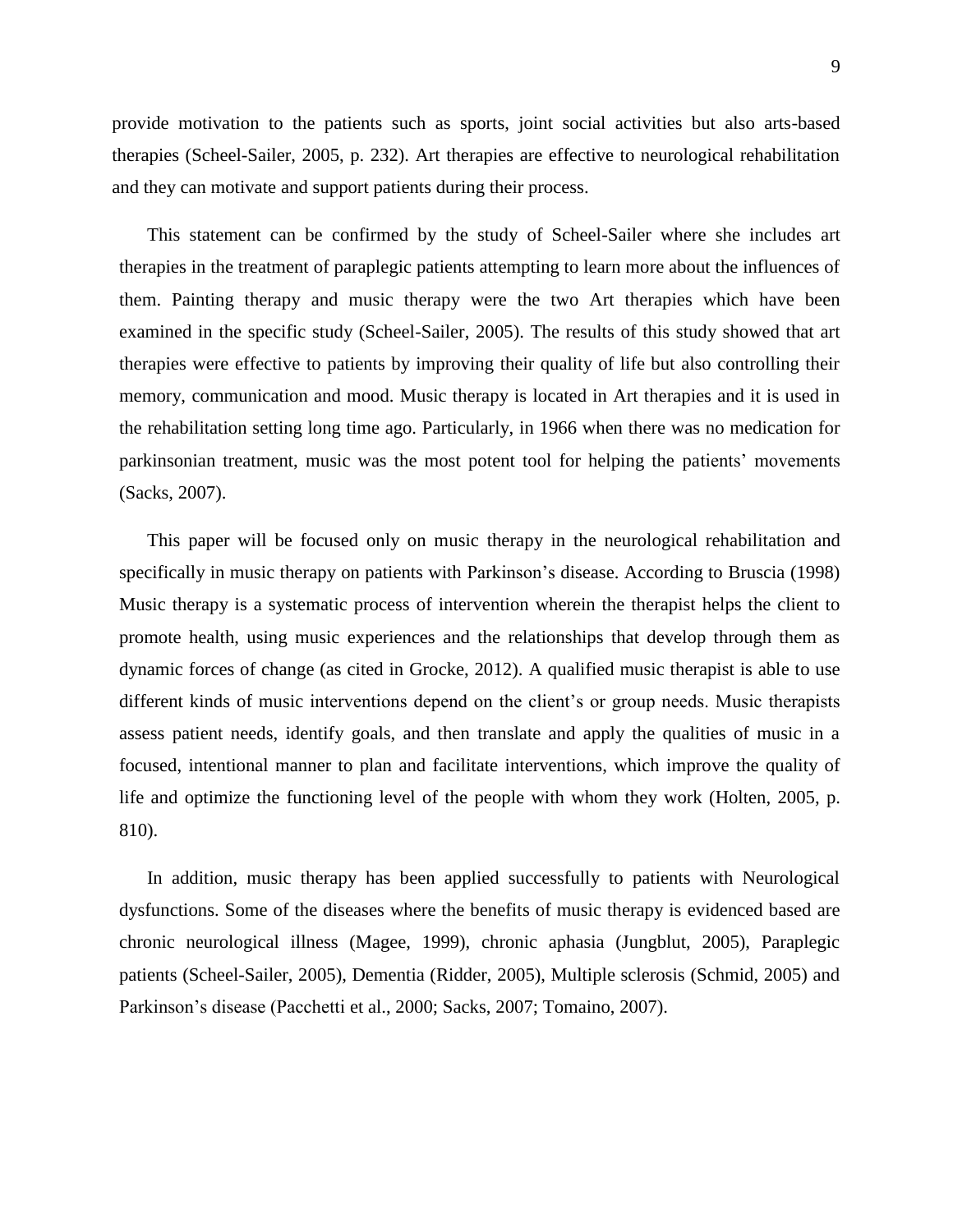# 4 Clinical research and anecdotal reports in Music Therapy for Parkinson"s disease

According to researches that have been done music therapy is beneficial in the treatment of Parkinson's disease patients as the evidences shows improvements on the motor performance (Pacchetti, Mancini, Algieri, Fundaro, Martignoni, & Nappi, 2000), in the emotional functions (Pacchetti et al., 2000), in the vocal intensity and mood of patients (Haneishi, 2001) but also in the laryngeal phonation and respiration (Evans, Canavan, Foy, Langford & Proctor, 2012) and providing better quality of life (Pacchetti et al., 2000). However, the main focus of the most researches is on the effects of music therapy on the motor treatment of the patients with Parkinson's disease with a small number of papers which focused on the emotional state of the patients.

Active Music Therapy (Pacchetti et al., 2000), singing (Evans et al., 2012; Haneishi, 2001), relaxation (Tomaino, 2008), rhythmic auditory stimulation (RAS), as well as auditory rhythmical cueing (Thaut et al., 1996; McIntosh, Brown, Rice, & Thaut, 1997; Rochester, Bum, Woods, Godwin & Nieuwboer, 2009) and music based movement therapy (Hackney, Kantorovich, Levin & Earhart, 2007; Signorini, Marchetto, Lynch & Morris, 2013) are music-based methods and interventions which have been applied to patients with Parkinson"s disease as a part of their treatment and they will be analyzed and discuss in this paper as well as personal experience with applied Music therapy to an individual suffering from Parkinson"s disease.

The major problem that a patient with Parkinson"s disease faces is the slow or fast movements and perception. The movements and perceptions of people with parkinsonism are often too fast or too slow, though they may not be aware of this- they may be able to infer it only when they compare themselves to clocks, or to other people (Sacks, 2007, p. 253). Rhythm is important in Parkinson's patients' lives. Rhythm and melody are necessary in a musical piece or performance too. In music therapy, music, particularly rhythm, can become a template for organizing a series of movements (Tomaino, 2000, p.169).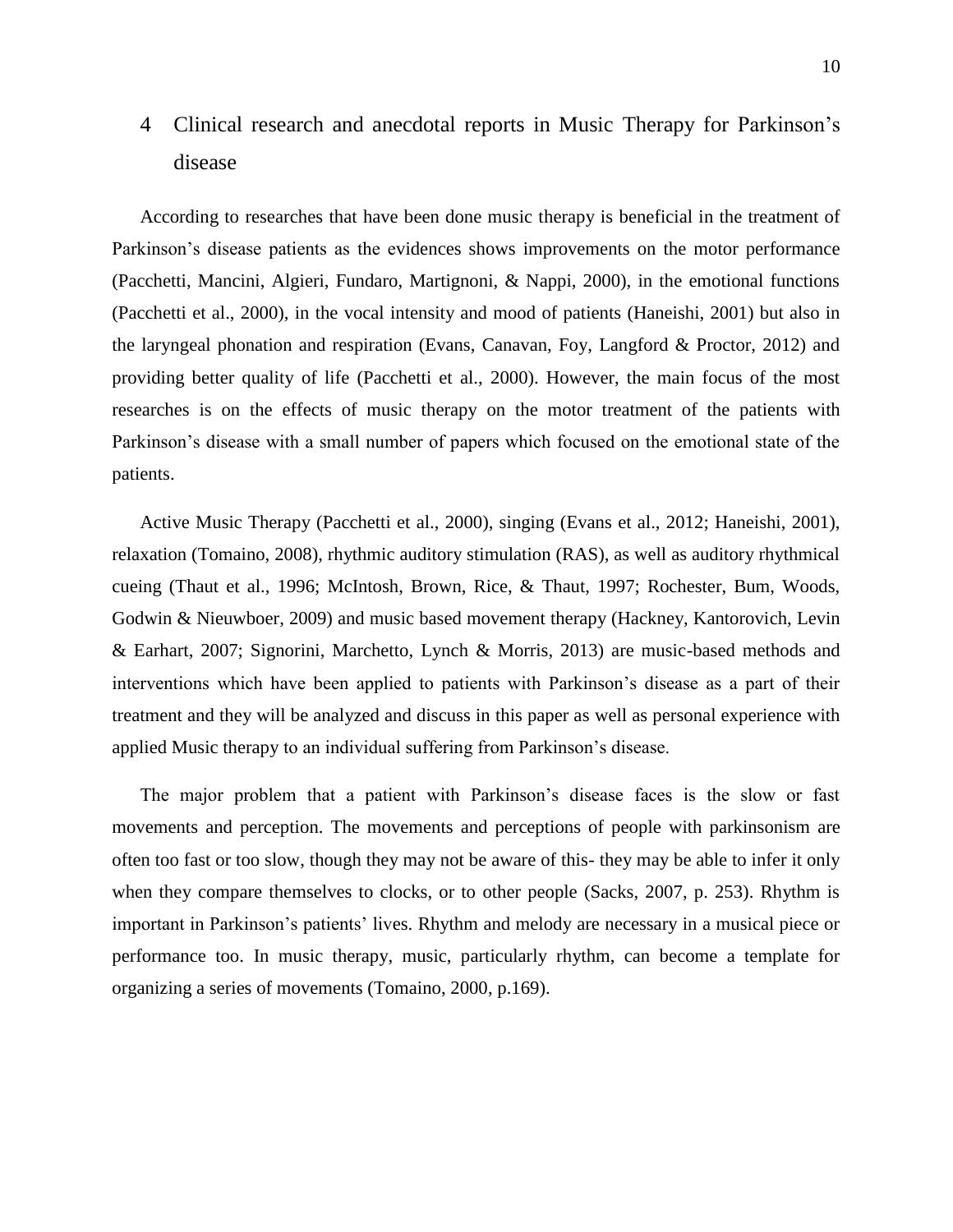#### 4.1 Rhythmical Auditory Stimulation (RAS)

A typical design of the effects of the rhythm on the motor function and gait of Parkinson"s disease patients was the use of Rhythmical Auditory Stimulation (RAS) which was found in five studies. The RAS design was applied in the study of Thaut et al (1996), McIntosh et al (1997), Hausdorff, Lowenthal, Herman, Gruedlinger, Peretz & Giladi (2007), Ma, Hwang & Lin (2009) and Rochester et al., (2009). Concurrent music as a self-pace has been used in the study of Brown, de Bruin, Doan, Suchowersky and Hu (2009) for gait improvement in single- and dualtask contexts. The aim of the use of RAS in Parkinson"s disease patients was the examination whether Rhythmical Auditory Stimulation can be effective on the modulation of gait includes gait velocity, cadence, stride length and symmetry (Thaut et al., 1996; McIntosh et al., 1997; Rochester et al., 2009) and gait variability of Parkinson"s patients (Hausdorff et al., 2007), on the functional arm movement (Ma et al., 2009) but also on the cognitive impairment (Rochester et al., 2009).

What is more, the subjects of the four studies were diagnosed with idiopathic Parkinson's disease (Thaut et al., 1996; McIntosh et al., 1997; Hausdorff et al., 2007; Ma et al., 2009) as in the study of Rochester et al (2009) participants were diagnosed of idiopathic Parkinson"s disease and cognitive impairment (PD-CI). Patients with visual or hearing impairment or any other orthopedic conditions were excluded from three of the studies (Hausdorff et al., 2007; Rochester et al., 2009; Ma et al., 2009). The participants were volunteers between 61 to 79 years old (Thaut et al., 1996; McIntosh et al., 1997), 40 and 75 years old (Ma et al., 2009) and 85 or less (Rochester et al., 2009). However, in the study of Hausdorff et al the age of the participants is not provided.

Also, the participants in the four researches were able to walk without assistance (Thaut et al., 1996; McIntosh et al., 1997; Rochester et al., 2009; Hausdorff et al., 2007; Ma et al., 2009) although in McIntosh et al (1997) and study some participants needed assistance as the stage of the disease severity was varying from II to IV Hoehn & Yahr comparing with the other studies where the subjects were in stage II-III. However, no reference to the stage of the participants have been provided in the study of Rochester et al (2009) though it is stated that the participants were independently mobile indoors using a stick if necessary so the assumption is that the stages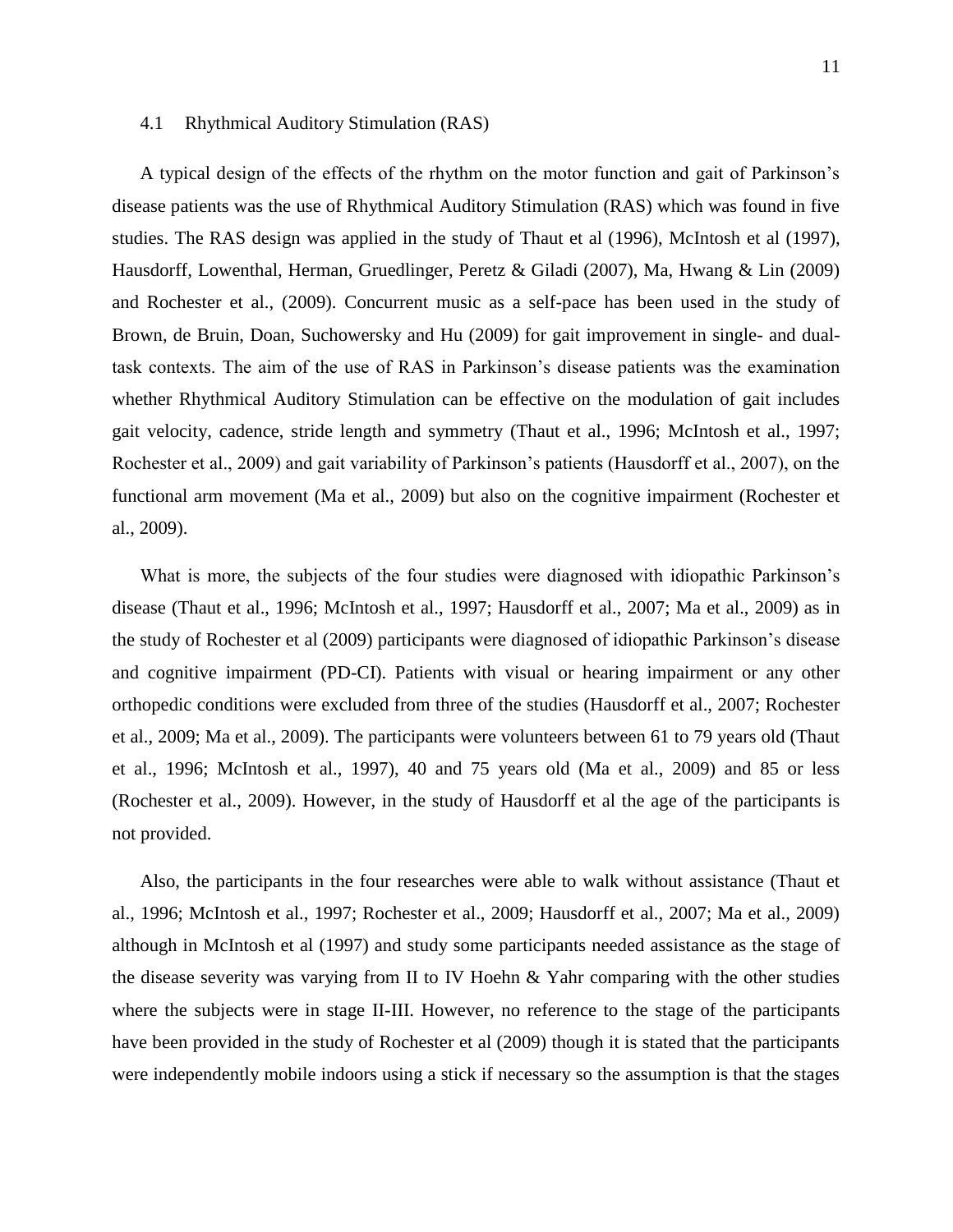of the patients were I-III as in stage IV assistance is often needed for walking, standing or moving (Holland, n.d).

The participants of three out of the five studies were all Parkinson's disease patients (Thaut et al., 1996; Rochester et al., 2009; Ma et al., 2009). Thaut et al (1996) were divided the patients into three groups. The groups consisted of an experimental group (EX) of 15 subjects and a control group, divided into a self (internally)-paced group (SPT) of 11 subjects and a no-training group (NT) of 11 subjects which during the study were on medication but not dopamine-receptor agonists (Thaut et al., 1996, p. 194). Likewise, two groups of Parkinson"s patients were designed in Ma et al (2009) study and one group in Rochester et al (2009) study. A small number of subjects is presented in the study of RAS application with Parkinson's disease and Cognitive Impairment patients (Rochester et al., 2009) and a number of 20 individuals was assigned to the examination of the effect of auditory stimuli on people with Parkinson"s disease (Ma et al., 2009).

On the other hand, the division of the participants in the other two studies consisted of two groups where the participants in the control group were healthy elderly (McIntosh et al., 1997; Hausdorff et al., 2007;). The subjects of McIntosh et al (1997) study were 31 Parkinson's disease patients and 10 healthy elderly people. 21 patients were on medication during the experiment and 10 patients were off medication 24 hours before the experiment except one man who was off medication for 48 hours by his decision. Participants were on medication during all the studies excluding the one control group of McIntosh et al (1997) study. Moreover, as it has mentioned above, the experimental group of Thaut et al (1996) was on medication but not dopaminereceptor agonists (Thaut et al., 1996, p. 194).

Furthermore, the procedure of one study lasted 3 weeks as it was training with Rhythmical Auditory Stimulation (Thaut et al., 1996). In the training period, the use of RAS was applied to the EX subjects following an exercise program which consists of 30 minutes waking mainly (Thaut et al., 1996). The RAS program consisted of walking on a flat surface, stair stepping, and stop-and-go exercises to rhythmically accentuated music at three different tempos (Thaut et al., 1996, p. 194). Likewise, the design of McIntosh et al (1997) study consisted of 30 minutes walking in each four gait trials which were instructed. Firstly subjects were instructed to walk in: (1) their own maximal speed with no external rhythm (baseline); (2) in time to RAS matched in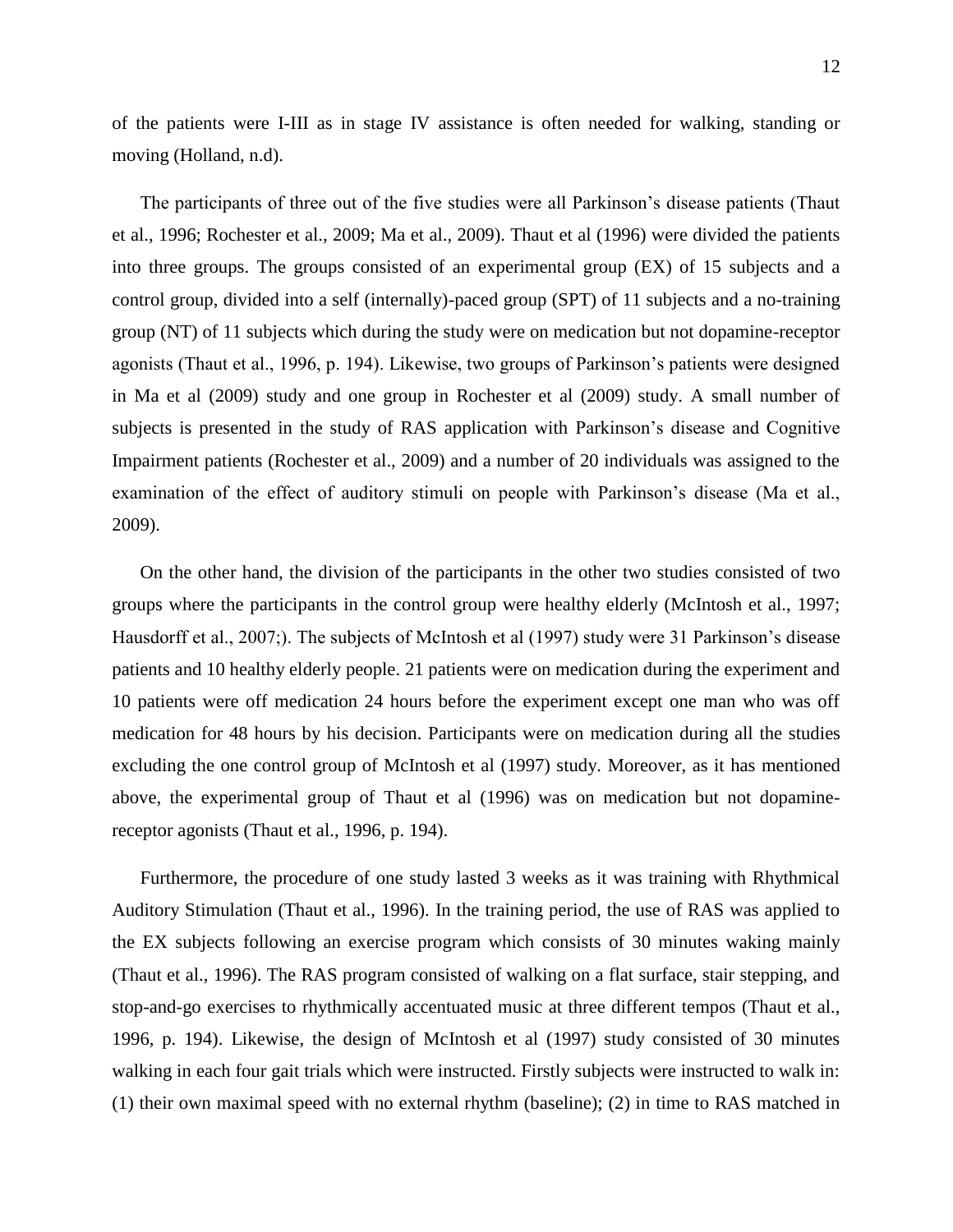tempo to each patient"s baseline cadence; (3) in time to RAS set at a tempo 10% faster than baseline; (4) with no external rhythm to check for immediate carry over effects (McIntosh et al., 1997, p. 23).

Comparing the two studies, it is obvious that McIntosh et al (1997) were based on the methodology of Thaut et al (1996) but not as a training period and with a variety of Parkinson"s patients' level of disease severity. The level of the exercises' difficulty which they were instructed to perform, was different to each person as they were not in the same stage of the disease. Moreover, in this case the study could be focused only in one or two stages of Parkinson"s disease patients or only with patients who could walk with or without any assistance.

A group of Parkinson"s disease people with Cognitive Impairment was examined with and without auditory cueing while they were walking (Rochester et al., 2009). A dual task was also examined in Parkinson's patients (Rochester et al., 2009; Ma et al., 2009; Brown et al., 2009) while they were marching to the music (Brown et al., 2009) or walking and carrying a tray with two cups of water (filled to a standardized level) on it (Rochester et al., 2009, p. 840) asking them to step in time of beat where they were receiving auditory cue with the use of metronome (Hausdorff et al., 2007; Rochester et al., 2009). A cognitive dual task consisted of serial subtractions (3's) while subjects were listening to preferred concurrent music (Brown et al., 2009) and also listening to marching music or listening to the weather forecast while they are eating with one arm (Ma et al., 2009).

It has been observed that in the studies of the use of RAS in Parkinson"s disease patients, *music* had been used as an auditory stimulus (Thaut et al., 1996; McIntosh et al., 1997; Ma et al., 2009; Brown et al., 2009). Music was selected according to the subjects' preferences (Thaut et al., 1996; Brown et al., 2009) within a four different styles familiar to their age (Thaut et al., 1996). Instrumental music in Renaissance style was chosen by the researchers and was embedded with a click tone as a RAS (McIntosh et al., 1997) as well as marching music because of its strong steady rhythm (Ma et al., 2009; Brown et al., 2009). Additionally, the compositions of the instrumental music were in 2/4 (Thaut et al., 1996; McIntosh et al., 1997) or 4/4 meter and there were three different tempos of "normal", "quick" and "fast" (Thaut et al., 1996).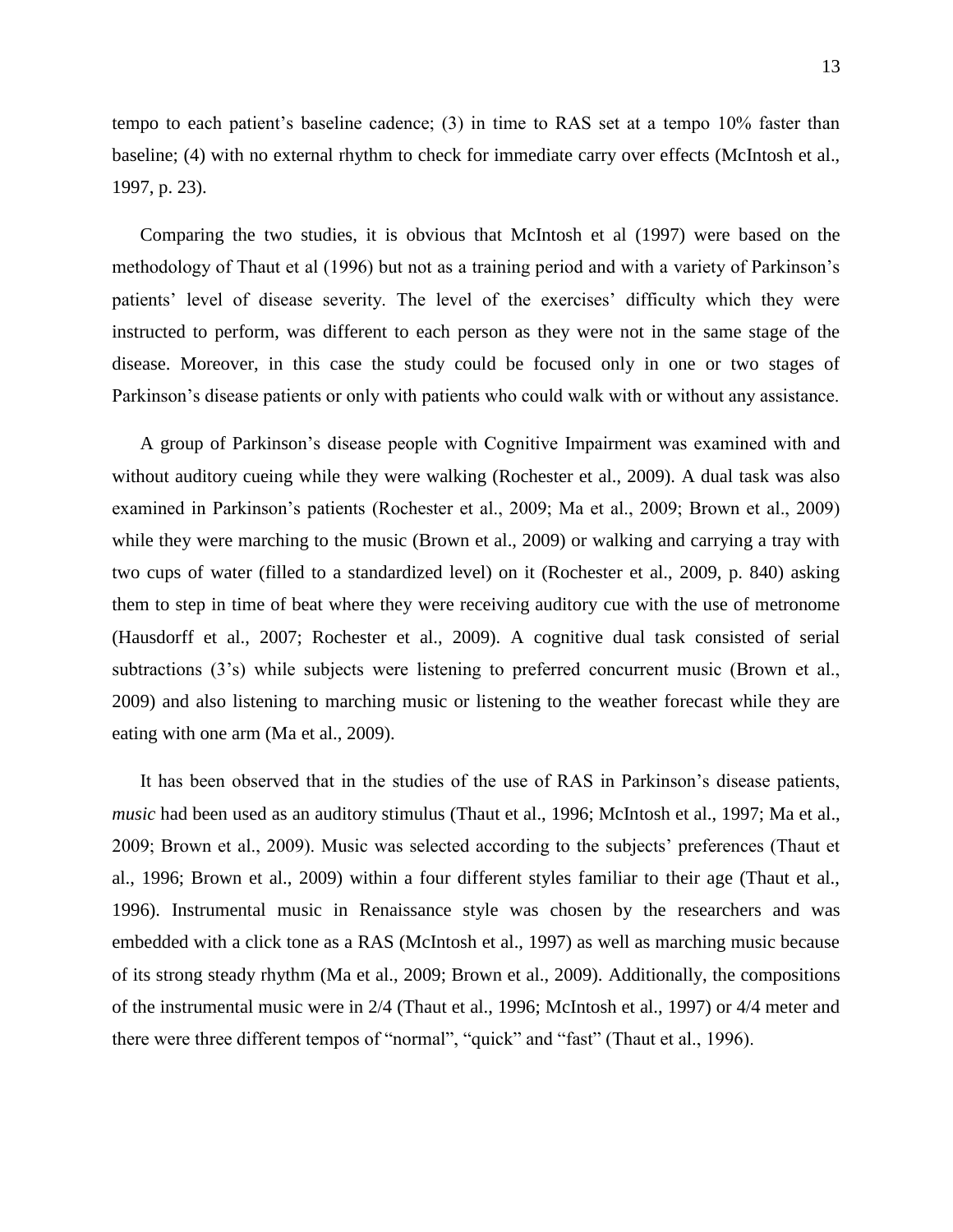What is more, the arousal effect of music was noticeable (Thaut et al., 1996; McIntosh et al., 1997) as one subject of the study appeared to have increased walking speed but no synchronization while he was using RAS (McIntosh et al., 1997). Although motivational factors through the music cannot be excluded as a reason for enhanced gait performance, their effects were minimized by the fact that each subject had to train with the same musical selection for 3 weeks (Thaut et al., 1996, p. 199). According to the subjects of Thaut et al (1996) study, music was repetitive during the 3 weeks of listening to it but it was also reported that some of them were singing to the music as a result to an easier synchronization with the pace.

On the other hand, music had been used in the studies where Parkinson"s disease patients were performing dual tasks while they receive rhythmic auditory stimulation. Because daily life is filled with various sounds, it is important to determine whether these sounds act as external auditory cues that facilitate performance, or as distracters that divert attention from the primary task and thus hinder performance (Ma et al., 2009, p. 230). Although music worked as an arousal tool in previous studies, it seems that marching music had small or no significant effect on the movements of Parkinson"s participants (Ma et al., 2009). Also, the gait patterns of PD patients were altered in concurrent music trials, interestingly in a manner similar to the dual-task effect imposed by performing a secondary cognitive task (Brown et al., 2009, p. 1581). The presence of music during the tasks added a cognitive demand for the patients even though the instructions were not focusing on the music attention (Brown et al., 2009; Ma et al., 2009). Thus, music was being a distracting tool in the primary goal of the studies (Ma et al., 2009; Brown et al., 2009).

Furthermore, the results of the study of Ma et al (2009) concerning the effect of music particularly in the movements of patients with Parkinson"s disease shows that marching music distracted the participant"s attention from the task and the marching music experiment fails to support the notion that music has a beneficial effect on movement in people with Parkinson's disease (p. 234). Also, additional task was the music listening during the experiment even though the instructions which were already provided to the subjects were not music focused based (Ma et al., 2009; Brown et al., 2009). Although people were focusing attention to the marching music according to the results of Brown et al (2009) and it is possible that the selection of preferred music was the reason of their attention to music, it is important to state that Ma et al (2009) found a minimal or none focus attention to music at all. The reason of the negative effect of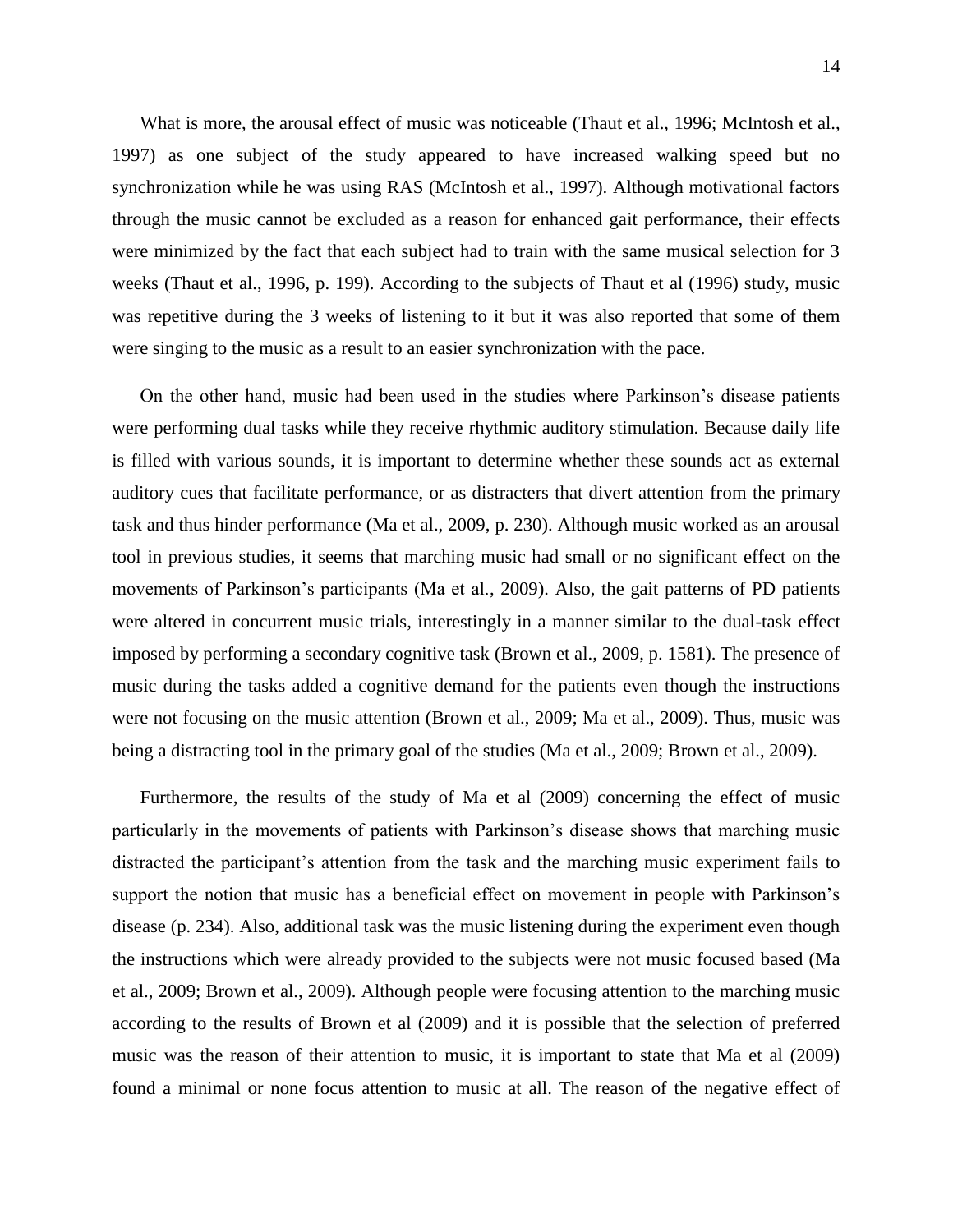marching music in the task which was instructed in the experiment of Ma et al (2009) was that the food transfer movement is not as rhythmic as finger tapping or walking (p. 234).

In the study of Ma et al (2009) it is cited that listening to musical passages globally or holistically apparently imposes a smaller attention demand than does listening with focused attention to any particular instrument, or by listening selectively and tracking the part played by a single instrument (p. 234) which gives a reasonable answer to the question of why there was no effect of music in Parkinson"s disease patients during the dual task which was instructed in this study. The subjects however, were listening to marching music globally or holistically without giving any specific attention to it (Ma et al., 2009) in contrast with the participants in the study of Brown et al (2009) where the familiarity of music affected the tasks' performance.

"The nature of self-selection makes it probable that the music would be meaningful and would have strong extra musical associations, factors that [they] considered would lead to both groups experiencing greater affective arousal" (Brown et al., 2009, p. 1582). Furthermore, the interpretations of the results of this study (Brown et al., 2009) were that Parkinson's disease patients' attention can be disturbed by music as a result for some patients to be a risk of one or more tasks' failures. Also, for some patients, external sounds or busy complex environment may cause a higher risk of fallings while they are walking or performing any other task (Brown et al., 2009).

RAS training application aimed to affect the gait velocity of Parkinson"s disease patients while they were walking on different surfaces –flat and incline (Thaut et al., 1996, p. 199). Significant were the improvements in the velocity (Thaut et al., 1996; McIntosh et al., 1997; Rochester et al., 2009), cadence, stride length (McIntosh et al., 1997; Hausdorff et al., 2007) and swing time (Hausdorff et al., 2007). Also, the use of external cues can be effective to patients with Parkinson's disease and Cognitive Impairment as loss of attention is the most common problem which is caused by a cognitive dysfunction which appears in Parkinsonism (Rochester et al., 2009). According to Rochester et al (2009) findings, the potential use of external use to improve attentional control of movement may therefore be of specific benefit for people with PDD (p. 843).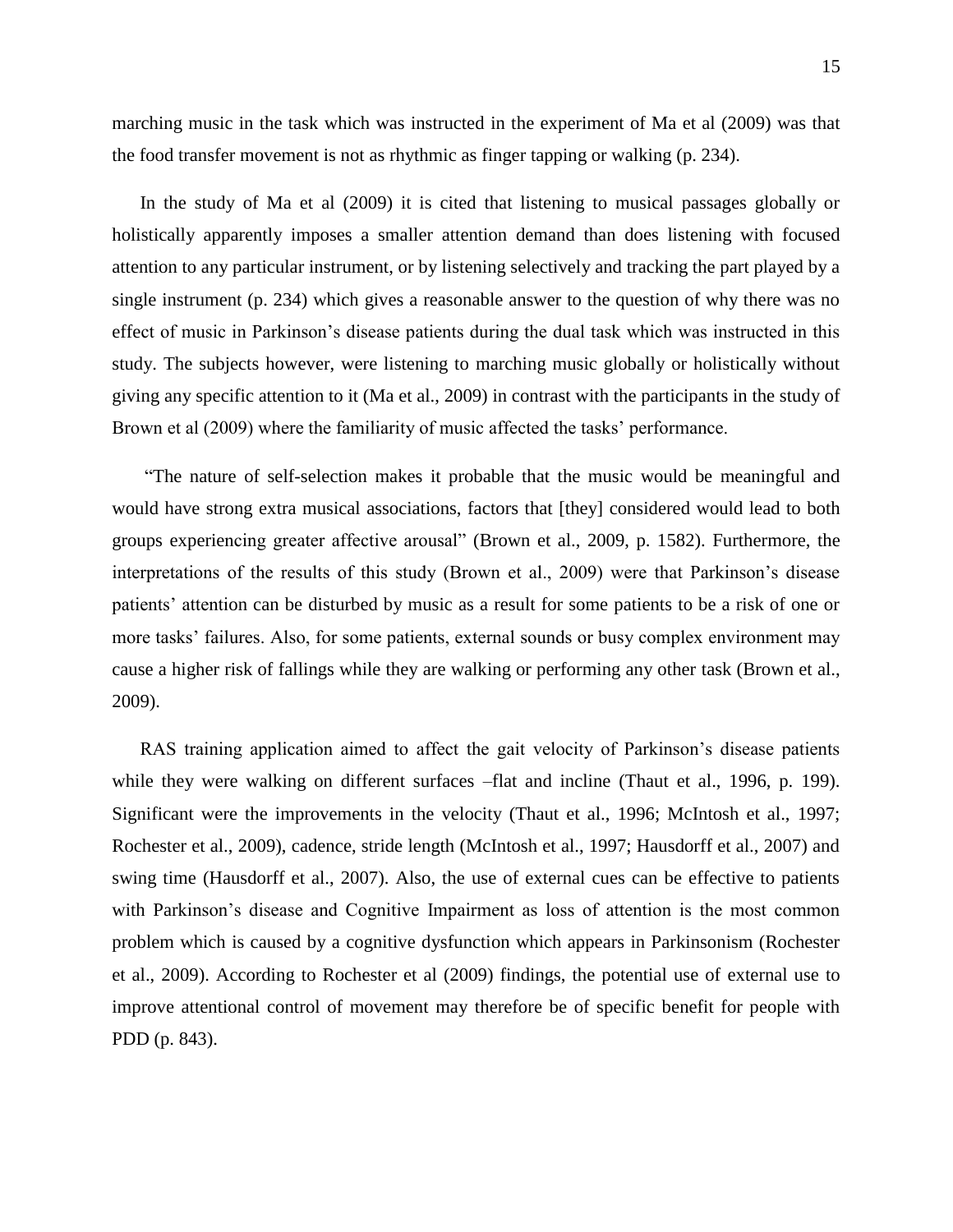Additionally, the finding of the study (McIntosh et al., 1997) about the patient who was off medication for 48 hours was significant as he seemed to freeze during the baseline and during the walk without RAS which shows that auditory rhythm is effective to the ease of movements and akinesia of Parkinson"s patients. Furthermore, according to the subjects, RAS training had made their walking patterns more stable, had improved their speed, and had helped their walking in activities of daily life (Thaut et al., 1996, p. 197). On the other hand, the findings of Ma et al (2009) differ from the previous findings as their results of participants" motor performance were better when there the auditory stimulus was absent.

The six previous studies support the Rhythmic Auditory Stimuli as a tool of rehabilitation of Parkinson's disease patients. Although one of the studies disagrees with the beneficial effect of RAS to the tasks' performance of patients, the limitations of the study may cause the results of the experiment. The small number of the subjects which were participated in this research (Ma et al., 2009) is noticeable as well as the use of no control group to compare and contrast the final findings. Also, the instructions of the music listening offered to the participants the choice to either listen or ignore the music during their task which may influenced the motor performances if the examiners would give no specific instructions (Ma et al., 2009). Likewise, the number of participants in Rochester et al (2009) study was small too but the results were potential which justifies further work to evaluate the therapeutic application of cues (p. 844).

McIntosh et al (1997) study had a great variety of participants as they were in different stage of Parkinson"s disease and some of them could not walk without assistance. Although this study had three groups (ON medication, OFF medication and healthy), there was one participant who volunteered to be OFF medication more time than the others. Because of the different stages of Parkinson"s severity, the performance of the tasks did not have the same level of difficulty to all the patients. Therefore, the findings of the examiners are not 100% reliable. Even though the results confirmed and extended previous studies (McIntosh et al., 1997, p. 25), the study would better be focused on a specific target group with similar motor and cognitive ability levels.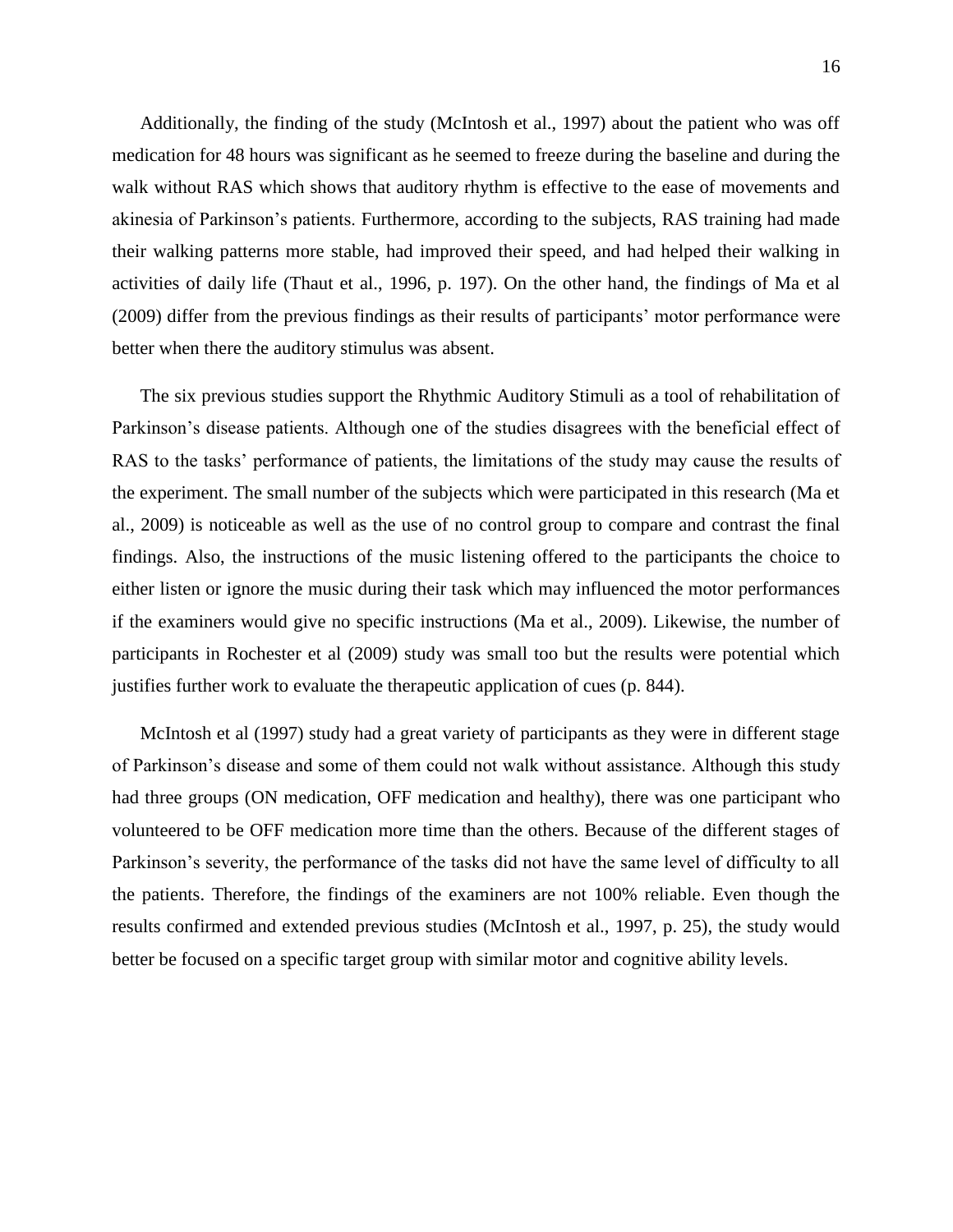## 4.2 Active Music Therapy with Parkinson"s disease patients

Rhythms are important to PD patients as some patients reported that by internalizing the rhythmic stimulus they can move, walk, or perform consecutive tasks where previously they froze (Tomaino, 2000, p. 169). Music must be chosen carefully by the music therapist according to patient"s music preferences and needs as a result the patient will be able to "feel" the rhythm and be his/her supporter. Music has been proven to be beneficial in the control of unbalanced speed of PD patients or kinetic stutter as well as verbal stuttering (Sacks, 2000). [When] music is present, its tempo and speed take precedence over the parkinsonism and allow parkinsonian patients to return, while the music lasts, to their own rate of moving, that which was natural for them before their illness (Sacks, 2000, p. 254).

A case example is given by Tomaino (2000) about a young patient with Parkinson"s disease who used to use an African slit drum during the music therapy sessions. During the rhythmic exercises he was using soft rubber mallets to play the drums as they transmitted the rhythm and vibrations first to his hands, arms and then to the whole body according to the patient (Tomaino, 2000). The same setting has been applied to a PD patient during my clinical training in the University of Jyväskylä. In this case the client was in his 70s and he had high level of musical background and perception. An analytical case study is provided in page 28 . The rhythmic exercises were accompanying by music which was selected by the therapist or the client and they had a steady normal beat which client and therapist were following by playing on the drums with the mallets.

The observations during the exercises' performance were significant as the tremor of the client disappeared during the performance but also the client"s functions were controlled as long as the music was on. Moreover, Sacks (2007) agrees that music resists all attempts at hurrying or slowing, and imposes its own tempo (p. 254) by giving the example of the composer and conductor Lukas Foss who is a parkinsonian. He played a nocturne piano composition by Chopin with exquisite control and timing and grace but as soon as the music ended he lost his speed control again (Sacks, 2007).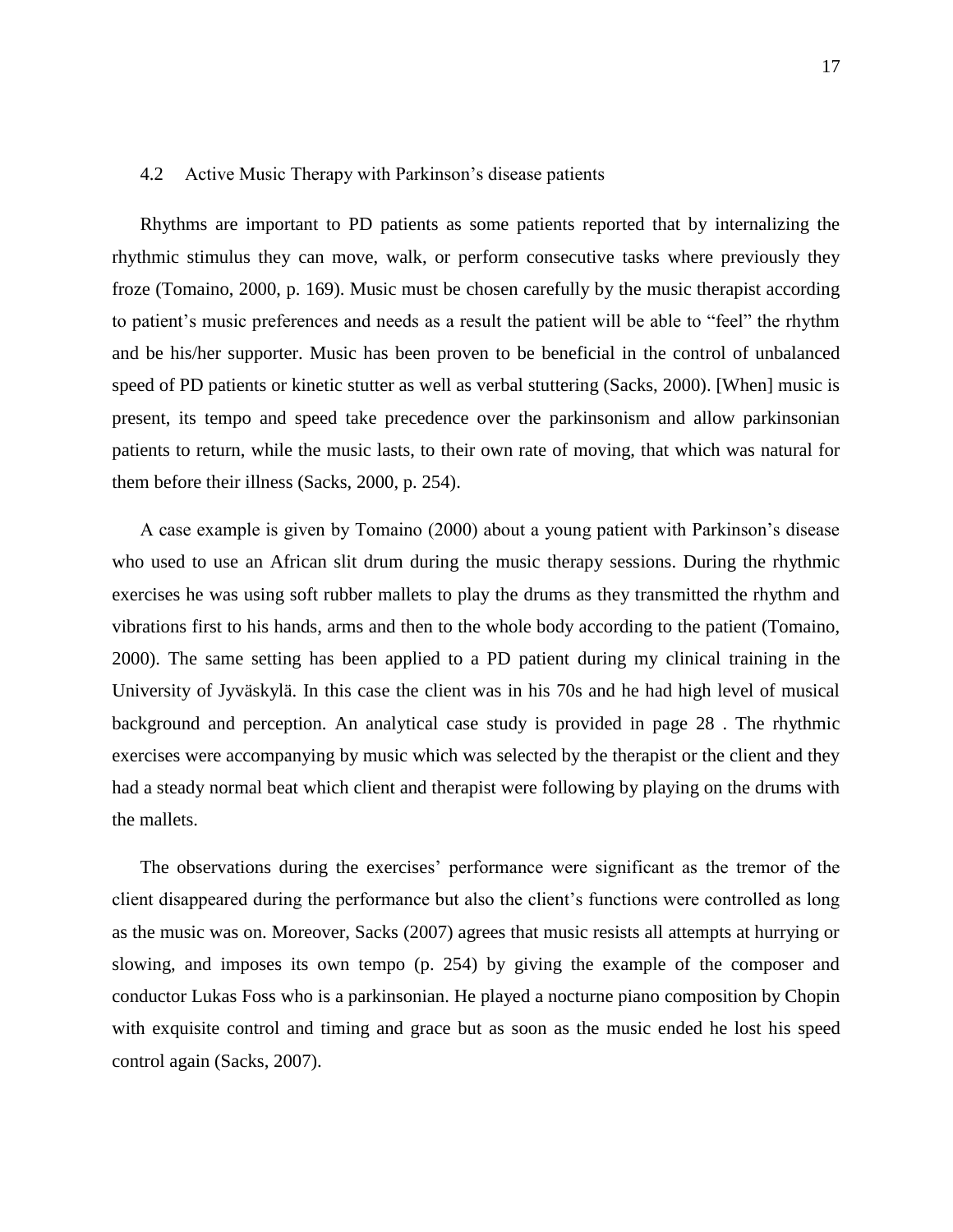To enjoy any real sense of freedom, a longer release, [Parkinson"s disease patients] need something which can last over time, and the most potent unlocker here is music (Sacks, 2007, p. 255). Music can create an alternative form which is able to recover and practice the time failure which is common to patients with Parkinson's disease (Aldridge, 2005). Active music therapy is effective in the rehabilitation of Parkinson"s disease patients improving motor and emotional functions according to the study of Pacchetti et al (2000), Haneishi (2001), Evans et al (2012) and Elefant et al (2012). The reported studies were based on Active Music Therapy consisting of choral singing, voice exercises (Pacchetti et al., 2000; Haneishi, 2001; Evans et al., 20012; Elefant et al., 2012), rhythmic and free body movements and music involving collective invention (Pacchetti et al., 2000). Improvements in the voice dynamics, mood (Haneishi, 2001; Evans et al., 2012; Elefant et al., 2012) and facial expressions (Elefant et al., 2012) have been also achieved in recent studies.

The duration of each study varies as well as the number of the subjects who participated in them. Evans et al (2012) have investigate the effect of singing in a group of Parkinson"s disease patients which lasted two years and it seems to be the study with the longest period of examination comparing to Pacchetti et al (2000) where the duration was 3 months, Elefant et al (2012) 20 weeks and Haneishi (2001) 12-14 weeks. Moreover, the participants of all the studies were patients with idiopathic Parkinson"s disease in Hoehn and Yarn stage 2 or 3. The number of each study differs and in Pacchetti et al (2000) study the number of the participants is 32, in Evans et al (2012) and Elefant et al (2012) the number is 10 and a small amount of four participants have been examined in the study of Haneishi (2001).

A lack of control group is one of the limitations which weaknesses some of the studies (Haneishi, 2001; Elefant et al., 2012; Evans et al., 2012) as Pacchetti"s et al (2000) study had a group where Physical Therapy was applied to. However, because of the different variations of Parkinson"s disease stages and the disease itself, patients sometimes were not able to attend all the assessments as a result the number of the reliable subjects to be decreased and therefore influence the final results. Also, travelling issue was stated as a limitation of the study (Evans et al., 2012).

The interventions that have been used in the studies consisted of general opening conversation (Pacchetti et al., 2000; Haneishi, 2001; Elefant et al., 2012), breathing exercises,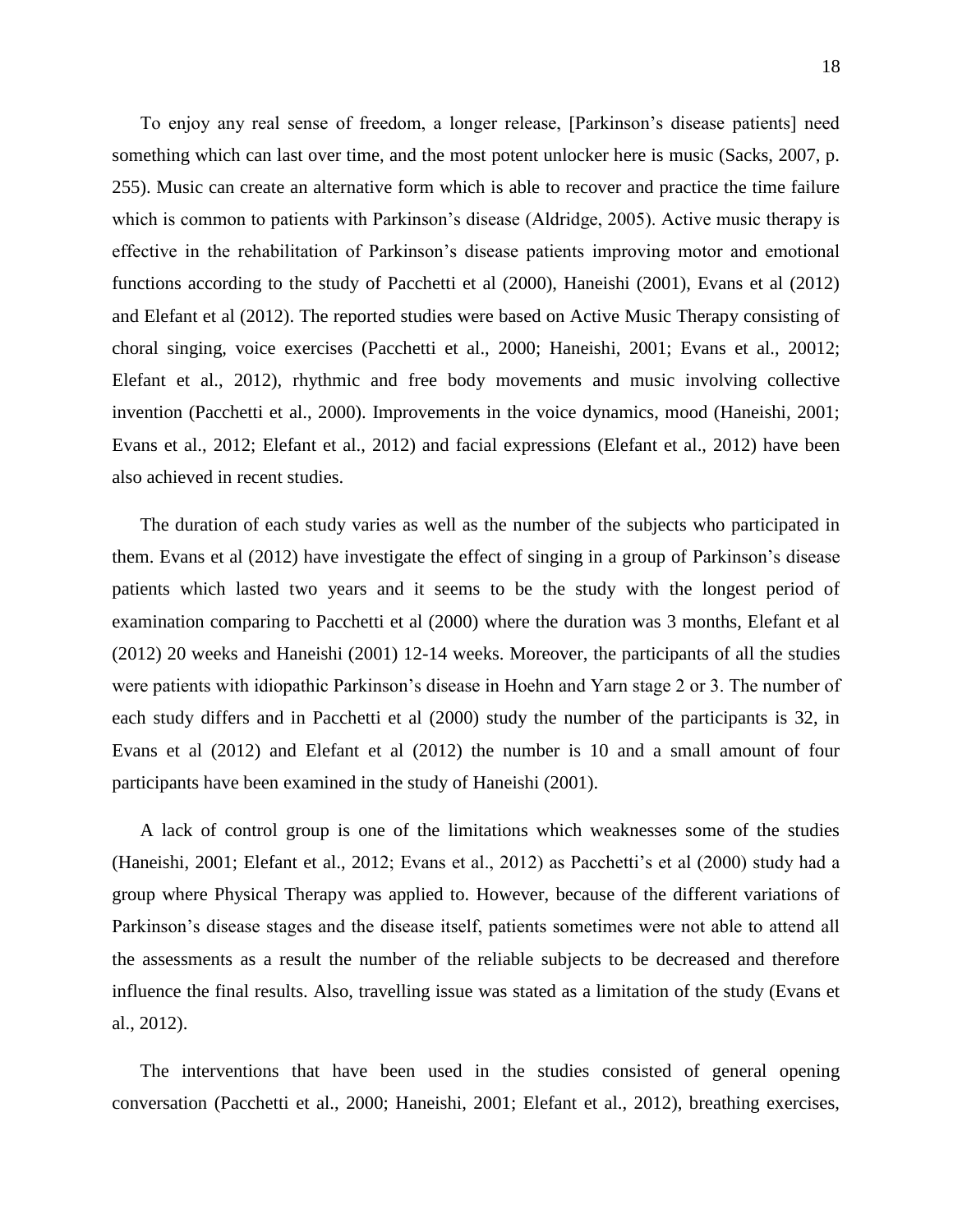vocal exercises, singing exercises (Pacchetti et al., 2000; Haneishi, 2001; Elefant et al., 2012; Evans et al., 2012) and a closing conversation where the participants had the opportunity to give their opinion and comment about the whole procedure (Pacchetti et al., 2000; Elefant et al., 2012). The use of music for relaxation and image visualization (Pacchetti et al., 2000), as well as physical exercises (Pacchetti et al., 2000; Haneishi, 2001; Evans et al., 2012), were more interventions which have been applied during the sessions.

Furthermore, in the study of Pacchetti et al., 2000) the active music therapy which have been used involved improvisation by the therapist, who invites patients to play an active role using instrument and voice (Pacchetti et al., 2000, p. 388). Additionally, performing a rhythmic music instrument such as percussion could easily train the movements of the arms of Parkinson"s disease patients but also to keep a steady beat to the rest of the group while they are marching to the rhythm (Pacchetti et al., 2000). By the adaption of the free improvisation of clients with therapist during the sessions, the communication, dialogue and any kind of interaction rise between client and therapist or in this case within the group.

According to Aldridge (2005), each individual human is a performed being whose purpose of living is to perform mentally, physically and socially, performances which fail to be fully achieved by people with neurodegenerative diseases. To put the "being" into human being we have to perform (Aldridge, 2005., p. 28). Music therapy for human beings who are very immature, damaged, very old or gravely handicapped brings direct support for the irreducible core of human life, the central source of rhythms that seeks to make the body do things, that generates awareness of a body-centered world in which there are places to go and things to be done (Trevarthen, 1999, p. 8). Communication and dialogue can be achieved with music therapy when speech fails (Aldridge, 2005). Music is social glue because it facilitated people coming together (Hays & Minichiello, 2005, p. 443).

Facial expressions are important and necessary in every human communication as they represent the current situation or the emotions. Tempo, timbre, volume and pitch are essential in someone's speech to be able to interpret what people saying to us (Aldridge, 2005). Relationships within family, friends, work place and community can be affected because of the lack of the correct use of language, vocal tone (intonation), appropriate voice volume and rate of speech, as well as body language, including posture, gestures, and facial expression (Elefant et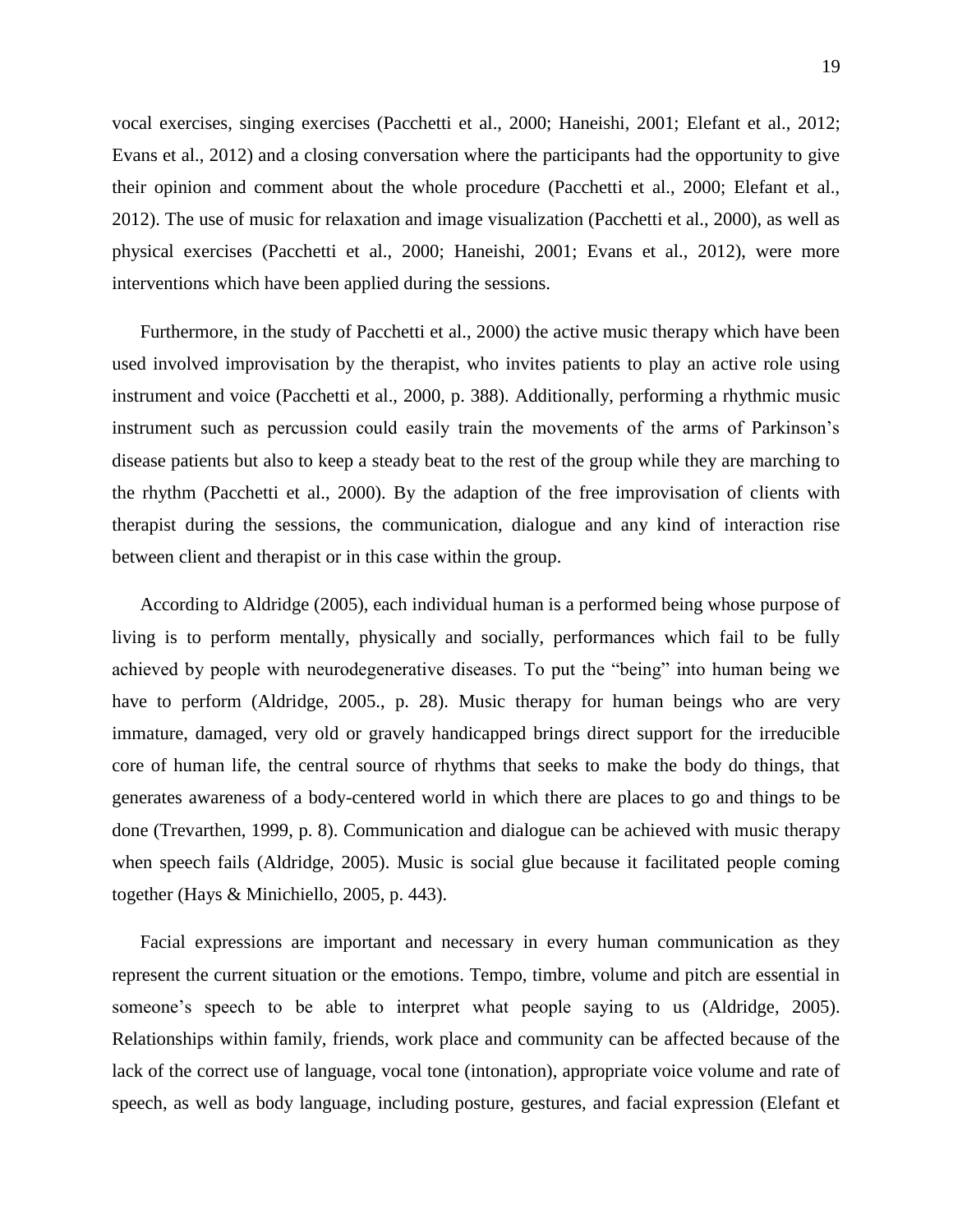al., 2012, p. 393). There are some of these elements which lack in Parkinson"s disease patients as a result the failure of communication which leads to isolation. Quality of life can be affected by social isolation. Kremer and Starkstein (2000) stated that the elements' failure of Parkinson's disease patients is considered to be a general problem of timing (as cited in Aldridge, 2004, p. 29). Music is based on timing and music therapy is one path for Parkinson"s disease patients to create a dialogue and communication by using music.

Music can bring out something in people that other things can"t, according to a Parkinson"s disease patient with who I have been doing music therapy during my clinical training. Likewise, quality of life can be influenced by the lack of communication (Evans et al., 2012), but according to Aldridge (2004) music therapy has the potential to promote communication, stimulate cognitive abilities and alert us to residual communicative abilities (p. 38). A study of Hays and Minichiello (2005) investigated the importance and meaning of music in the lives of 52 elderly people. The participants stated the importance of music in connection with themselves or others but also the power of music to provide them acceptance and communication when verbal communication failed (Hays & Minichiello, 2005).

Singing is evidence based music intervention which can be beneficial in the voice impairment of patients with Parkinson"s disease (Pacchetti et al., 2000; Haneishi, 2001; Evans et al., 2012; Elefant et al., 2012). Increase in the vocal intensity (Haneishi, 2001), improvements in phonation and respiration but also in facial musculature (Evans et al., 2012) have been shown that singing benefits Parkinson"s disease patients. Additionally, singing seems to improve the facial animation of the patients (Elefant et al., 2012) and also reduces the drooling of the patients because of the vocal exercises during the sessions (Evans et al., 2012). It is also proven that motor abilities (Pacchetti et al., 2000) and emotional state of patients have been improved within active music therapy (Pacchetti et al., 2000; Haneishi, 2001; Evans et al., 2012) and according to Evans et al (2012) quality of life may have been affected by attending a group event rather than by voice improvement (p. 93).

What is more, the improvements of the use of music therapy have been commented by the patients after the studies. Patients reported the functional impact of the treatment both on their daily speech and their musical experiences outside the treatment (Haneishi, 2001, p. 288). Possessiveness was achieved by a client who during a phone call with her grandson was well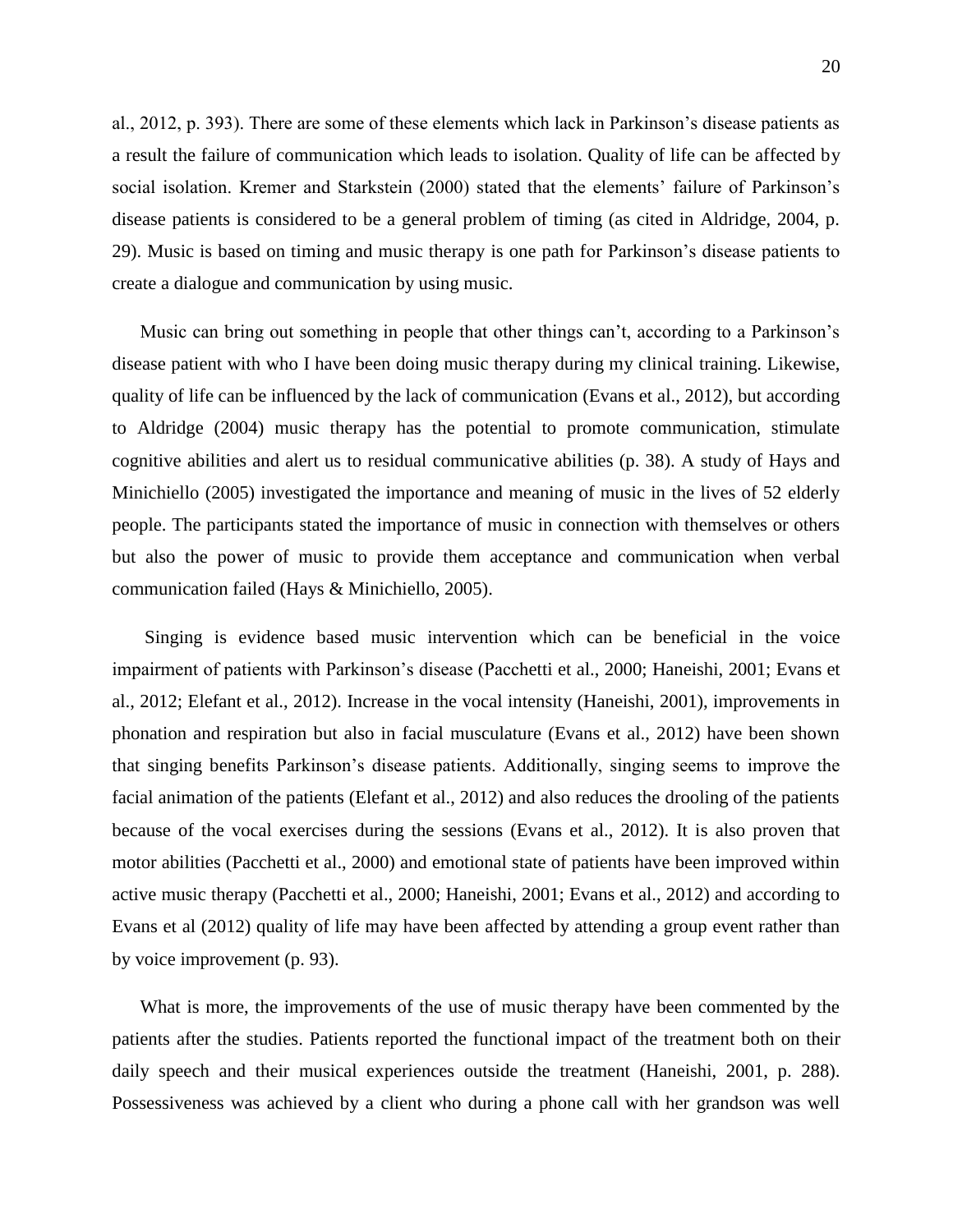understood as well as by her self-confidence of singing in the church for first time after two years (Haneishi, 2001). Many have said that they have noticed positive changes in their voices as a result have felt more confident (Evans et al., 2012, p. 93). Moreover, another client commented that after attending the Music Therapy Voice Protocol treatment she was able to read but also to have communication and be easily understood by the community or others while she was surrounded by noise in public spaces (Haneishi, 2001). In addition to the importance of continuing music therapy sessions or attending music communities, in the study of Pacchetti et al (2000) the improvements in the emotional functions returned to the baseline levels after two months of the active music therapy sessions.

Music has the potential to help participants align patterns of emotions and structures of consciousness, and increase levels of energy (Hays & Minichiello, 2005, p. 445). The arousal effect of music may be one reason of the positive emotions' process (Thaut et al., 1996; McIntosh et al., 1997; Pacchetti et al., 2000; Haneishi et al., 2001) as it works as a motivation tool to the successful performance of the clients during and outside Music therapy sessions and also working as a tool of relaxation. Emotions can change the breathing of an individual and as breathing is present from the beginning until the end of our life circle it is necessary to well maintain it. Singing is literally the intentional use of breath to heal, in a particular therapeutic form (Aldridge, 2005). Parkinson's disease patients have to cope with a variety changes in their body such as shape and posture which affect the normal breathing function and as breathing has a rhythm itself, music as a rhythmic music intervention could be beneficial to the control of the breath. Aldridge (2005) well states that by gaining control of the breath we gain mastery of mind and body (p. 14).

Active Music and Music therapy can be beneficial to mood changes and a better quality of life in Parkinson"s disease patients according to the limited amount of studies which have been done (Pacchetti et al., 2000; Haneishi, 2001; Evans et al., 2012). However, more investigation with larger number of subjects is necessary concerning and focusing on the effects of music therapy in the emotions and better quality of life of patients with Parkinson"s disease.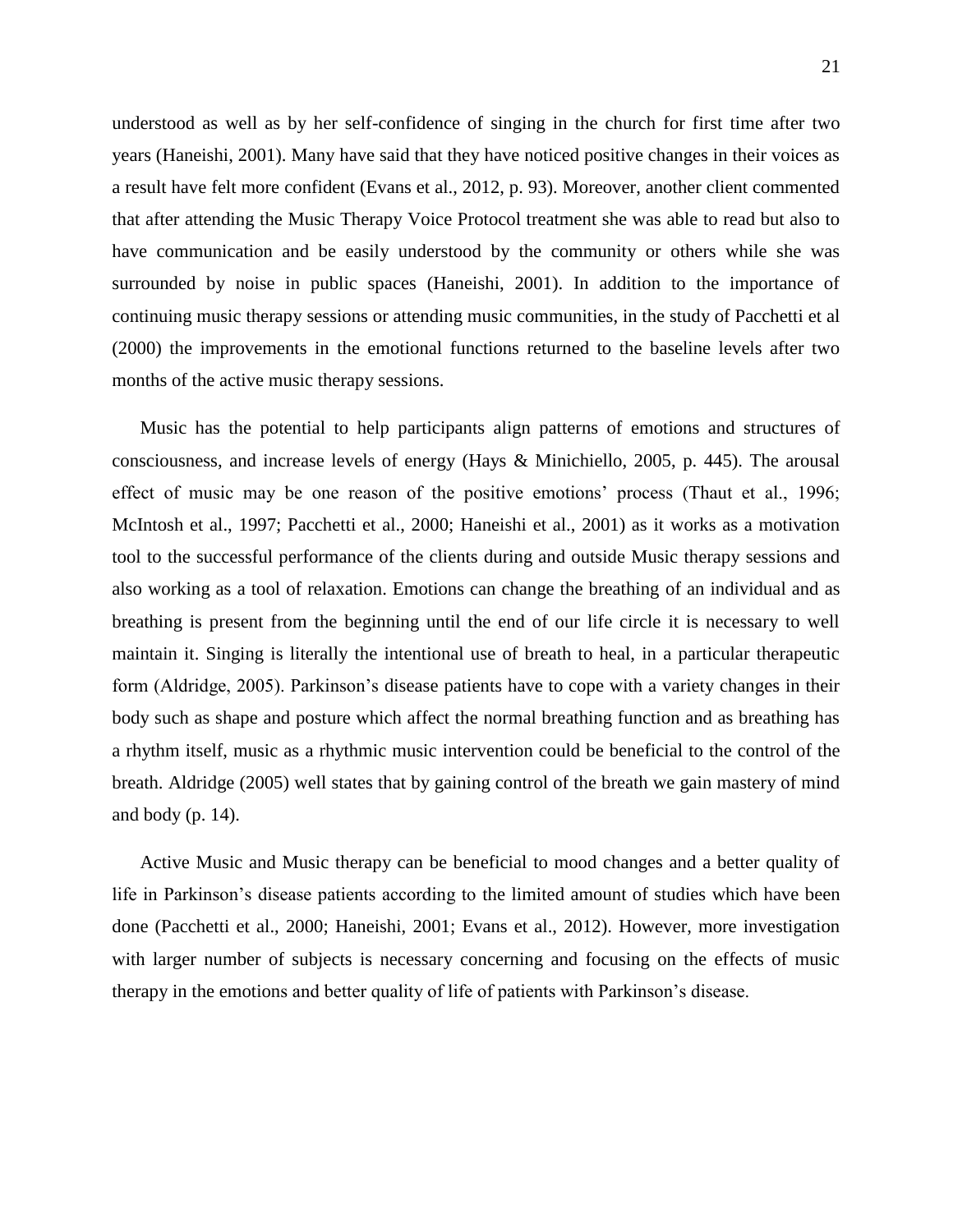#### 4.3 Music and Movement in Music Therapy

Parkinson's disease is a movement disorder which affects not only the bodily health of a patient but also his/her psychological and mental health. So far, a detailed discussion provided concerning the researches which have been done investigating the influences of rhythm, music and music therapy in Parkinson"s disease. When a person is playing an instrument, listening to music or composing music, all of their cognitive processes are engaged according to the findings (Hays & Minichiello, 2005, p. 447).

Moreover, the importance of the selection of rhythmic music must be taken into account as music preferences of each patient differ. Tomaino (2008) writes that counting 1,2,3,4, 1,2,3,4, etc., over and over, may give a person a sense of pulse but it would not necessarily cause him/her to tap his/her foot or move his/her body; yet, add a march or Latin tune to it and a person may notice that he/she is spontaneously moving to the beat (p. 170). One of the suggested complimentary therapies for Parkinson"s disease focusing to the movements of patients could be tango (Hackney et al., 2007) because of its strong and steady beat which can keep the pace for Parkinson's patients' mobility problems.

In addition to this, a research by Hackney et al (2007) compared the effects of tango classes and exercise classes in patients with Parkinson"s disease. Furthermore, a later study with Argentine tango has been done where researchers focused on the methods for implementation of Tango classes for patients with Parkinson's disease (Hackney & Earhart, 2010). Furthermore, a recent study examined how effective is the Irish dancing compared with a routine physiotherapy for people with Parkinson"s disease (Volpe, Signorini, Marchetto, Lynch & Morris, 2013). Also, the influences of Greek traditional dances in the old people"s quality of life have been examined by Mavrovouniotis, Argiriadou and Papaioannou (2010).

Dancing is a popular mode of physical activity for many older people (Volpe et al., 2013, p. 2). It is proven that it can affect the mental, physical and emotional state of elderly individuals (Mavrovounioti et al., 2010) as well as being beneficial to patients with Parkinson"s disease (Hackney & Earhart, 2010; Volpe et al., 2013). Twenty-four people with idiopathic Parkinson"s disease were randomized in two groups took part in the weekly Irish dances and physiotherapy as a part of their movement rehabilitation (Volpe et al., 2013). Likewise, two groups of eight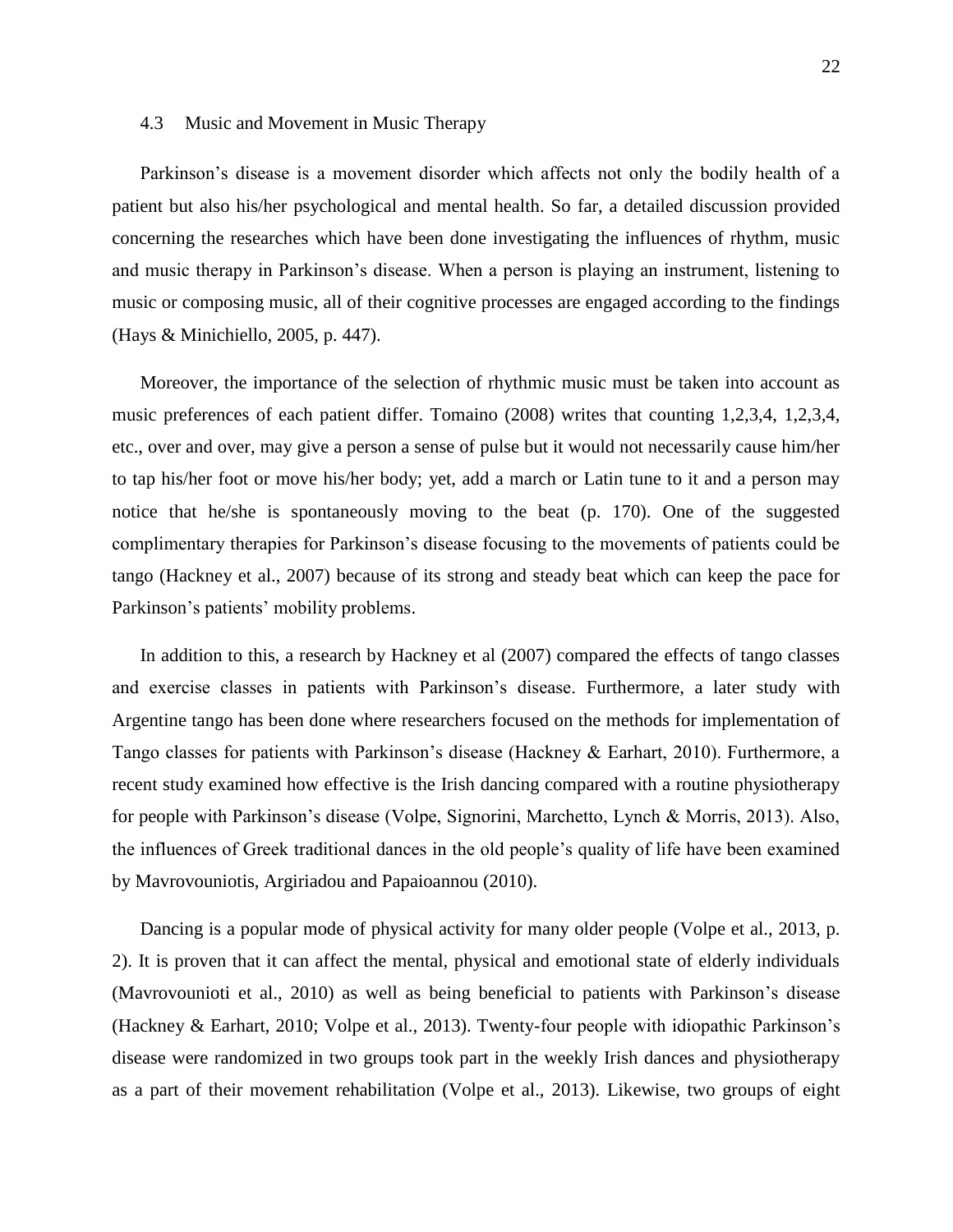subjects attended 20 sessions of tango or exercises classes (Hackney et al., 2007). The first limitation of both studies is the small number of the subjects comparing with the research of Greek traditional dances where the number of the participants was 76 and 36 as a control group (Mavrovounioti et al., 2010).

The music that has been used in each study was chosen by the dance teachers and no comparison between the genres, content or duration has been done by the researchers, concerning the effectiveness of each genre to elderly individuals. Moreover, because of the strong rhythm of Argentine Tango and Irish music, people with Parkinson"s disease appeared to benefit from the dancing classes (Hackney et al., 2007; Volpe et al., 2013). Tango itself is characterized by a steady beat and it can be used as an auditory cue for the dancer as he/she has to be synchronized with it (Hackney et al., 2007). The benefits of auditory cueing in the mobility of Parkinson"s patients had already studied. Rhythmic Auditory Stimulation can improve the gait variability (Hausdorff et al., 2007), velocity, cadence, stride length and symmetry in Parkinson"s disease patients (Thaut et al., 1996; McIntosh et al., 1997; Rochester et al., 2009). Although, this is one reason of the selection of this specific music genre (Hackney et al., 2007) some Argentine tango recordings are very complex for beginners' ears, which may make it difficult to clearly distinguish beats (Hackney & Earhart, 2010, p. 49).

The results of the effect of Argentine tango and Irish music dances in patients with Parkinson's disease proved that the dances can improve mobility, reduce disability and enhance quality of life (Hackney et al., 2007; Volpe et al., 2013). Improvements in the balance and mobility of Parkinson's patients dance group have been also observed (Volpe et al., 2013). Tango seemed to be more effective than other kind of movement approaches according to Hackney et al (2007) because it is based on music which as we have seen to previous studies music have an arousal effect or is served as an external cue to Parkinson"s disease patients and it is progressive in nature. Moreover, as dancing classes are usually formed with a partner or group, they provide a community environment which improves the quality of life of Parkinson"s disease patients and increase socialization preventing any kinds of social isolation (Hackney et al., 2007; Volpe et al., 2013).

The previous studies investigated the effectiveness of dance treatment to Parkinson"s disease patients by the use of Argentine Tango and Irish music but also Greek traditional music with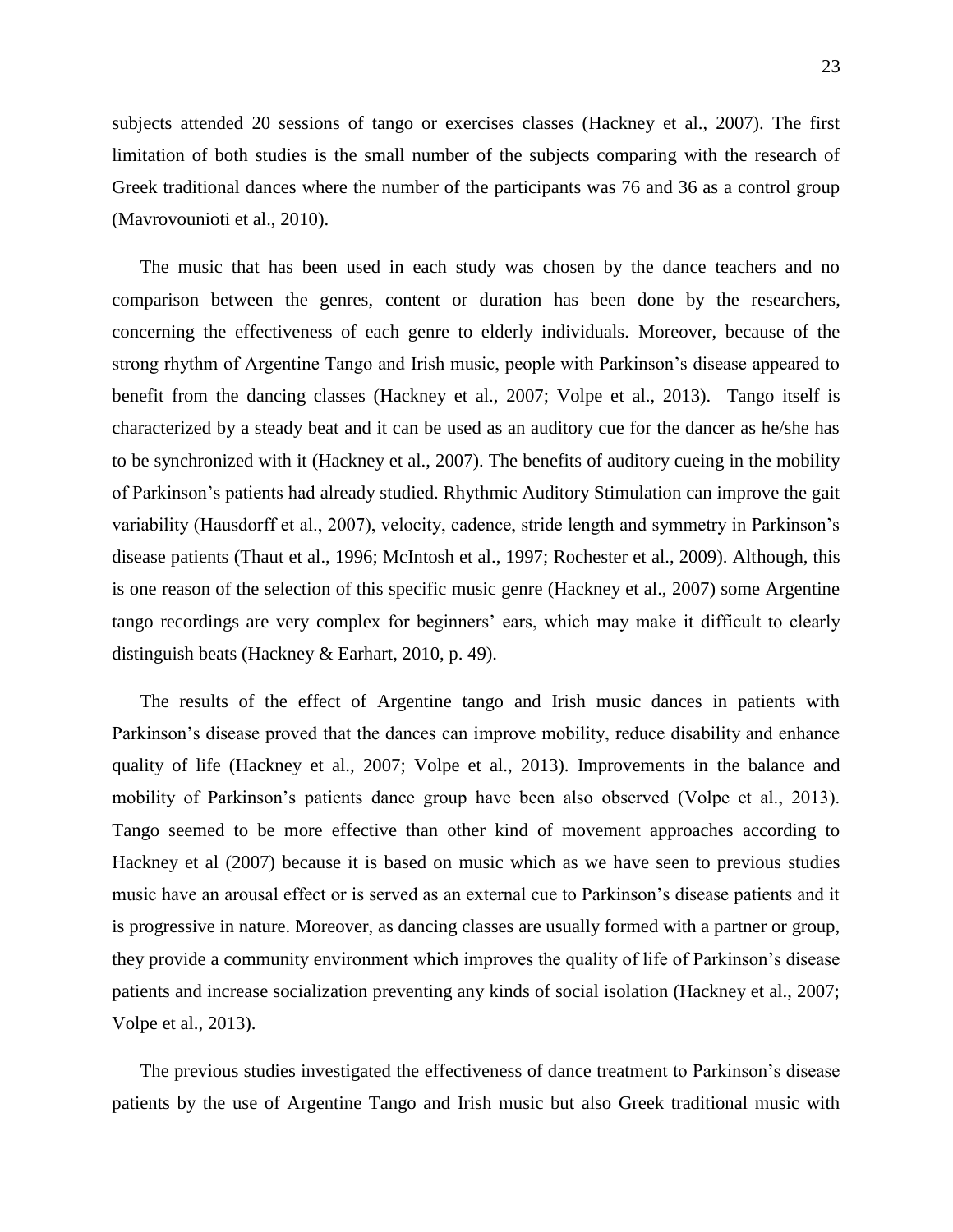healthy elderly people. A future research could extend the investigation concerning the "right" music of the dances. For instance, a possible research could be about the effect of different music genres in two groups of Parkinson"s disease patients where two different dances will be each taught to each group. The purpose of this setting is to investigate whether different genres can give different effect to the mobility and emotional state of the Parkinson"s disease clients. Nevertheless, a larger number of participants is suggested for more reliable and generalized results.

#### 4.4 Vibroacoustic Therapy

In the previous chapters, active music has been discussed as a method of stimulation of the brain and body in a therapeutic concept. In this chapter, a combination of receptive music and vibrations as an alternative method called Vibroacoustic therapy, will be analyzed and discussed as well as its beneficial use in the treatment of Parkinson"s disease.

Vibroacoustic Therapy (VA) started developing in the last 50 years when doctors and music therapists were attempting to apply music in patients" treatment. The emphasis of Vibroacoustic Therapy is on the physical effect of the sound that is used as a stimulus (Wingram, 1997, p. 11). Relaxation and reduction of the muscle tone were the primary uses of VA therapy but its development is continuous (Skille, 1997). According to Wigram (1997), Skille"s definition about the vibroacoustics is the use of sinusoidal, low frequency sound pressure waves between 30- 120hz, bended with music for use with therapeutic purposes (p. 11). Moreover, the setting of this application is based on a bed or chair which is programed to provide vibrations to clients and it is located in the receptive music therapy intervention.

Olav Skille as a founder of VA started his experiments of vibrations with physically and mentally handicapped children who were suffering from high muscle tones and pains. [He] was investigating whether sound vibration, transmitted through a bean bag on which children were lying, would be helpful in reducing muscle tone and relaxing the children (Wigram, 1997, p. 11). Low-frequencies can be relaxing for the body (Skille, 1997; Wigram, 1997; Punkanen & Ala-Ruona 2012) as high frequencies can raise tension (Wigram, 1997); rhythmical music can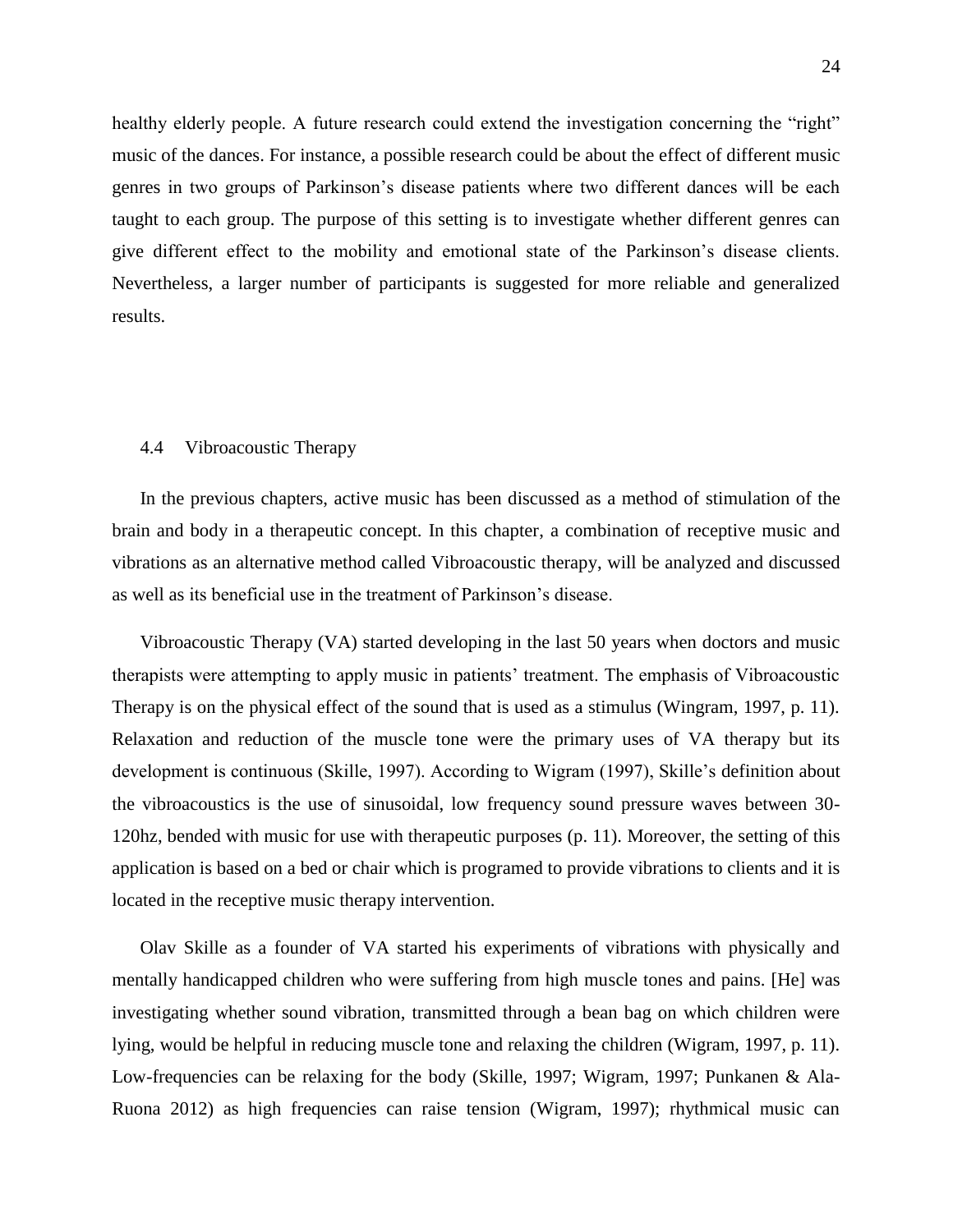stimulate and loud music can provoke aggressive feelings (Skille, 1997, p. 235). Additionally, according to a minimum number of researches and anecdotal reports, VA seems to be beneficial to many clinical areas. Skille (1997) categorized these areas of effective VA application in pain disorders, muscular conditions, pulmonary disorders, general physical ailments and psychological disorders (p. 49).

Music can be a part of Vibroacoustic Therapy and it is important to be selected carefully depending on the patient"s needs. Skille states that he created different kind of tapes with music specifically composed for VA which he divided into 3 categories of Music made for VA Therapy based on Overtone Fractals, Relaxation music with frequencies added and normal music for stimulative purposes (p. 240-241). It is important also that the therapist use music familiar with the client on the beginning of the treatment, which will provide a safe place for him/her and reduce the anxiety (Punkanen & Ala-Ruona, 2012).

Relaxation techniques such as Vibroacoustic Therapy were used during the treatment of Parkinson's disease (Wigram, 1997; Skille, 1997a; Skille, 1997b; San Vincente, de Manchola & Serna, 1997; Punkanen & Ala-Ruona, 2012). The use of low frequencies vibrations help to the relaxation of the body (Wigram, 1997), which is one of the patients" needs. Also, the use of music during the vibration is present as it can help for the relaxation"s process.

The neurologist Jean-Martin Charcot is the first who applied vibrations to patients with Parkinson's disease as a method of treatment through the vibroacoustic chair in the 19 century (Punkanen & Ala-Ruona, 2012). Although improvements have been observed and reported, however, the procedure stayed incomplete as he died. Additionally, a study by Del Campo San Vincente, de Manchola and Serna (1997) investigate the effects of sinusoidal wave of 40hz on patients suffering from Parkinson"s disease. The study consisted of 60 patients with idiopathic Parkinson's disease where they divided to two groups. Subjects were able to move without any assistance and they have no other impairment. Each group had 30 people and they were named as experimental and control group. The experimental group received music and a pulsed, sinusoidal low frequency vibration and the control group received only music (Skille, 1997).

The results of this study show that Vibroacoustic treatment is beneficial to patients suffering from Parkinson"s disease. It can be a new technique that helps patients to relive their symptoms.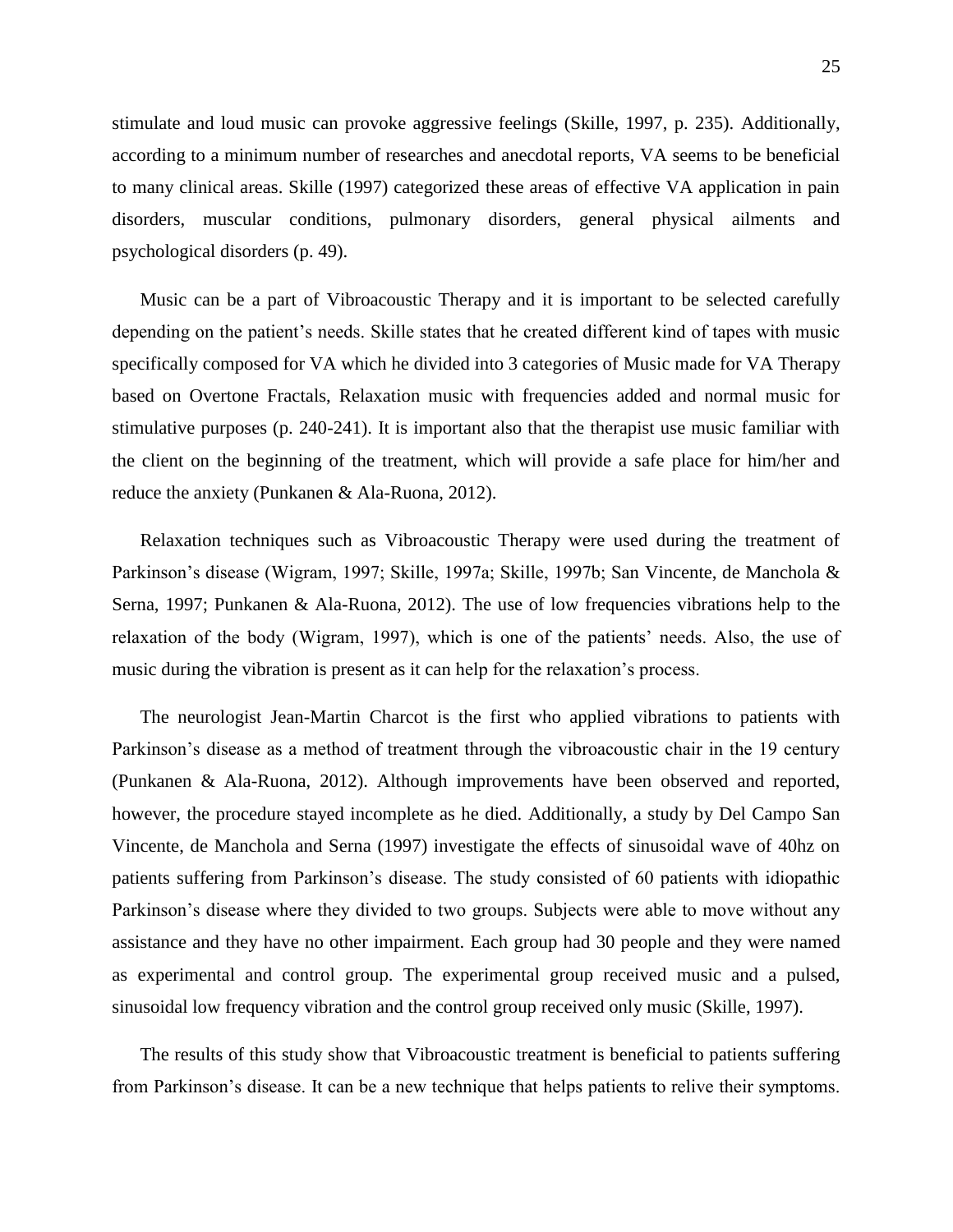Improvements in the language capacity, writing skills, salivations, swallowing, hygiene and ease of daily living activities have been observed in this study (del Capo San Vincente et al., 1997). Furthermore, "no significant differences revealed between the two groups concerning subjects' Unified Parkinson"s Disease Rating Scale (UPDRS) but it was observed that subjects receiving vibroacoustic treatment improved UPDRS scores between the first and fourth assessments" (Skille, 1997, p. 129).

Vibroacoustic treatment has been used with my elderly Parkinsonian client during a series of music therapy sessions. While the vibrations started, the client started to relax and gradually the tremor and stiffness went away. The vibration treatment lasted 10 minutes while a classical composition of violin and piano was used as background music. Client reported that he was in a deep relaxed mode and also positive feedback was given for the music which was used. Since the vibrations stopped, it was about some minutes when the tremor and stiffness came back.

In conclusion, although some researches and clinical case studies have been done investigating the effects of Vibroacoustic Therapy for Parkinson's disease symptoms' relief, however, additional future research is needed. For more effective use of VA, comprehensive training is needed according to Punkanen and Ala-Ruona (2012).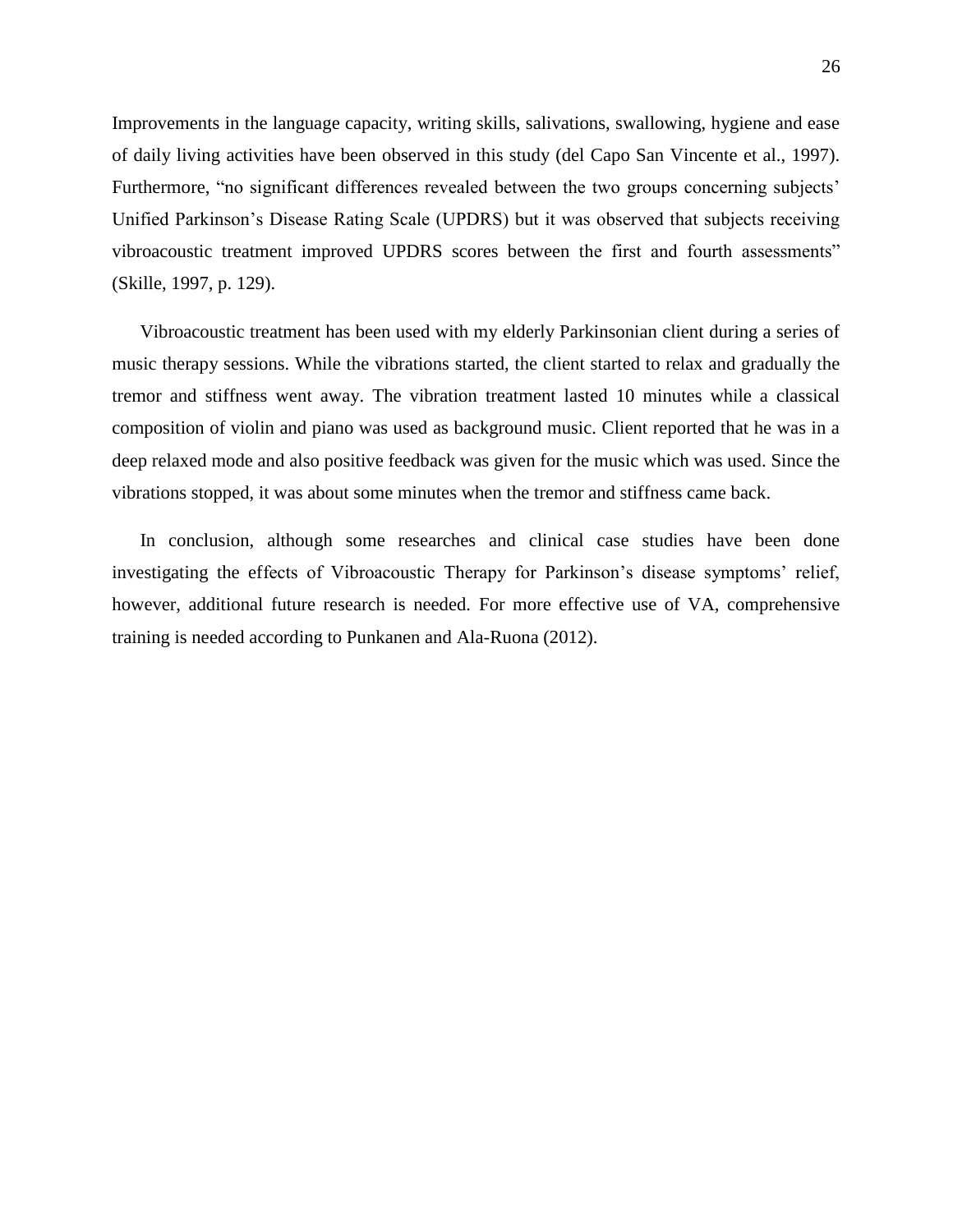# 5 Case Study: Individual Music Therapy with a Parkinson"s disease patient

This case study describes the use of Music Therapy interventions with an old man aged 70 years old diagnosed with Parkinson"s disease. The client participated in a total of 10 weekly music therapy sessions with duration of 45 minutes each. Moreover, the sessions were taking place in the clinic of the University of Jyväskylä every week. Prior the Music Therapy sessions, a private meeting with the client arranged where we discussed the whole procedure and a consent form have been signed by both. The sessions were video recorded and observed by the students for research and educational purposes. Moreover, each session was discussed during our group supervision where advices and important moments was discussed and analyzed by the teachers and students.

## 5.1 The client

The client was a 70-year old man with diagnosed severe Parkinson"s disease. He has University educational level and it was based in music as he studied in this field. Additionally, he studied as a priest and he was working for a number of years but he retired because of the severity of his disease. At the time of his music therapy sessions he was living alone as he was divorced. Also, he has two children which are living with their families abroad. Although he was living alone, neighbors and friends were in contact with him and were spending time together during weekends. Writing books is one of his hobbies as he mentioned as well as composing and performing music, specifically piano. What is more, assistance was needed sometimes when he was really tired according to him.

Music therapy was familiar to the client because he had previous experience attending music therapy sessions offered by the University. However, he was willing to participate again. I did not have any references about his attendance to other therapies during the music therapy process but we were aware about his use of medication. The aims of the 10 weekly Music Therapy sessions were set by the client and therapist during the first session. Relaxation and slow movements were the main goals of this procedure as the client had high levels of tremor and stiffness.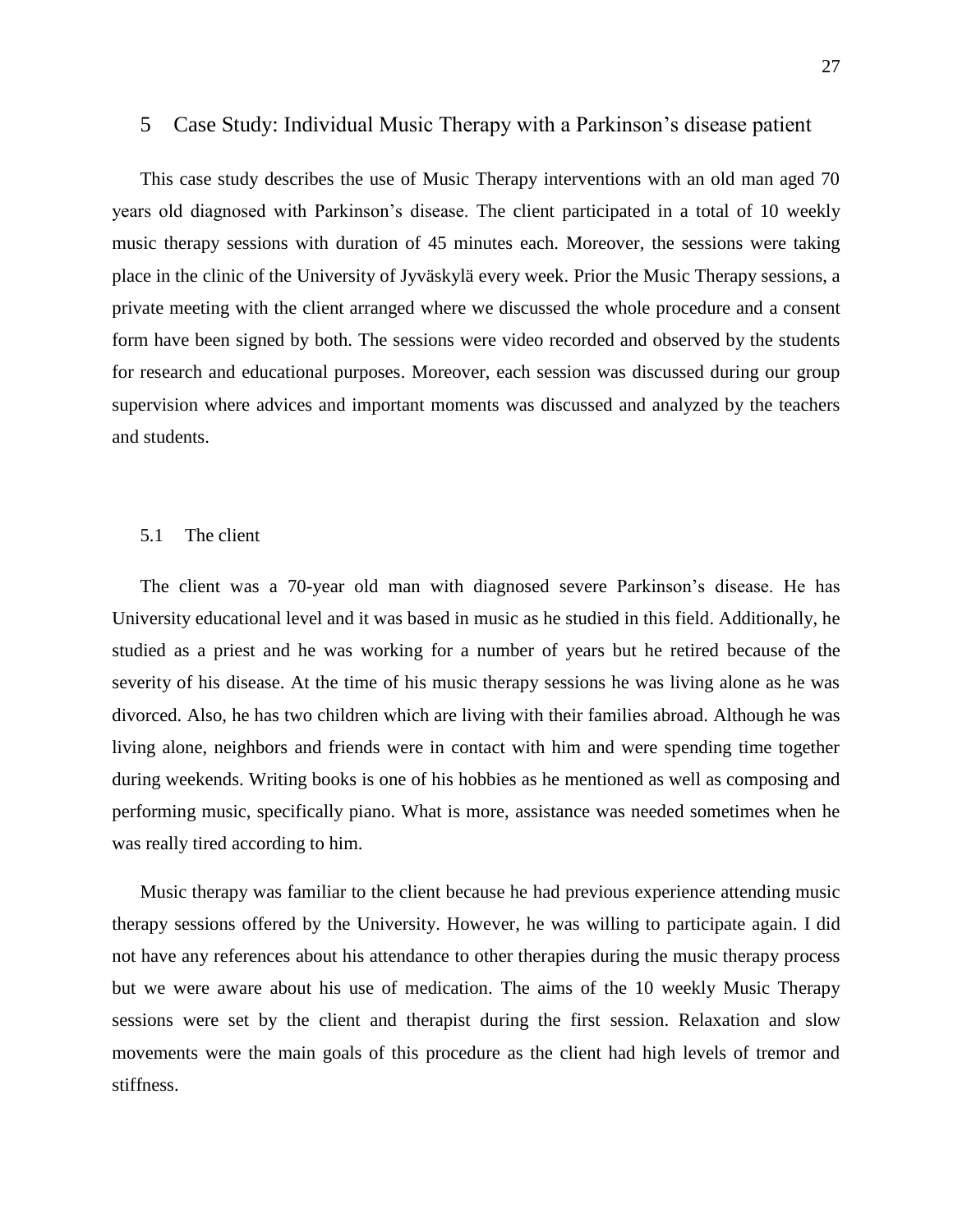# 5.2 The music interventions

The therapeutic process consisted of 10 music therapy sessions with the duration of 45 minutes each week. The time of the sessions were the same every Wednesday as well as the place. This scheduled sessions resulted to keep the client familiar with the environment and reduce any possible anxieties. The structure of the sessions was different each time on the beginning as I wanted to try some music interventions to examine whether or not are effective to the client. Each session has an opening discussion on the beginning following by movement exercises with music. Other musical activities such as free improvisations, singing, dancing and music listening were part of our sessions and will be analyzed below.

The *movement exercises* with music started firstly with music listening and physical exercises while both client and therapist were in a sitting position or standing posture. Movements of his arms, hands, fingers and legs would help to the reduction of stiffness and while music has an arousal effect, it would give more motivation for the performance of the exercise.

Furthermore, the exercise developed during the next session and the use of mallets and djembe drums added. Two djembes were placed on the right and left side of both client and therapist as they were sitting opposite of each other and one in the middle to give a place for more intimate communication and dialogue. While the client was sitting, he was able to reach the djembes with the mallets as a result to do some physical exercises while playing and listening to some music. The exercises were performed based on the background music which the therapist chosen beforehand which was related to the client"s preferences. The provided music was keeping a pace and therapist was giving instructions by showing to the client movements with the mallets based on the beat of the music.

As it has been mentioned before, Rhythmic Auditory Stimulation and auditory cueing have been used in past studies for the mobility of Parkinson's disease patients (Thaut et al., 1996; McIntosh et al., 1997; Hausdorff et al., 2007; Ma et al., 2009; Rochester et al., 2009). Moreover, similar setting have been used by Tomaino and her client with effective results according to her client as the use of the mallets directly to the drum transmitted the vibrations to his hands and his whole body (Tomaino, 2000).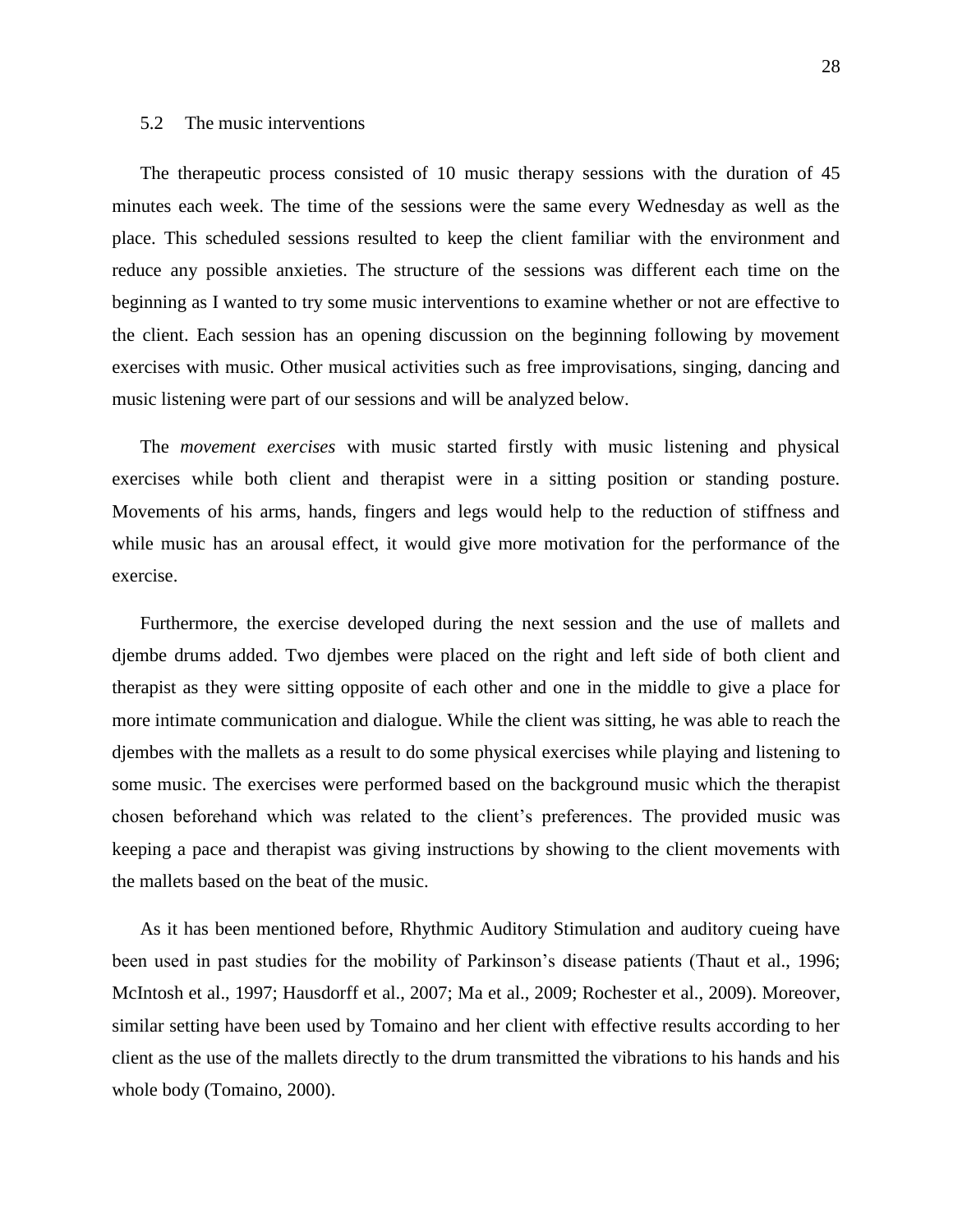*Free improvisation* was a part of the most of our sessions as the client was musical and he was willing to play music with me. The instruments which were used by the client were piano, djembe drums, metallophone and Mallet-Kat. The musical instrument's choice was sometimes up to the client and other times up to the therapist giving space for the client to decide how he would like the session to be but also giving me the space too to control the session. The instruments that I used during the improvisations were usually the same like the client as he would always like and seeking for dialogue and communication through music. The high motivation of the client was visible during the improvisations as he had strong eye contact and he was present while we were both improvising.

Free improvisation by the clients and therapist can be a tool of emotional expression as the musical instrument can be the container of the negative feelings projected by the client and represents a "safe intermediary object" (Wigram, Pedersen & Bonde, 2002, p. 132). According to researches, Active Music Therapy and Improvisation are evidence based music interventions which are beneficial for people suffering from Parkinson's disease providing them better quality of life (Pacchetti et al., 2000) as it had been already discussed above.

During our three last sessions *dance and movement* activities were added in the whole process. The music was chosen on the beginning by me and then by the client. The first song that was chosen was "Yellow submarine" by the group "The Beatles" which was effective to him as he started moving and humming. Moreover, I found out that he has done a research about this group while he was studying at the University. The selection of the rest of the songs was from the same band.

The aim of dance and movement intervention with this client was the physical exercise with the use of music and to relief the stiffness. The instructions that have been given to the client were free dancing with the combination of movement exercises for arms hands and shoulders. Additionally, client and therapist were moving and dancing following the beat of each song, as well as walking through the clinic and moving hands in different ways. During the walk in the clinic we were holding a tambourine which was used to play music while we were performing the arm exercises. The reason of using a tambouring was its handy shape which could motivate the client to play during his favorite songs and simultaneously exercise his hands and arms.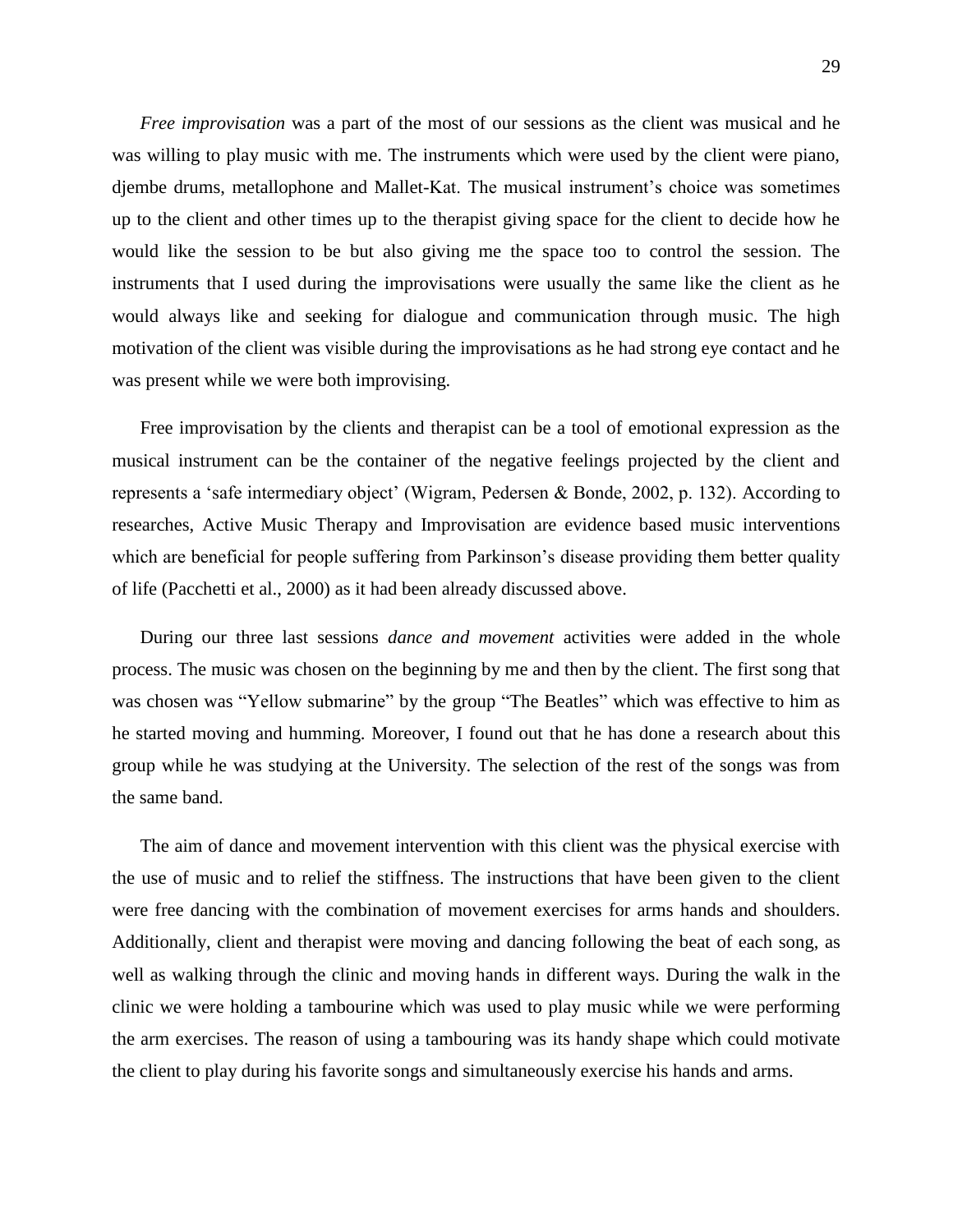*Singing* is beneficial for the voice and breathing of Parkinson's disease patients according to researches (Pacchetti et al., 2000; Haneishi, 2001; Evans et al., 2012; Elefant et al., 2012). The specific music intervention was included in our setting while we were singing and playing the favorite song of the client or during the dance and movement part. However, the client was hesitating singing either because he mentioned that he does not have the proper voice or because he was focus on piano playing. Although his avoidance of singing the most of the times, I was trying to sing louder as a result to make him sing or hum with me which was always giving him a smile in his face.

Moreover, *music listening* is another music intervention which was used in the setting of music therapy sessions. Space was given to the client to listen to his favorite music and discussed it afterwards. In the description of his music and songs, client had the opportunity to share with me the importance of the music in his life especially the chosen songs.

On the beginning of the sessions the client was avoiding giving any personal information but during the last sessions he started sharing about his past. One goal of the use of music listening was to wake memories of special moments of his life which would be beneficial for him to share out loud. It is important for people who are living alone for years to share stories with others. My role in the clinic was to support my client and remind him that he has done lot of things in his life and he has to feel proud. Although the diagnosis of Parkinson"s disease and his severity gradually restricts his daily activities, by listening to his favorite pieces he should remember what he has done in the past and be supported by them.

The *relaxation* technique was provided by the use of Vibroacoustic chair while the client was listening to improvised music on the beginning, following by pre-composed music. The client was familiar with the Vibroacoustic chair as the low frequencies vibrations were helping the client to relax as the tremor seemed to disappear. Also, Vibroacoustic Therapy according to researches is beneficial to Parkinson's disease patients (del Campo San Vincente et al., 1997). Clients can be benefit as vibrations can stop the tremor and relax the muscles of their body.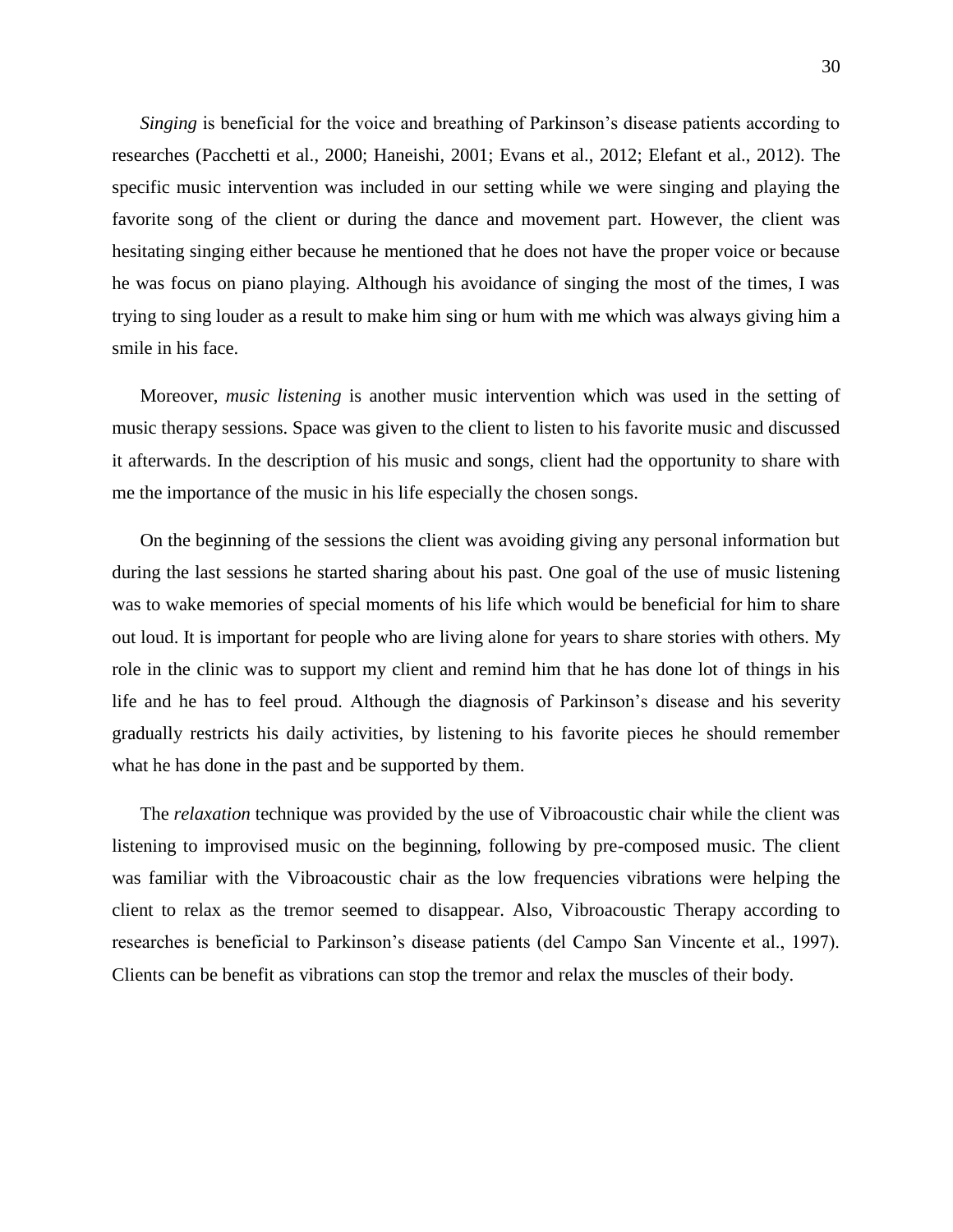# 5.3 The Therapeutic Process

From the beginning of our first Music therapy session my client was really open to talk about different topics but also about music. He was usually asking questions about my personal goals through this process, general questions about University but when the question part was on my side he was answering with one word or even asking a question back to me. He was an intelligent individual and the most of the times he was avoiding giving verbally answers to my questions but he could start a conversation and dialogue through music. This ability of musical conversation and dialogue was one of his powers.

Furthermore, his participation in every activity was strong and present as he always had intensive eye contact. Music is important to his life as from our first session stated that "Music can bring out something in people that other things cannot". However, his resistance of sharing his emotions with me turned my personal goals in a different angle as I decided that it would be beneficial for him to focus on the present moment by supporting him psychologically and bodily with the use of music because the time that we had was limited. Surprisingly, in the middle of our Music therapy process, during music listening of his favorite music he became too emotional as a tear came from his eye but immediately when the song ended he picked a new one giving me no space to make him any kind of question. That was the breaking point as he later on shared with me why specific songs are important for him and in which period of life he was listening to them.

It is also important to mention that even though his disease affects his speed, he was always staying at the clinic more than 45 minutes as he had to get himself ready by wearing his clothes and shoes but also use some extra minutes to ask me personal questions.

#### 5.4 Outcomes of the therapy

According to our final discussion, the main goals about relaxation and slow movements succeeded. The bodily exercises which have been used in order to control the stiffness of the client seem to work only in the clinic as he was not using them at home. His active participation in the music was significant from the beginning comparing with his verbal participation which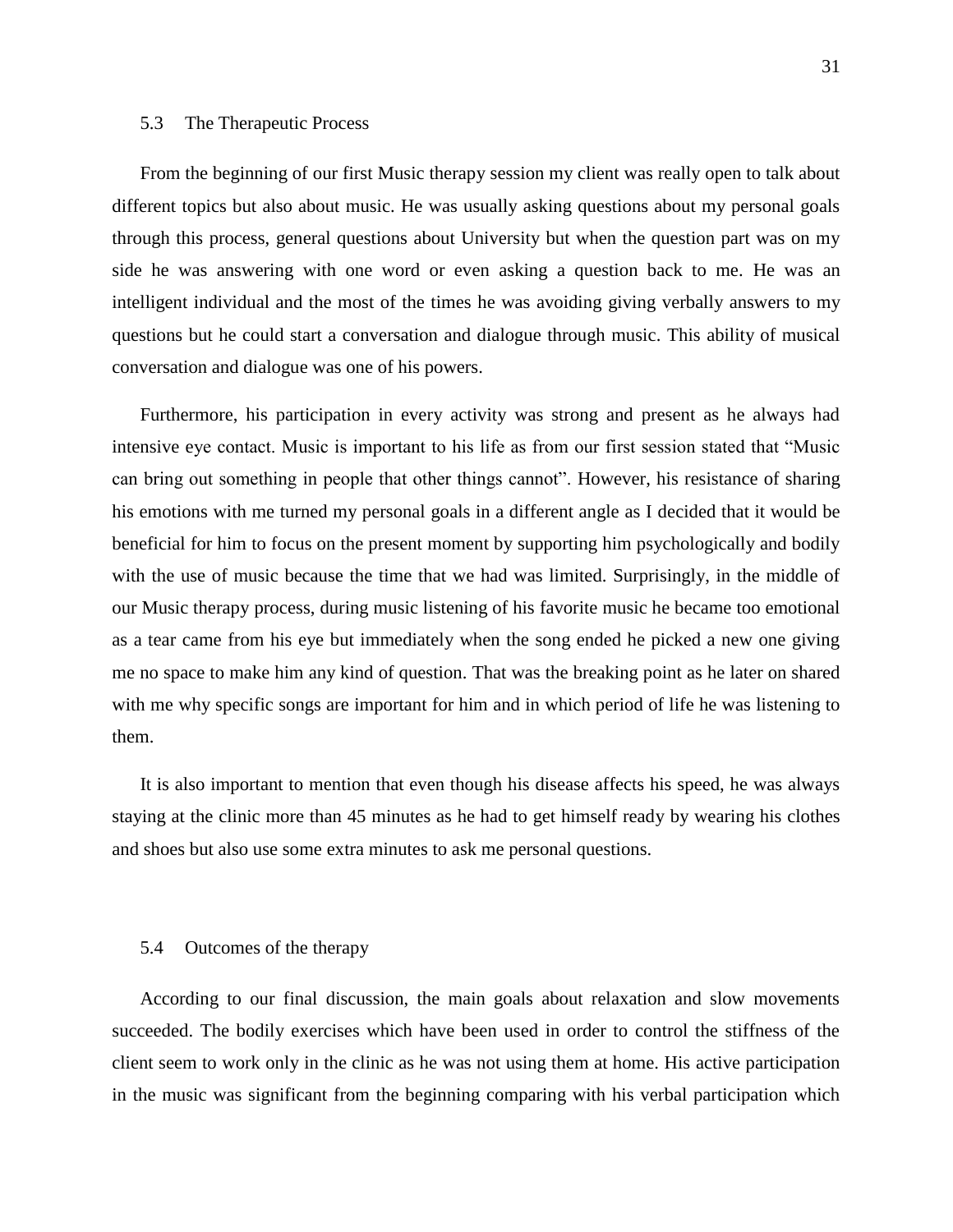improved in the middle to the end of the sessions. What is more, an interesting observation has been done during the Active Music making where the client"s tremor disappeared while he was playing an instrument or listening and focusing to the music.

It is important to state that the time that we had was limited, even though the whole process appeared to be beneficial for the client. Music therapy is a place for elderly people to be supported, socializing and be creative. By offering to Parkinson's disease patients the opportunity to listen and be listened but also move with music and be moved by music, we can provide them a better quality of life as well as support which is what they need in this stage of their life.

This case study gives an image of Music therapy setting with Parkinson"s disease client and what kind of different intervention would be beneficial to him depending of his needs. Moreover, a long term Music therapy is suggested for better and more obvious results. There is no doubt about the advantages of the therapeutic use of music in individuals with Parkinson"s disease as it is an art which based on the researches can engage and influence people without harming them.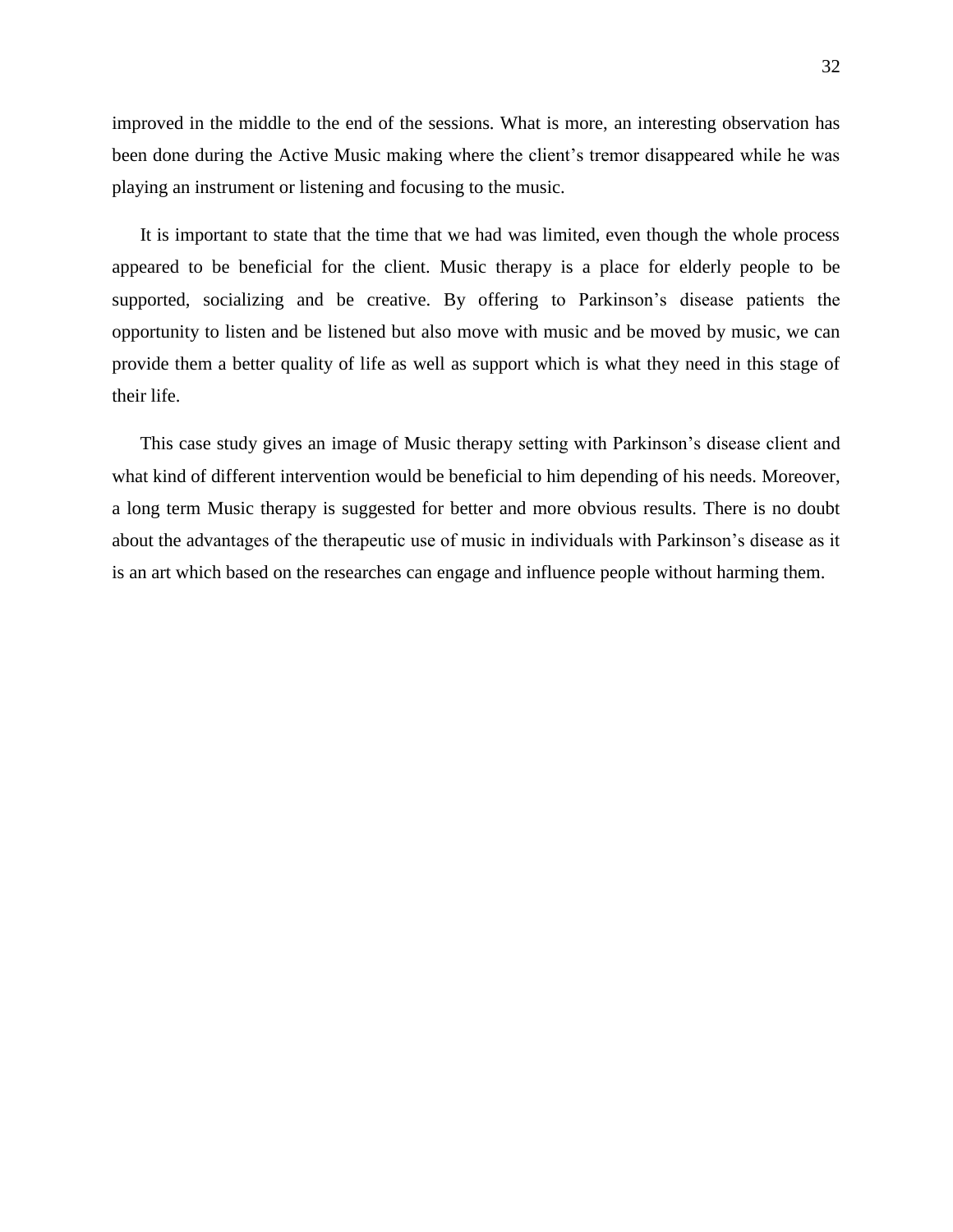# 6 Conclusion

The purpose of this study was to collect and review the researches which have been done on Music therapy in Parkinson"s disease patients. The provided literature was elaborated by the author have been also compared and contrasted. Also, the addition of the case study supported the initial idea of this study about Music therapy as a beneficial tool of Parkinson"s disease treatment.

According to the review of the literature of this work, Music therapy is obviously beneficial to people suffering from Parkinson"s disease. The investigations of the effectiveness of music to Parkinson's disease are low but they need more investigation. Patients' wellbeing and ease of quality of life should be on the goal of Music therapy. As the focus of the most of the studies is on the improvements of mobility, it is however suggested by the author that the focus should be on the emotional state of patients. In addition to this, a future investigation is needed concerning the use of Music Therapy to regulate the emotional changes which occur during the disease. It is normal and possible that the emotions change when someone is diagnosed with a disease and especially with a sever disease without cure.

Disappointment and negativity are common and sometimes lead to isolation. For instance, a study focusing on the use of Music therapy as a preventing tool of isolation and negative emotions during the Parkinson"s disease diagnosis or in the early stages of the disease is suggested, as the researches that have been referred in this current work are focusing only on people in mild to advance level of Parkinson"s. Patients" psychological support through Music Therapy in Parkinson"s disease is one important field which has to have more emphasis.

Moreover, the current study did not refer and elaborate to all the clinical and non-clinical studies which have been done in the field of Parkinson"s and Music Therapy, but the provided evidences support the principle idea of this work. Music therapy is beneficial to Parkinson"s disease treatment and should be provided to the patients as a part of their treatment process.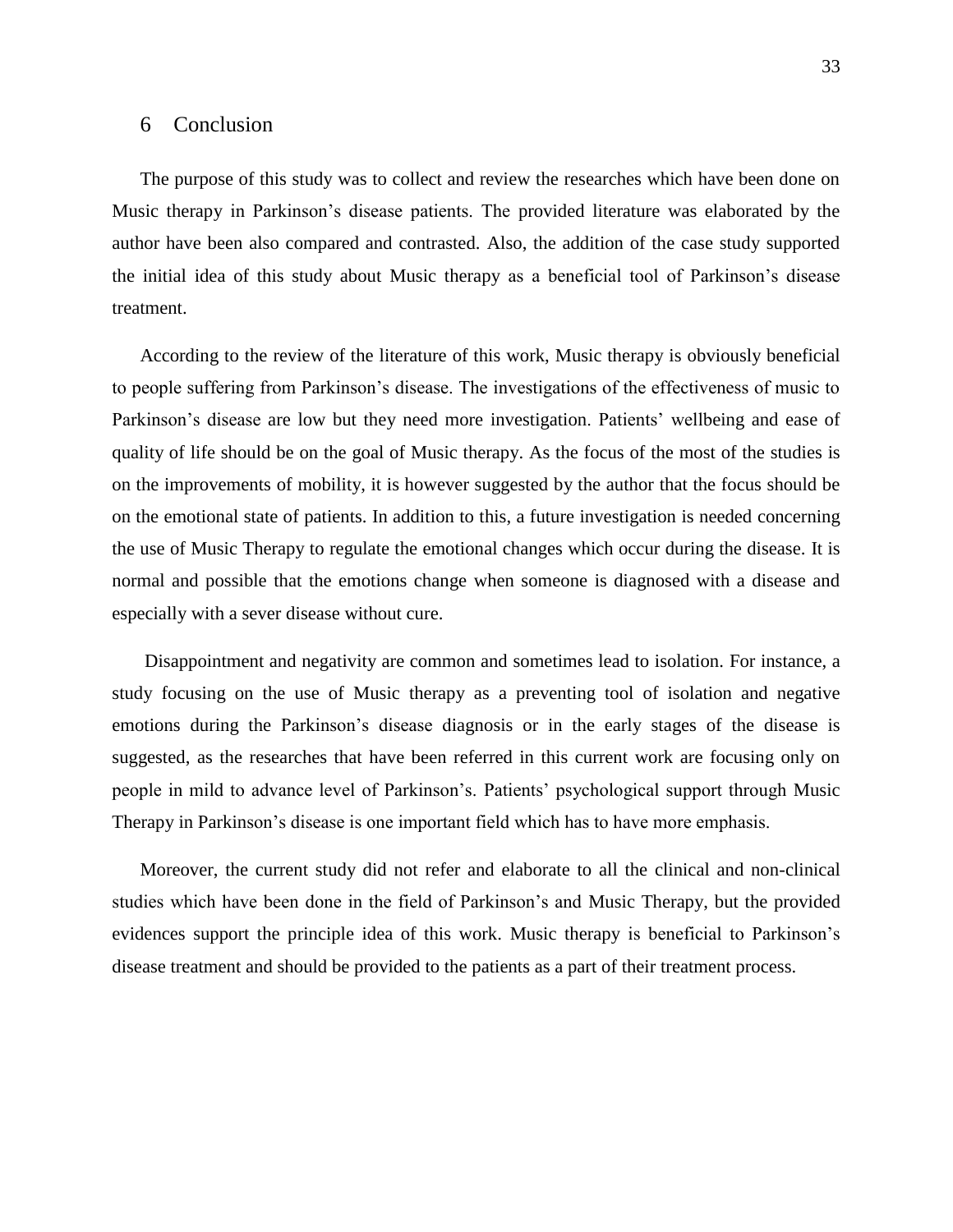- Aldridge, D. (2005a). Gesture and Dialogue: Music Therapy as Praxis Aesthetic and embodied Hermeneutic. In Aldridge. D. (Eds.), *Music Therapy and Neurological Rehabilitation. Performing Health* (27-38). London and Philadelphia: Jessica Kingsley Publishers.
- Aldridge, D. (2005b). Looking for the Why, How and When. In Aldridge. D. (Eds.), *Music Therapy and Neurological Rehabilitation. Performing Health* (11-26). London and Philadelphia: Jessica Kingsley Publishers.
- Barber, B. J. (2012). Music for Dementia and Parkinson"s Disease. *In Rickard, N. S. & McFerran, K. (Eds), Lifelong Engagement with Music* (253-274). New York: Nova Science Publishers, Inc.
- bradykinesia. (n.d.). In *The American Heritage® Stedman's Medical Dictionary*. Retrieved from Dictionary.com website:<http://dictionary.reference.com/browse/bradykinesia>
- Brown, L. A, de Bruin, N., Doan, J. B., & Suchowersky, O. (2009). Novel challenges o gait in Parkinson"s disease: the effects of concurrent music in single-and dual-task contexts. *Arch Phys Med Rehabil, 90,* 1578-1583.
- del Campo San Vincente, P., de Manchola, I. F., & Serna, E. T. (1997). The use of Vibroacoustics in Idiopathic Parkinson"s disease. In Wigram, T. & Cheryl, D. (Eds), *Music Vibration* (125-131) United States of America: Jeffrey Books.
- depression. (n.d.). In *The American Heritage® Stedman's Medical Dictionary*. Retrieved from Dictionary.com website:<http://dictionary.reference.com/browse/depression>
- Dodson, C. (n.d). *Neurologic Music Therapy Group Helps People with Parkinson's disease*. Retrieved from [http://www.youngparkinsons.org/what-you-should-know-about-early-onset](http://www.youngparkinsons.org/what-you-should-know-about-early-onset-parkinsons-disease/articles/music-therapy)[parkinsons-disease/articles/music-therapy](http://www.youngparkinsons.org/what-you-should-know-about-early-onset-parkinsons-disease/articles/music-therapy)
- Elefant, C., Lotan, M., Baker, F. A., & Skeie, G. O. (2012). Effects of music therapy on facial expression of individuals with Parkinson"s disease: A pilot study. *Musicae Scientiae, 16 (3),*  392-400. DOI: 10.1177/1029864912458917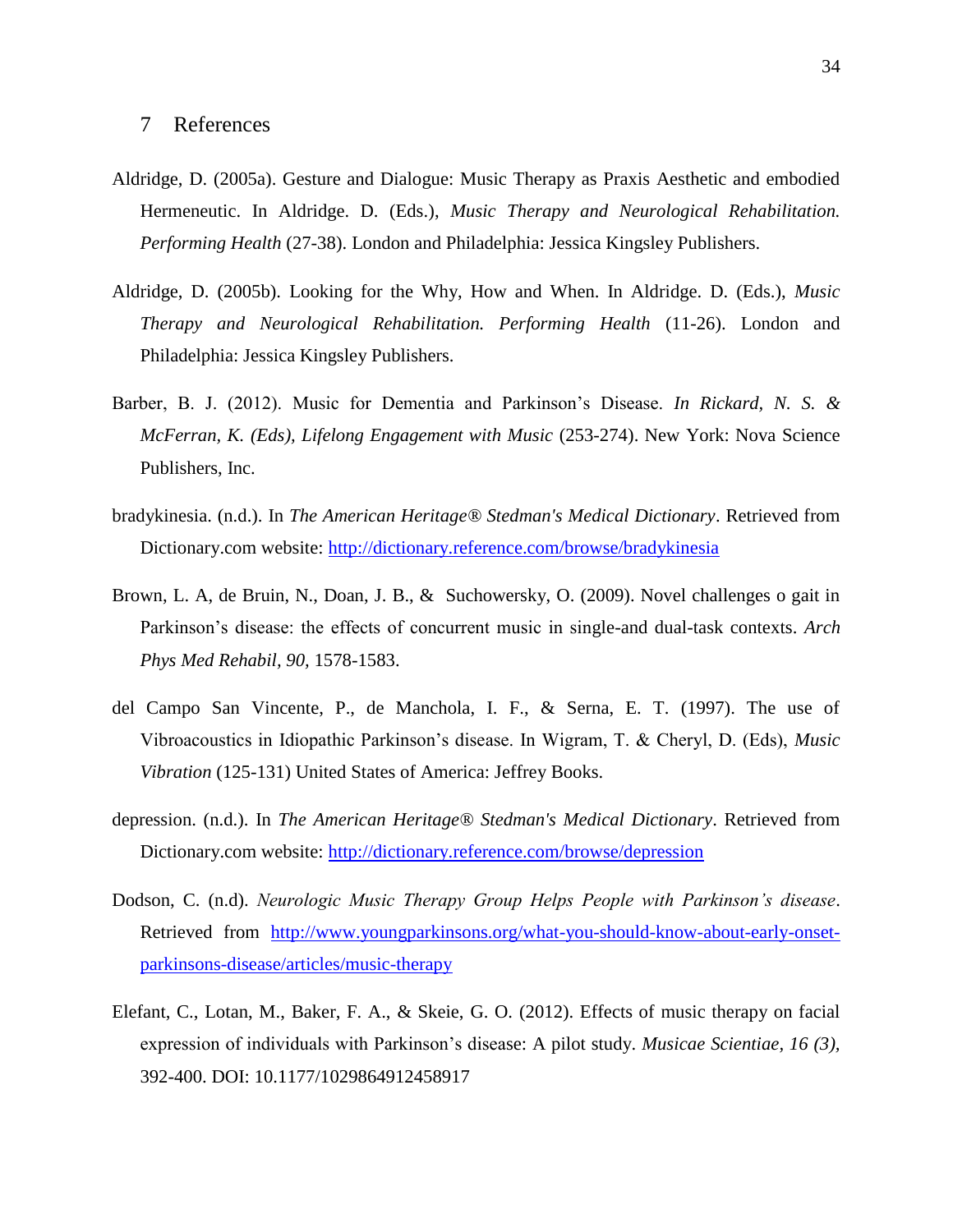- Evans, C., Canavan, M., Foy, C., Langford, R., & Proctor, R. (2012). Can group singing provide effective speech therapy for people with Parkinson"s disease?, *Arts & Health: An International Journal for Research, Policy and Practice, 4 (1),* 83-95. DOI: 10.1080/17533015.2011.584883
- Grocke, D. (2012). Music Creativity and Mental Illness. In Rickard, N. S. & McFerran, K. (Eds.), *Lifelong Engagement with Music* (239-250). New York: Nova Science Publishers, Inc.
- Haneishi, E. (2001). Effects of a Music Therapy Voice Protocol on Speech Intelligibility, Vocal Acoustic Measures, and Mood of Individuals with Parkinson"s Disease. *Journal of Music Therapy, XXXVIII (4)*, 273-290.
- Hausdorff, J. M., Lowenthal, J., Herman, T., Gruendlinger, L., Peretz, C., & Giladi, N. (2007). Rhythmic auditory stimulation modulates gait variability in Parkinson"s disease. *European Journal of Neuroscience, 26*, 2369-2375. DOI: 10.1111/j.1460-9568.2007.05810.x
- Hays, T. & Minichiello, V. (2005). The meaning of music in the lives of older people: a qualitative study. *Psychology of Music, 33,* 437-451. DOI: 10.1177/0305735605056160
- Hackney, M. E., & Earhart, G. M. (2010). Recommendations for Implementing Tango Classes for Persons with Parkinson Disease. *American Dance therapy, 32,* 41-52. DOI 10.1007/s10465-010-9086-y
- Hackney, M. E., Kantorovich, S., Levin, R., & Earhart, G. M. (2007). Effects of Tango on Functional Mobility in Parkinson"s Disease: A Preliminary Study. *JNPT, 31,* 1-7. DOI: 10.1097/NPT.0b013e31815ce78b
- Holland, K. (n.d). *Parkinson's disease: The stages of Parkinson's*. Retrieved from <http://www.healthline.com/health/parkinsons/stages-of-parkinsons>
- Holten, L. S. (2004). Music Therapy with people with Parkinson"s. In Manuchair E. & Ronald F. P. (Eds.), *Parkinson's Disease*. (809-817). CRC Press: USA.
- Isaacson, S. (2009). Approach to the treatment of early Parkinson"s disease. In Simuni, T., & Pahwa, R. (Ed.), *Parkinson's disease* (pp.63-69). Oxford University Press: Cary, NC, USA.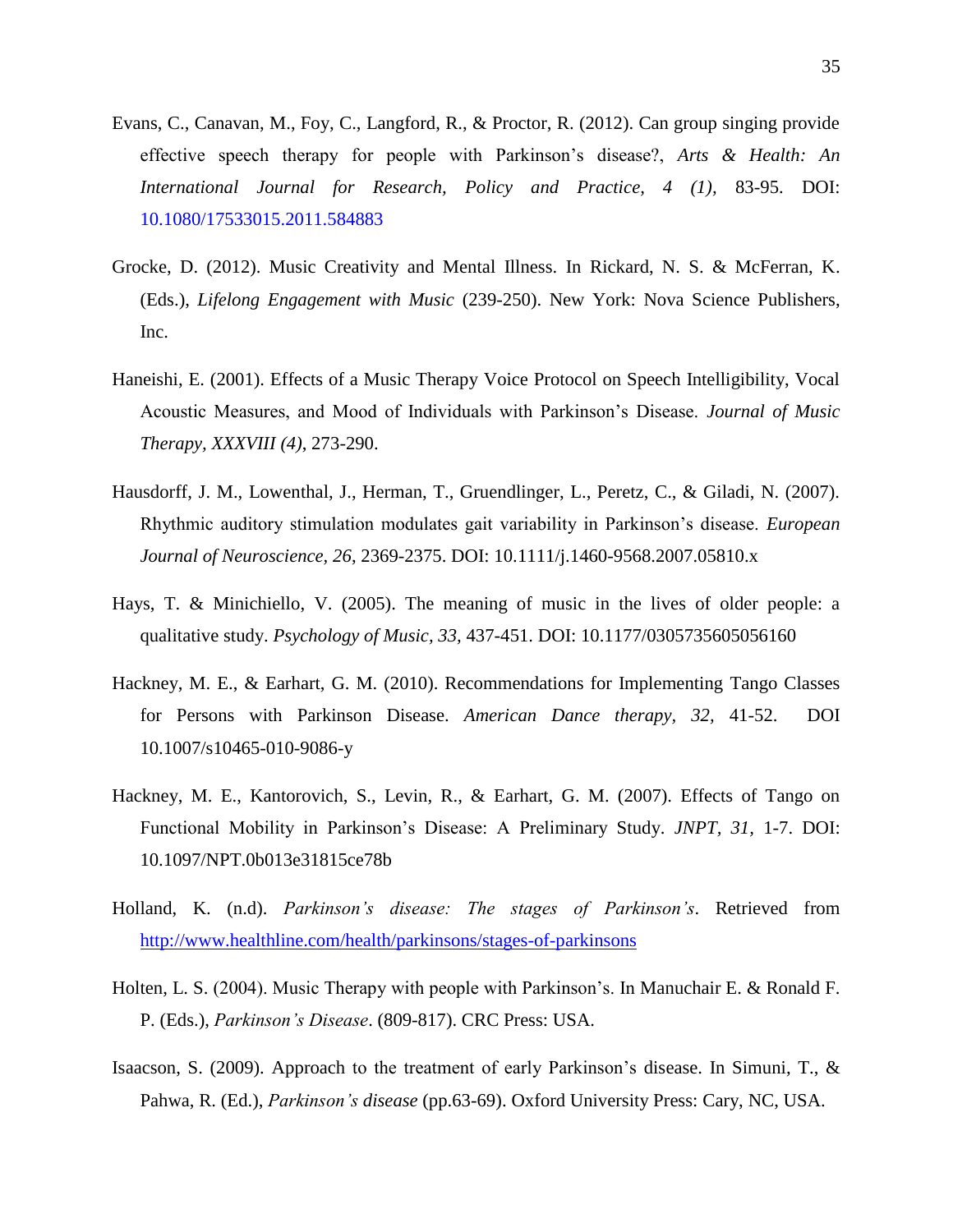- Jungblut, M. (1999). Music Therapy for People with Chronic Aphasia: A controlled study. In Aldridge. D. (Eds.), *Music Therapy and Neurological Rehabilitation. Performing Health*  (189-209). London and Philadelphia: Jessica Kingsley Publishers.
- Kemp, G., Buxton, W., & Porter-Buxton, V. (2013). *Parkinson's Disease & Parkinson's Dementia.* Retrieved from [http://www.helpguide.org/elder/parkinsons\\_disease.htm](http://www.helpguide.org/elder/parkinsons_disease.htm)
- Magee, W. (1999). "Singing my life, playing my self": Music therapy in the treatment of chronic neurological illness. In Wigram, T., & De Backer, J. (Eds.), *Clinical Applications of Music Therapy in Developmental Disability, Paediatrics and Neurology* (201-223). London and Philadelphia: Jessica Kingsley Publishers.
- Mavrovouniotis, F. H., Argiriadou, E. A., & Papaioannou, C. S. (2008). Greek traditional dances and quality of old people"s life. *Journal of Bodywork & Movement Therapies, 14,* 209-218. DOI:10.1016/j.jbmt.2008.11.005
- McIntosh, C.G., Brown, H.S., Rise, R.R., & Thaut, M.H. (1997). Rhythmic auditory-motor facilitation of gait patterns in patients with Parkinson"s disease. *Journal of Neurology, Neurosurgery, and Psychiatry, 62*, 22-26.
- MedlinePlus. (n.d.). *Neurologic Diseases.* Retrieved from <http://www.nlm.nih.gov/medlineplus/neurologicdiseases.html>
- Montgomery Jr., E. B. (2004). Rehabilitative approaches to Parkinson"s disease, *Parkinsonism and Related Disorders, 10,* S43-S47.<http://dx.doi.org/10.1016/j.parkreldis.2004.02.004>
- National Parkinson"s Foundation. (2014). *Young-Onset Parkinson's*. Retrieved from <http://www.parkinson.org/Parkinson-s-Disease/Young-Onset-Parkinsons>
- NINDS. (2013). *Parkinson's Disease: Hope Through Research,* Retrieved from [http://www.ninds.nih.gov/disorders/parkinsons\\_disease/parkinsons\\_disease.htm](http://www.ninds.nih.gov/disorders/parkinsons_disease/parkinsons_disease.htm)
- Pacchetti, C., Mancini, F., Aglieri, R., Fundar'o, C., Martignoni, E., & Nappi, G. (2000). Active music therapy in Parkinson's Disease: An integrative method for motor and emotional rehabilitation. *Psychosomatic Medicine, 62,* 386–393.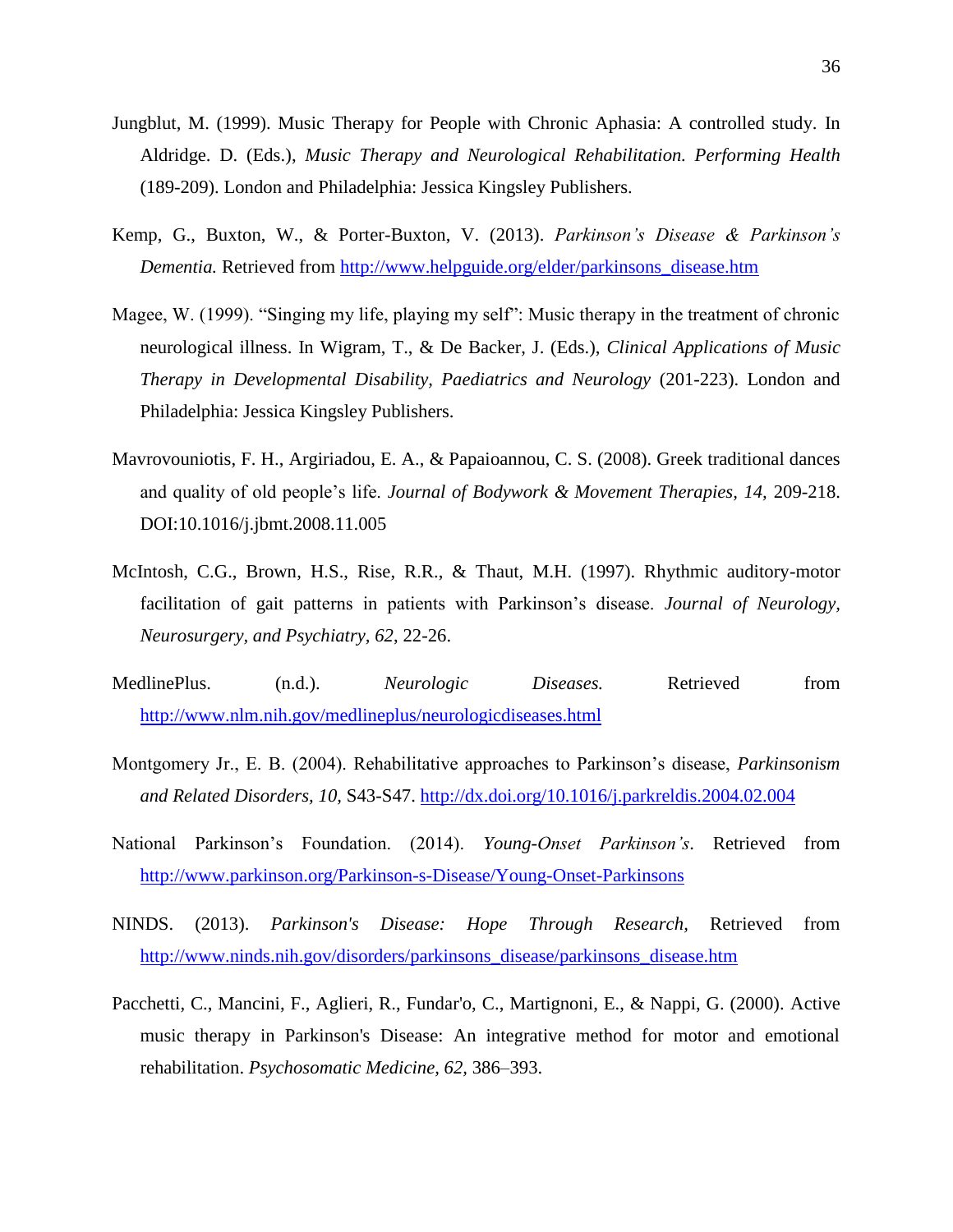- Paul, S. & Ramsey, D. (2000). Music therapy in physical medicine and rehabilitation, *Australian Occupational Therapy Journal 47,* 111-118.
- Punkanen, M., & Ala-Ruona, E. (2012). Contemporary Vibroacoustic Therapy: Perspectives on Clinical Practice, Research, and Training, *Music and Medicine, 4*, 128-135. DOI: 10.1177/1943862112445324
- rehabilitate. (n.d.). *Dictionary.com Unabridged*. Retrieved from Dictionary.com website: <http://dictionary.reference.com/browse/rehabilitate>
- rehabilitate. (n.d.). *Oxford Dictionaries Language matters*. Retrieved from <http://www.oxforddictionaries.com/definition/english/rehabilitate>
- Ridder, H. M. (2005). An Overview of Therapeutic Initiatives when Working with People Suffering from Dementia. In Aldridge. D. (Eds.), *Music Therapy and Neurological Rehabilitation. Performing Health* (61-82). London and Philadelphia: Jessica Kingsley Publishers.
- Rochester, L., Burn, D. J., Woods, G., Godwin, J., &Nieuwboer, A. (2009). Does Auditory Thythmical Cueing Improve Gait in People with Parkinson"s Disease and Cognitive Impairment? A feasibility Study. *Movement Disorders, 24 (6),* 839-845.
- Sacks, O. (2007). *Musicophilia. Tales of Music and the Brain.* Great Britain: Picador.
- Scheel-Sailer, A. (2005). Art Therapies in the Primary Treatment of Paraplegic Patients: A qualitative Study. In Aldridge. D. (Eds.), *Music Therapy and Neurological Rehabilitation. Performing Health* (231-260). London and Philadelphia: Jessica Kingsley Publishers.
- Schmid, W. (2005). "Swing in My Brain": Active Music Therapy for People with Multiple Sclerosis. In Aldridge. D. (Eds.), *Music Therapy and Neurological Rehabilitation. Performing Health* (161-188). London and Philadelphia: Jessica Kingsley Publishers.
- Skille, O. (1997a). Making music for Vibroacoustic Therapy. In Wigram, T. & Cheryl, D. (Eds), *Music Vibration* (235-241) United States of America: Jeffrey Books.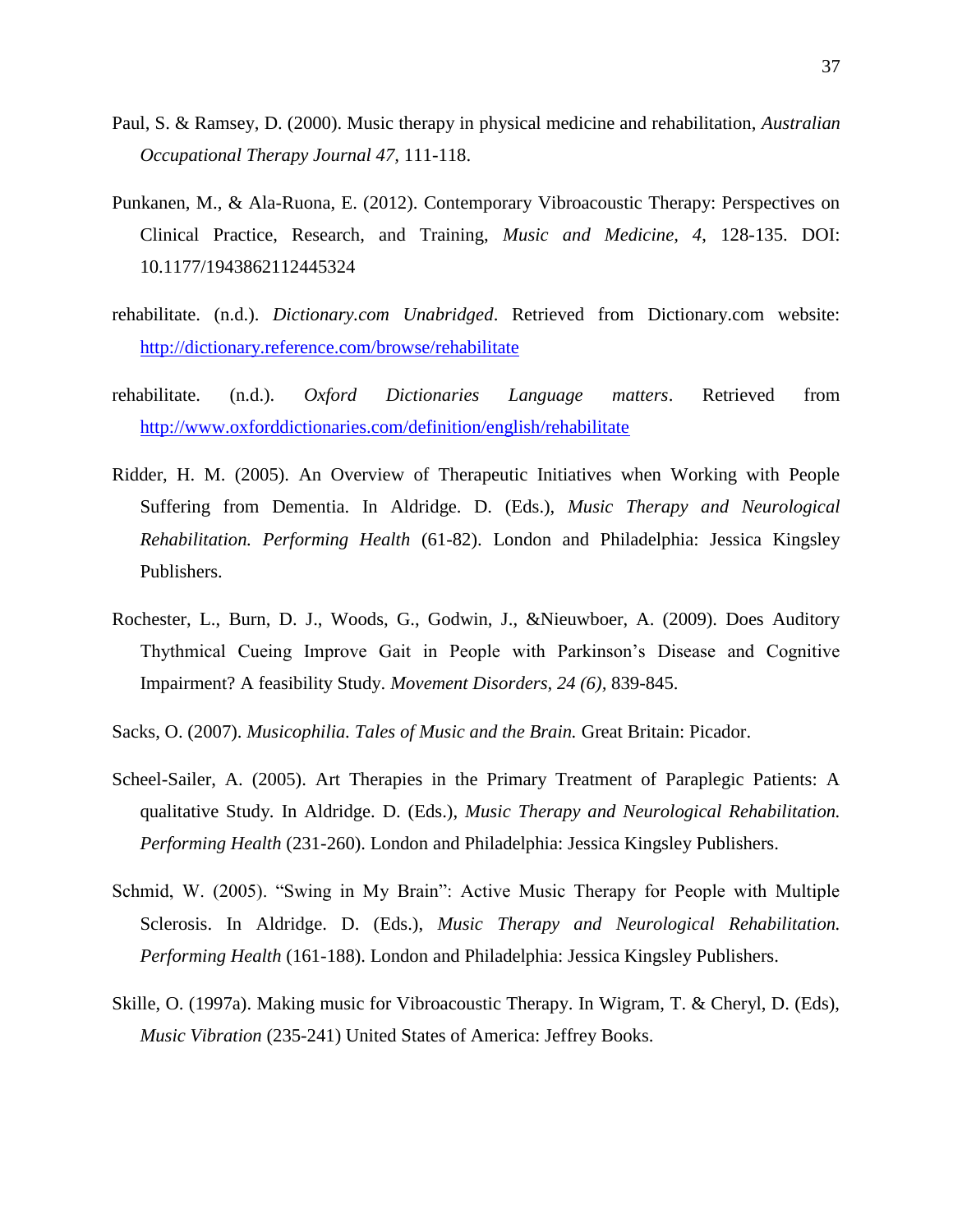- Skille, O. (1997b). Potential Applications of Vibroacoustic Therapy. In Wigram, T. & Cheryl, D. (Eds), *Music Vibration* (49-53) United States of America: Jeffrey Books.
- Subramanian, I. (2009). Diagnosis of Parkinson"s disease. In Simuni, T., & Pahwa, R. (Ed.), *Parkinson's disease* (pp. 13-26). Oxford University Press, Cary, NC, USA.
- Surguchov, A. (2013). Parkinson"s disease: Is there a light at the end of a tunnel?, *Advances in Parkinson's disease, 2 (4),* 116-117*.* <http://dx.doi.org/10.4236/apd.2013.24022>
- Thaut, M.H., McIntosh, G.C, Rice, R.R., Miller, R.A., Rathbun, J. & Brault, J.M. (1996). Rhythmic Auditory Stimulation in Gait Training for Parkinson"s Disease Patients. *Movement Disorders, 11 (2),* 193-200.
- Tomaino, C., (2000). Using Music Therapy with Parkinsonians. *Loss, Grief & Care, 8:3-4*, 169- 171. [http://dx.doi.org/10.1300/J132v08n03\\_29](http://dx.doi.org/10.1300/J132v08n03_29)
- Trevarthen, C., (1999). How Music Heals. In Wigram. T., & De Backer. J. (Eds.), *Clinical Applications of Music Therapy in Developmental Disability, Paediatrics and Neurology* (7- 10). London and Philadelphia: Jessica Kingsley Publishers.
- Volpe, D., Signorini, M., Marchetto, A., Lynch, T., & Morris, M. E. (2013). A comparison of Irish set dancing and exercises for people with Parkinson"s disease: A phase II feasibility study. *BMC Geriatrics, 13,* 1-6. DOI:10.1186/1471-2318-13-54
- WebMD. (2012, December 5). *Parkinson's Disease- Symptoms*. Retrieved from <http://www.webmd.com/parkinsons-disease/tc/parkinsons-disease-symptoms>
- WebMD. (2012, December 5). *Parkinson's Disease- Treatment Overview.* Retrieved from <http://www.webmd.com/parkinsons-disease/tc/parkinsons-disease-treatment-overview>
- WebMD. (2012, December 5). *The Stages of Parkinson's Disease*. Retrieved from <http://www.webmd.com/parkinsons-disease/guide/parkinsons-stages>
- Wigram, T. (1997). The development of Vibroacoustic Therapy. In Wigram, T. & Dileo, C. (Eds). *Music Vibration* (11-25). United States of America: Jeffrey Books.